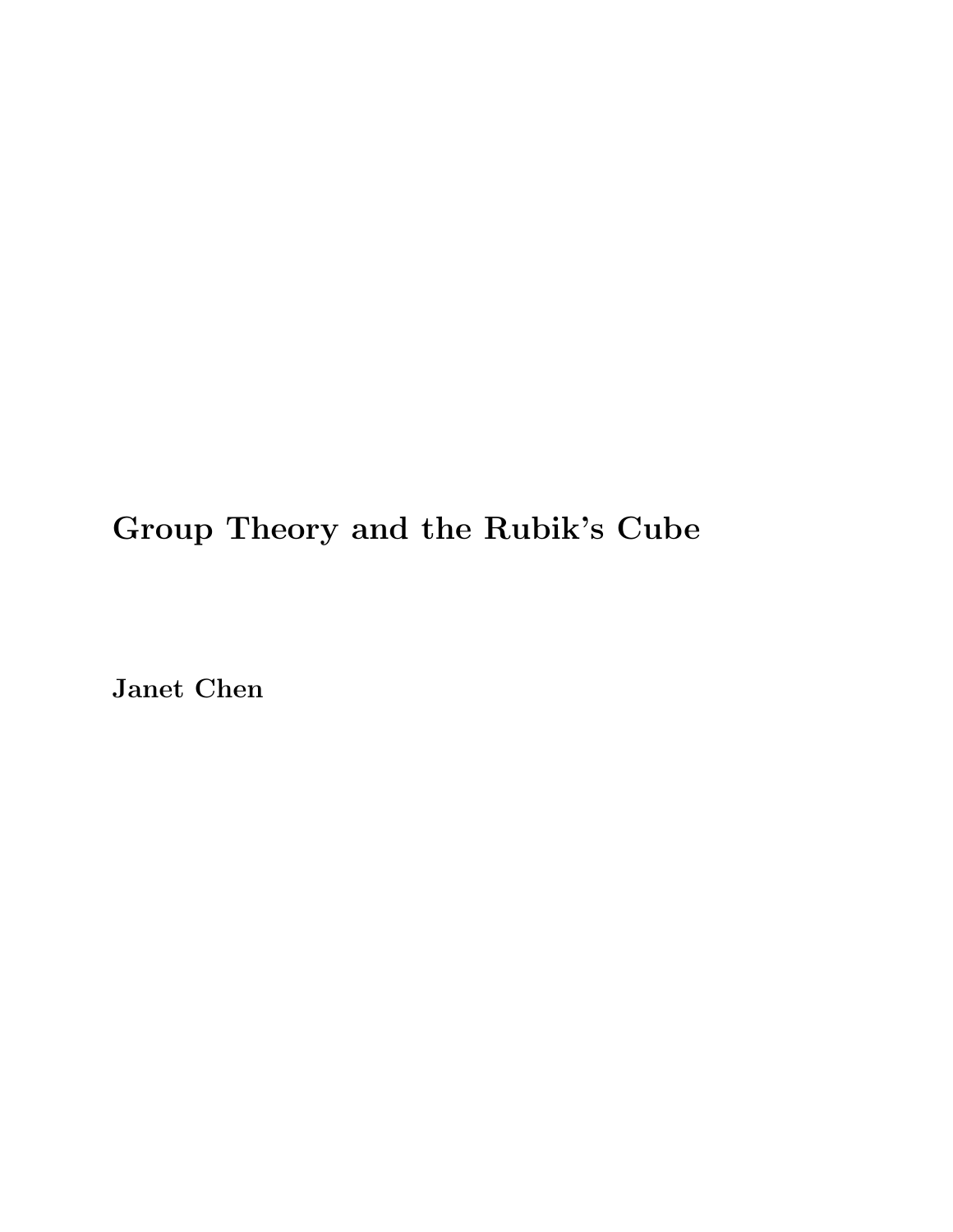# A Note to the Reader

These notes are based on a 2-week course that I taught for high school students at the Texas State Honors Summer Math Camp. All of the students in my class had taken elementary number theory at the camp, so I have assumed in these notes that readers are familiar with the integers mod  $n$  as well as the units mod  $n$ .

Because one goal of this class was a complete understanding of the Rubik's cube, I have tried to use notation that makes discussing the Rubik's cube as easy as possible. For example, I have chosen to use right group actions rather than left group actions.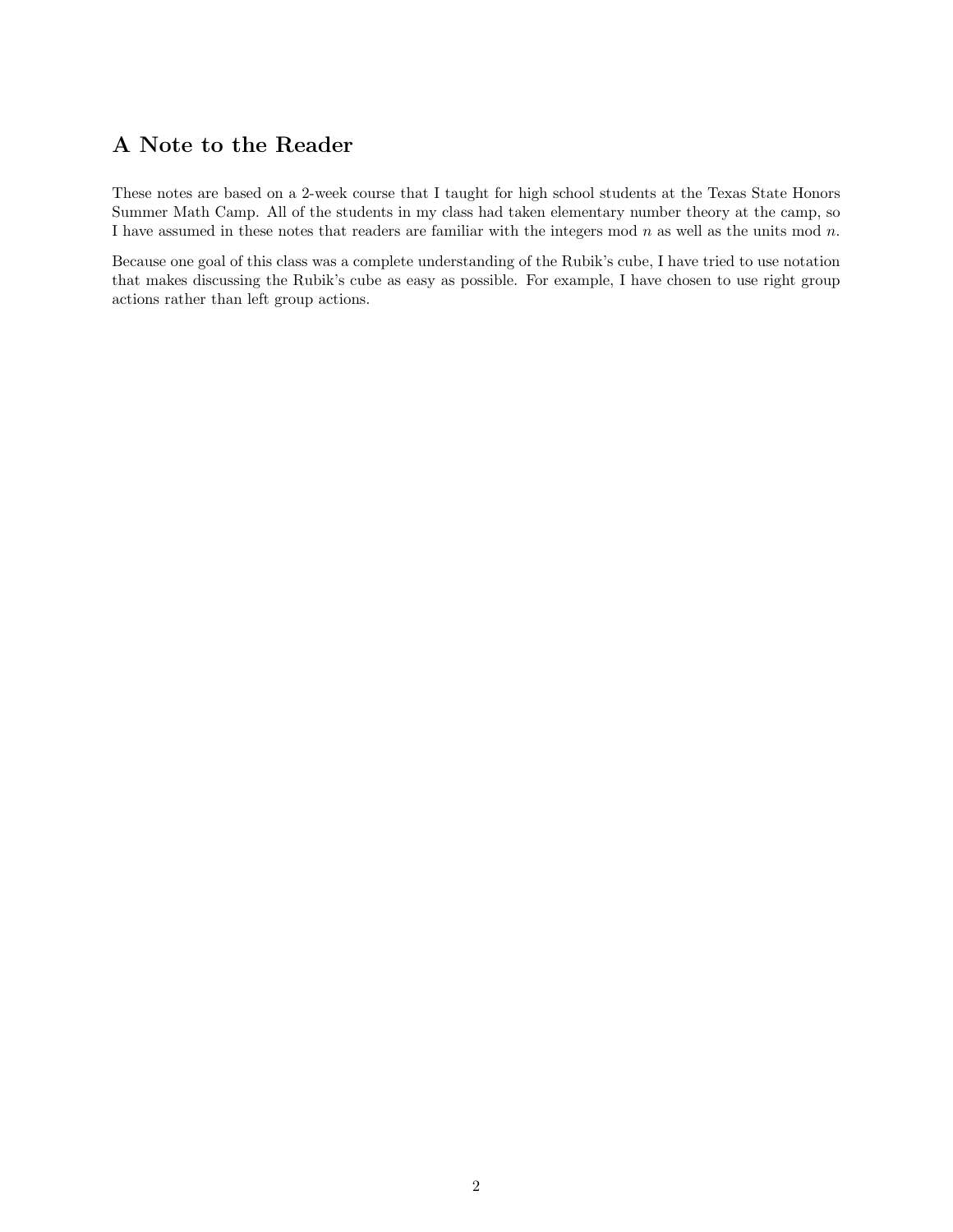# Introduction

Here is some notation that will be used throughout.

| $\mathbb{Z}$                        | the set of integers $\dots, -3, -2, -1, 0, 1, 2, 3, \dots$ |
|-------------------------------------|------------------------------------------------------------|
| N                                   | the set of positive integers $1, 2, 3, \ldots$             |
| $\mathbb U$                         | the set of rational numbers (fractions)                    |
| $\mathbb{R}$                        | the set of real numbers                                    |
| $\mathbb{Z}/n\mathbb{Z}$            | the set of integers mod $n$                                |
| $(\mathbb{Z}/n\mathbb{Z})^{\times}$ | the set of units mod $n$                                   |

The goal of these notes is to give an introduction to the subject of group theory, which is a branch of the mathematical area called algebra (or sometimes abstract algebra). You probably think of algebra as addition, multiplication, solving quadratic equations, and so on. Abstract algebra deals with all of this but, as the name suggests, in a much more abstract way! Rather than looking at a specific operation (like addition) on a specific set (like the set of real numbers, or the set of integers), abstract algebra is algebra done without really specifying what the operation or set is. This may be the first math you've encountered in which objects other than numbers are really studied!

A secondary goal of this class is to solve the Rubik's cube. We will both develop methods for solving the Rubik's cube and prove (using group theory!) that our methods always enable us to solve the cube.

## References

Douglas Hofstadter wrote an excellent introduction to the Rubik's cube in the March 1981 issue of Scientific American. There are several books about the Rubik's cube; my favorite is Inside Rubik's Cube and Beyond by Christoph Bandelow. David Singmaster, who developed much of the usual notation for the Rubik's cube, also has a book called Notes on Rubik's 'Magic Cube,' which I have not seen.

For an introduction to group theory, I recommend *Abstract Algebra* by I. N. Herstein. This is a wonderful book with wonderful exercises (and if you are new to group theory, you should do lots of the exercises). If you have some familiarity with group theory and want a good reference book, I recommend Abstract Algebra by David S. Dummit and Richard M. Foote.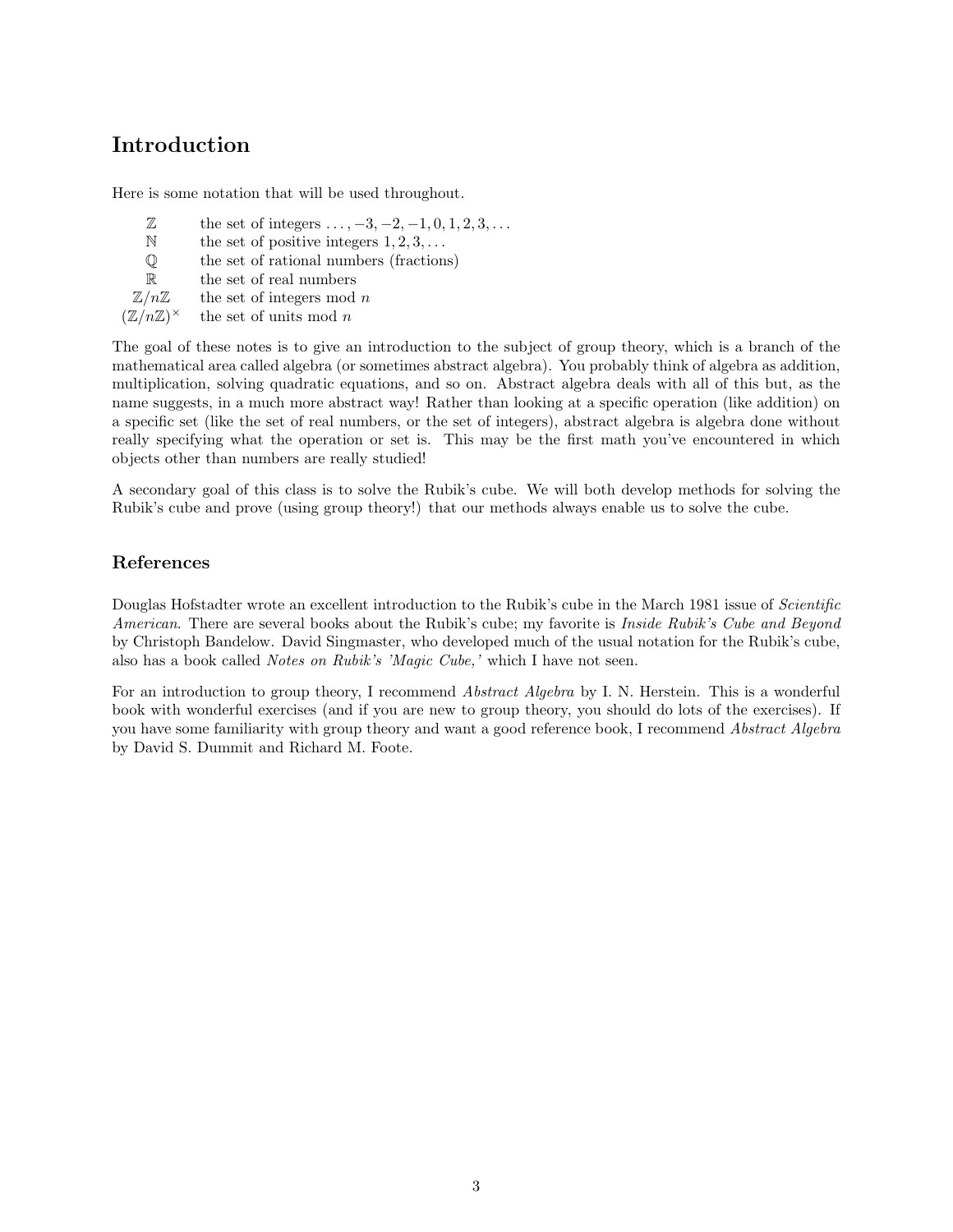## 1. Functions

To understand the Rubik's cube properly, we first need to talk about some different properties of functions.

**Definition 1.1.** A function or map f from a domain D to a range R (we write  $f : \mathcal{D} \to \mathcal{R}$ ) is a rule which assigns to each element  $x \in \mathcal{D}$  a unique element  $y \in \mathcal{R}$ . We write  $f(x) = y$ . We say that y is the image of x and that x is a preimage of y. Note that an element in  $\mathcal D$  has exactly one image, but an element of  $\mathcal R$  may have 0, 1, or more than 1 preimage.

**Example 1.2.** We can define a function  $f : \mathbb{R} \to \mathbb{R}$  by  $f(x) = x^2$ . If x is any real number, its image is the **Example 1.2.** We can define a function  $f: \mathbb{R} \to \mathbb{R}$  by  $f(x) = x$ . If x is any real number, its image is the real number  $x^2$ . On the other hand, if y is a positive real number, it has two preimages,  $\sqrt{y}$  and  $-\sqrt{$ real number 0 has a single preimage, 0; negative numbers have no preimages.

Functions will provide important examples of groups later on; we will also use functions to "translate" information from one group to another.

**Definition 1.3.** A function  $f: \mathcal{D} \to \mathcal{R}$  is called one-to-one if  $x_1 \neq x_2$  implies  $f(x_1) \neq f(x_2)$  for  $x_1, x_2 \in \mathcal{D}$ . That is, each element of  $R$  has at most one preimage.

**Example 1.4.** Consider the function  $f : \mathbb{Z} \to \mathbb{R}$  defined by  $f(x) = x + 1$ . This function is one-to-one since, if  $x_1 \neq x_2$ , then  $x_1 + 1 \neq x_2 + 1$ . If  $x \in \mathbb{R}$  is an integer, then it has a single preimage (namely,  $x - 1$ ). If  $x \in \mathbb{R}$  is not an integer, then it has no preimage.

The function  $f : \mathbb{Z} \to \mathbb{Z}$  defined by  $f(x) = x^2$  is not one-to-one, since  $f(1) = f(-1)$  but  $1 \neq -1$ . Here, 1 has two preimages, 1 and  $-1$ .

**Definition 1.5.** A function  $f: \mathcal{D} \to \mathcal{R}$  is called onto if, for every  $y \in \mathcal{R}$ , there exists  $x \in \mathcal{D}$  such that  $f(x) = y$ . Equivalently, every element of R has at least one preimage.

**Example 1.6.** The function  $f : \mathbb{Z} \to \mathbb{R}$  defined by  $f(x) = x + 1$  is not onto since non-integers do not have preimages. However, the function  $f : \mathbb{Z} \to \mathbb{Z}$  defined by  $f(x) = x + 1$  is onto.

The function  $f : \mathbb{Z} \to \mathbb{Z}$  defined by  $f(x) = x^2$  is not onto because there is no  $x \in \mathbb{Z}$  such that  $f(x) = 2$ .

Exercise 1.7. Can you find  $a \ldots$ 

- 1. ... function which is neither one-to-one nor onto?
- 2. . . . function which is one-to-one but not onto?
- 3. . . . function which is onto but not one-to-one?
- $\mathcal{A}$ .... function which is both one-to-one and onto?

**Definition 1.8.** A function  $f : \mathcal{D} \to \mathcal{R}$  is called a bijection if it is both one-to-one and onto. Equivalently, every element of  $R$  has exactly one preimage.

**Example 1.9.** The function  $f : \mathbb{Z} \to \mathbb{Z}$  defined by  $f(x) = x + 1$  is a bijection.

**Example 1.10.** If S is any set, then we can define a map  $f : S \to S$  by  $f(x) = x$  for all  $x \in S$ . This map is called the identity map, and it is a bijection.

**Definition 1.11.** If  $f : S_1 \to S_2$  and  $g : S_2 \to S_3$ , then we can define a new function  $f \circ g : S_1 \to S_3$  by  $(f \circ g)(x) = g(f(x))$ . The operation  $\circ$  is called composition.

**Remark 1.12.** One usually writes  $(g \circ f)(x) = g(f(x))$  rather than  $(f \circ g)(x) = g(f(x))$ . However, as long as we are consistent, the choice does not make a big difference. We are using this convention because it matches the convention usually used for the Rubik's cube.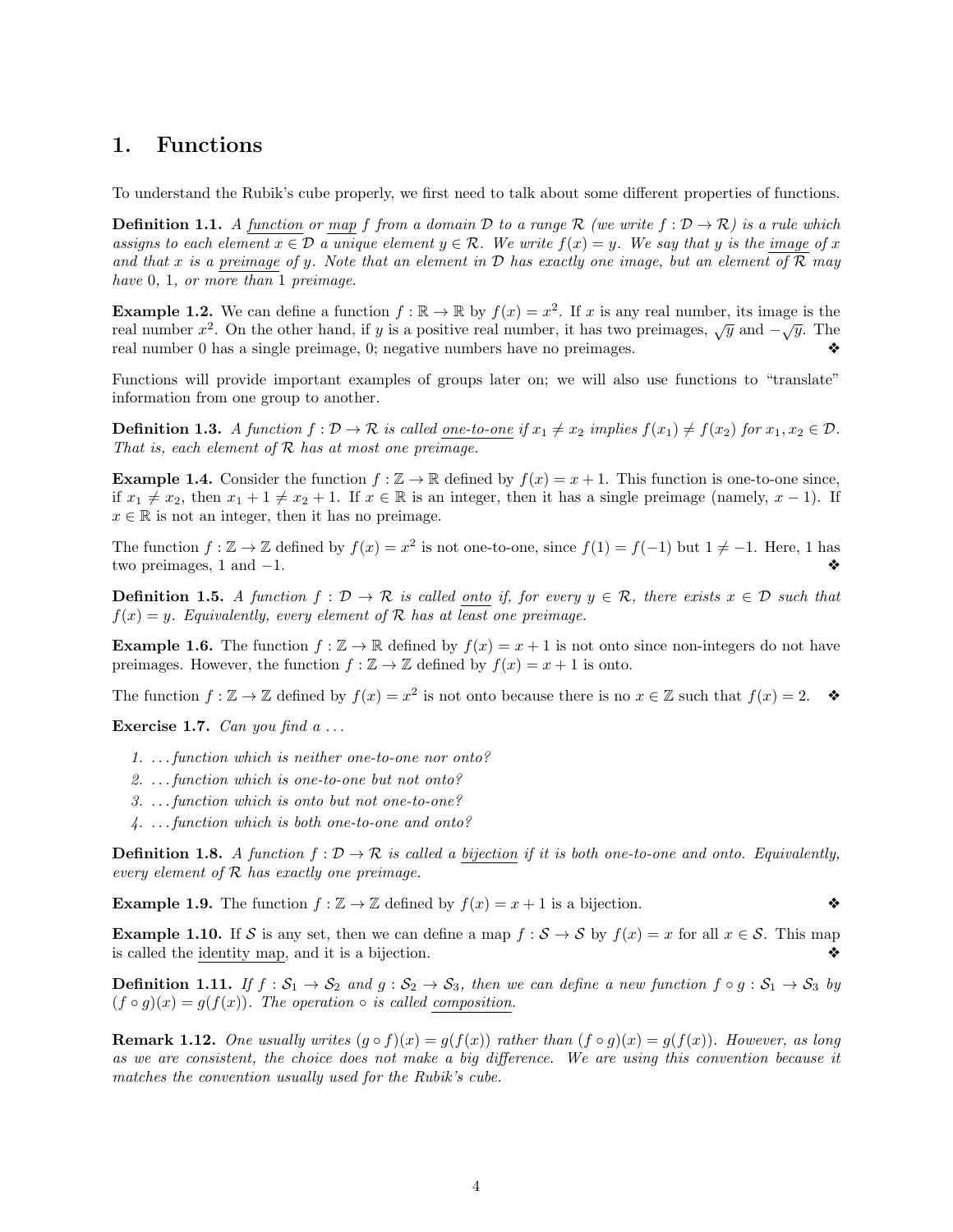## Exercises

- 1. Which of the following functions are one-to-one? Which are onto?
	- (a)  $f : \mathbb{Z} \to \mathbb{Z}$  defined by  $f(x) = x^2 + 1$ .
	- (b)  $f : \mathbb{N} \to \mathbb{N}$  defined by  $f(x) = x^2 + 1$ .
	- (c)  $f : \mathbb{Z} \to \mathbb{Z}$  defined by  $f(x) = 3x + 1$ .
	- (d)  $f : \mathbb{R} \to \mathbb{R}$  defined by  $f(x) = 3x + 1$ .
- 2. Suppose  $f_1 : S_1 \to S_2$  and  $f_2 : S_2 \to S_3$  are one-to-one. Prove that  $f_1 \circ f_2$  is one-to-one.
- 3. Suppose  $f_1 : S_1 \to S_2$  and  $f_2 : S_2 \to S_3$  are onto. Prove that  $f_1 \circ f_2$  is onto.
- 4. Let  $f_1: S_1 \to S_2$ ,  $f_2: S_2 \to S_3$ , and  $f_3: S_3 \to S_4$ . Prove that  $f_1 \circ (f_2 \circ f_3) = (f_1 \circ f_2) \circ f_3$ .
- 5. Let  $S$  be a set.
	- (a) Prove that there exists a function  $e : S \to S$  such that  $e \circ f = f$  and  $f \circ e = f$  for all bijections  $f: S \to S$ . Prove that e is a bijection. S.
	- (b) Prove that, for every bijection  $f : S \to S$ , there exists a bijection  $g : S \to S$  such that  $f \circ g = e$ and  $g \circ f = e$ .
- 6. If  $f: \mathcal{D} \to \mathcal{R}$  is a bijection and  $\mathcal{D}$  is a finite set with n elements, prove that  $\mathcal{R}$  is also a finite set with n elements.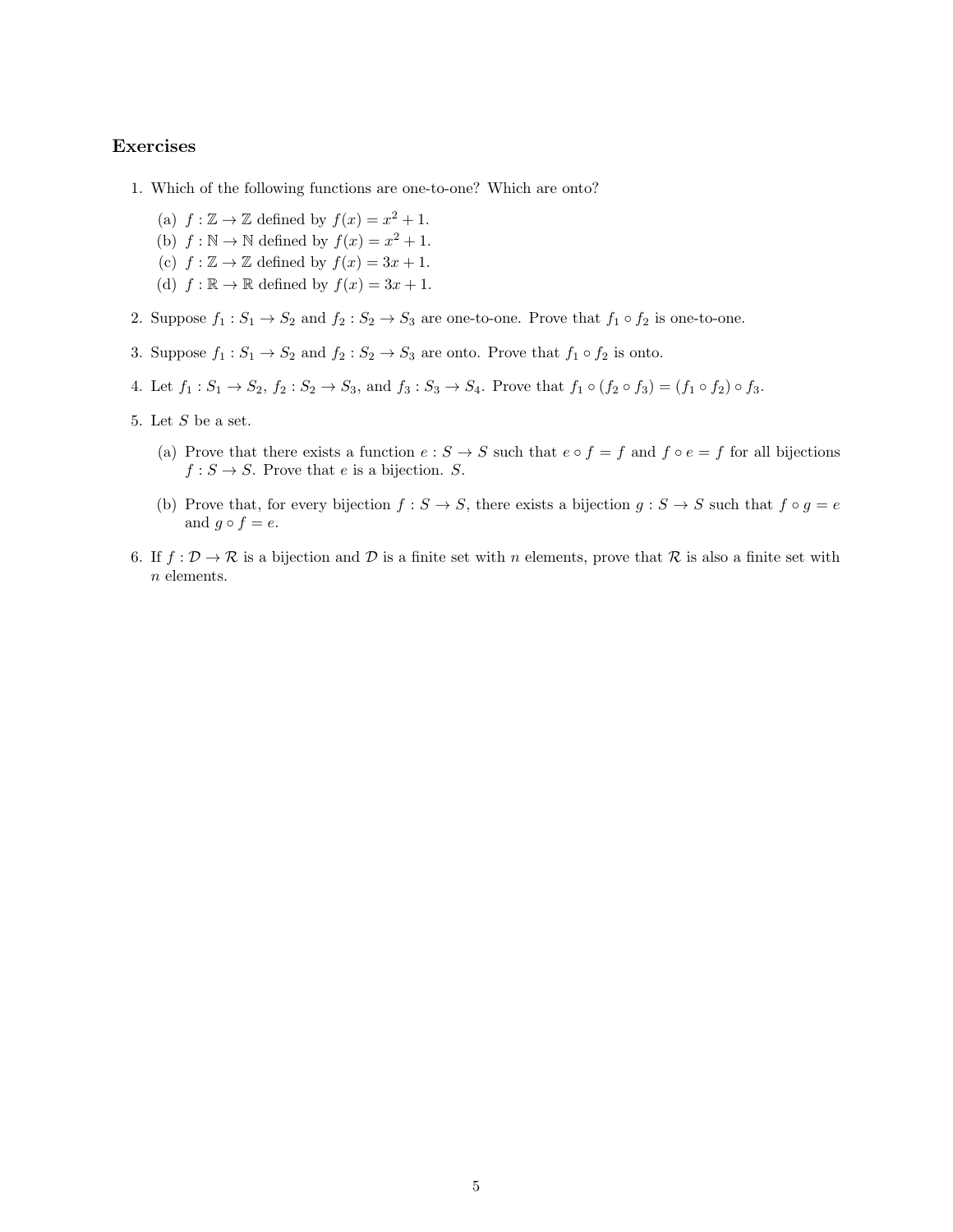## 2. Groups

<span id="page-5-0"></span>Example 2.1. To get an idea of what groups are all about, let's start by looking at two familiar sets.

First, consider the integers mod 4. Remember that  $\mathbb{Z}/4\mathbb{Z}$  is a set with 4 elements: 0, 1, 2, and 3. One of the first things you learned in modular arithmetic was how to add numbers mod  $n$ . Let's write an addition table for  $\mathbb{Z}/4\mathbb{Z}$ .

|                | 0                |                | 2              | 3 |
|----------------|------------------|----------------|----------------|---|
| 0              | 0                | ı              | $\overline{2}$ | 3 |
|                | 1                | $\overline{2}$ | 3              | 0 |
| $\overline{2}$ | $\boldsymbol{2}$ | 3              | 0              | 1 |
| 3              | 3                | 0              |                | 2 |

Now, we're going to rewrite the addition table in a way that might seem pretty pointless; we're just going to use the symbol  $*$  instead of  $+$  for addition, and we'll write  $e = 0$ ,  $a = 1$ ,  $b = 2$ , and  $c = 3$ . Then, our addition table looks like

|                  | $\epsilon$       | $\boldsymbol{a}$ | b                | $\overline{c}$ |
|------------------|------------------|------------------|------------------|----------------|
| $\boldsymbol{e}$ | $\boldsymbol{e}$ | $\overline{a}$   | b                | $\overline{c}$ |
| $\overline{a}$   | $\overline{a}$   | $\boldsymbol{b}$ | $\overline{c}$   | e              |
| $\bar{b}$        | $\boldsymbol{b}$ | $\overline{c}$   | e                | $\it a$        |
| $\overline{c}$   | $\overline{c}$   | e                | $\boldsymbol{a}$ | b              |

Let's do the same thing for  $(\mathbb{Z}/5\mathbb{Z})^{\times}$ , the set of units mod 5. The units mod 5 are 1, 2, 3, and 4. If you add two units, you don't necessarily get another unit; for example,  $1 + 4 = 0$ , and 0 is not a unit. However, if you multiply two units, you always get a unit. So, we can write down a multiplication table for  $(\mathbb{Z}/5\mathbb{Z})^{\times}$ . Here it is:

|               | 1              | 2              | 4 | 3              |
|---------------|----------------|----------------|---|----------------|
|               | $\frac{1}{2}$  | $\overline{2}$ | 4 | 3              |
| $\frac{1}{2}$ |                | 4              | 3 | 1              |
| $\frac{4}{3}$ | $\overline{4}$ | 3              |   | $\overline{2}$ |
|               | 3              |                | 2 |                |

Again, we're going to rewrite this using new symbols. Let  $*$  mean multiplication, and let  $e = 1$ ,  $a = 2$ ,  $b = 4$ , and  $c = 3$ . Then, the multiplication table for  $(\mathbb{Z}/5\mathbb{Z})^{\times}$  looks like

|                  | $\boldsymbol{e}$ | $\overline{a}$ | b              | $\overline{c}$   |
|------------------|------------------|----------------|----------------|------------------|
| $\boldsymbol{e}$ | e                | $\overline{a}$ | b              | Ċ                |
| $\overline{a}$   | $\overline{a}$   | b              | $\overline{c}$ | е                |
| $\boldsymbol{b}$ | b                | $\overline{c}$ | $\epsilon$     | $\boldsymbol{a}$ |
| $\overline{c}$   | $\overline{c}$   | $\,e\,$        | $\overline{a}$ | b                |

Notice that this is exactly the same as the table for addition on  $\mathbb{Z}/4\mathbb{Z}!$ 

Why is it interesting that we get the same tables in these two different situations? Well, this enables us to translate algebraic statements about addition of elements of Z/4Z into statements about multiplication of elements of  $(\mathbb{Z}/5\mathbb{Z})^{\times}$ . For example, the equation  $x + x = 0$  in  $\mathbb{Z}/4\mathbb{Z}$  has two solutions,  $x = 0$  and  $x = 2$ . With our alternate set of symbols, this is the same as saying that the equation  $x \cdot x = e$  has solutions  $x = e$ and  $x = b$ . If we translate this to  $(\mathbb{Z}/5\mathbb{Z})^{\times}$ , this says that the solutions of  $x \cdot x = 1$  in  $(\mathbb{Z}/5\mathbb{Z})^{\times}$  are  $x = 1$ and  $x = 4$ . That is, 1 and 4 are the square roots of 1 in  $(\mathbb{Z}/5\mathbb{Z})^{\times}$ , which is exactly right!

In mathematical language, we say that  $\mathbb{Z}/4\mathbb{Z}$  with addition and  $(\mathbb{Z}/5\mathbb{Z})^{\times}$  with multiplication are "isomorphic groups." The word "isomorphic" means roughly that they have the same algebraic structure; we'll get into this later. For now, let's just see what a "group" is.  $\diamondsuit$ 

**Definition 2.2.** A group  $(G, *)$  consists of a set G and an operation  $*$  such that: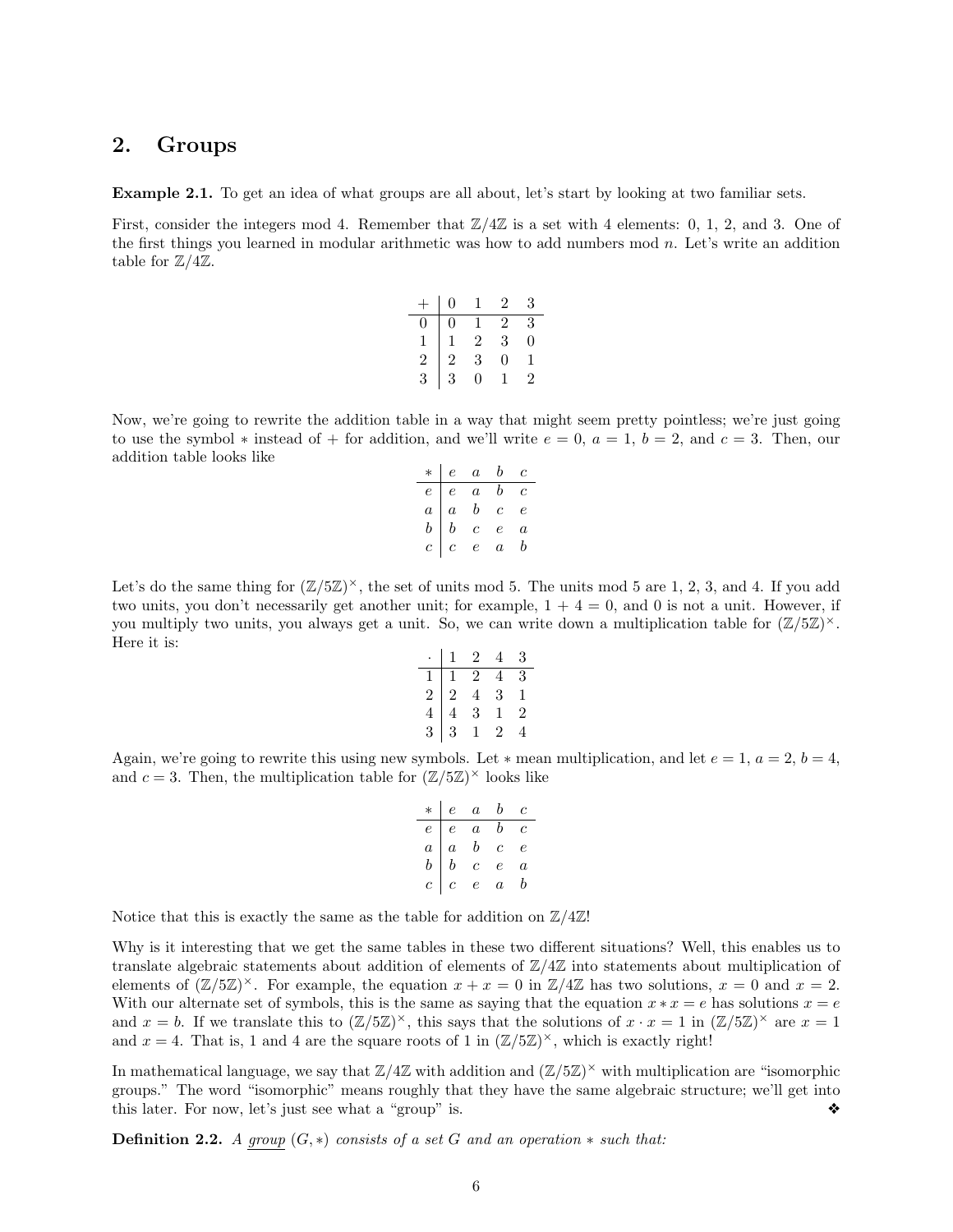1. G is closed under  $\ast$ . That is, if  $a, b \in G$ , then  $a \ast b \in G$ .

#### Examples:

- $\mathbb{Z}/4\mathbb{Z}$  is closed under  $+$ ; after all, we wrote down the addition table, which tells us how to add any two elements of  $\mathbb{Z}/4\mathbb{Z}$  and get another element of  $\mathbb{Z}/4\mathbb{Z}$ . Similarly,  $(\mathbb{Z}/5\mathbb{Z})^{\times}$  is closed under multiplication.
- Z is closed under +: if  $a, b \in \mathbb{Z}$ , then  $a + b \in \mathbb{Z}$ . Similarly, Z is also closed under  $-$ .
- $\mathbb R$  is closed under multiplication: if we multiply two real numbers, we get a real number.
- The set of negative numbers is not closed under multiplication: if we multiply two negative numbers, we get a positive number.
- 2. \* is associative. That is, for any  $a, b, c \in G$ ,  $a * (b * c) = (a * b) * c$ .

#### Examples:

- Addition and multiplication are associative.
- Subtraction is not associative because  $a (b c) \neq (a b) c$ .
- 3. There is an "identity element"  $e \in G$  which satisfies  $g = e * g = g * e$  for all  $g \in G$ .

#### Examples:

- For  $(\mathbb{Z}/4\mathbb{Z}, +)$ , 0 is an identity element because  $g = 0 + g = g + 0$  for any  $g \in \mathbb{Z}/4\mathbb{Z}$ . For  $((\mathbb{Z}/5\mathbb{Z})^{\times}, \cdot),$  1 is an identity element because  $g = 1 \cdot g = g \cdot 1$  for any  $g \in (\mathbb{Z}/5\mathbb{Z})^{\times}$ .
- For  $(\mathbb{Z}, +)$ , 0 is an identity element because  $g = 0 + g = g + 0$  for any  $g \in \mathbb{Z}$ .
- For  $(\mathbb{R}, \cdot)$ , 1 is an identity element because  $g = 1 \cdot g = g \cdot 1$  for any  $g \in \mathbb{R}$ .
- 4. Inverses exist; that is, for any  $g \in G$ , there exists an element  $h \in G$  such that  $g * h = h * g = e$ . (h is called an inverse of g.)

#### Examples:

- Using the addition table for  $\mathbb{Z}/4\mathbb{Z}$ , we can find inverses of all the elements of  $\mathbb{Z}/4\mathbb{Z}$ . For instance, we can see from the table that  $1+3=3+1=0$ , so 3 is the inverse of 1. Similarly, since the table for  $(\mathbb{Z}/5\mathbb{Z})^{\times}$  is identical, all elements of  $(\mathbb{Z}/5\mathbb{Z})^{\times}$  have inverses.
- For  $(\mathbb{Z}, +)$ , the inverse of  $n \in \mathbb{Z}$  is  $-n$  because  $n + (-n) = (-n) + n = 0$ .
- For  $(\mathbb{R}, \cdot)$ , not every element has an inverse namely, 0 does not have an inverse. However, if  $x \neq 0$ , then  $\frac{1}{x}$  is an inverse of x because  $x \cdot \frac{1}{x} = \frac{1}{x} \cdot x = 1$ .

#### Example 2.3.

- 1.  $(\mathbb{Z}/4\mathbb{Z}, +)$  and  $((\mathbb{Z}/5\mathbb{Z})^{\times}, \cdot)$  are groups. In fact, as we said earlier, these should be thought of as the "same" group, but we won't go into this until later.
- 2.  $(\mathbb{Z}, +)$  is a group. However,  $(\mathbb{Z}, -)$  is not a group because subtraction is not associative.
- 3. ( $\mathbb{R}, \cdot$ ) is not a group since 0 does not have an inverse under multiplication. However,  $(\mathbb{R} \{0\}, \cdot)$  is a group.
- 4. The set of negative numbers is not closed under multiplication, so the set of negative numbers with multiplication is not a group.
- 5. We can construct a group  $(G, *)$  where G is a set with just one element. Since G must have an identity element, we will call this single element e. To define the group operation ∗, we just need to say what e ∗ e is. There is only one choice since G has only one element: e ∗ e must be e. This defines a group which is called the trivial group. As you might guess, the trivial group isn't very interesting.
- 6. Soon, we will see how to make the moves of a Rubik's cube into a group!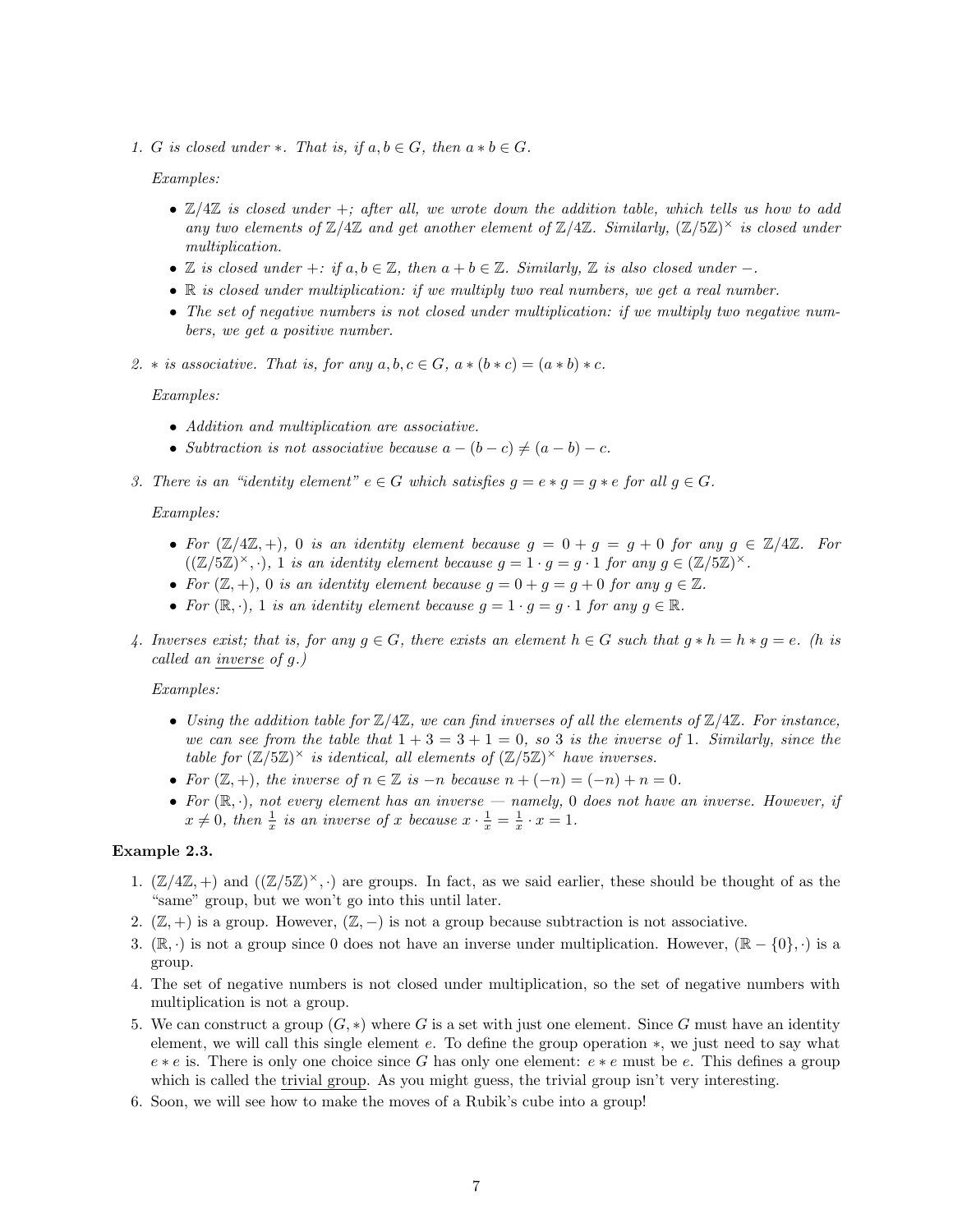Now, we will prove two important properties of groups.

Lemma 2.4. A group has exactly one identity element.

*Proof.* Let  $(G, *)$  be a group, and suppose e and e' are identity elements of G (we know that G has at least one identity element by the definition of a group). Then,  $e * e' = e$  since  $e'$  is an identity element. On the other hand,  $e * e' = e'$  since e is an identity element. Therefore,  $e = e'$  because both are equal to  $e * e'$ .

**Lemma 2.5.** If  $(G, *)$  is a group, then each  $q \in G$  has exactly one inverse.

*Proof.* Let  $g \in G$ , and suppose  $g_1, g_2$  are inverses of G (we know there is at least one by the definition of a group); that is,  $g * g_1 = g_1 * g = e$  and  $g * g_2 = g_2 * g = e$ . By associativity,  $(g_1 * g) * g_2 = g_1 * (g * g_2)$ . Since  $g_1$  is an inverse of  $g$ ,  $(g_1 * g) * g_2 = e * g_2 = g_2$ . Since  $g_2$  is an inverse of  $g$ ,  $g_1 * (g * g_2) = g_1 * e = g_1$ . Therefore,  $g_2 = g_1$ .  $\Box$ 

In general, we write the unique inverse of g as  $g^{-1}$ . However, if we know that the group operation is addition, then we write the inverse of g as  $-g$ .

### Exercises

- <span id="page-7-1"></span>1. Which of the following are groups? Prove your answer.
	- (a)  $({\pm 1},.)$
	- (b)  $(S, +)$ , where S is the set of non-negative integers  $\{0, 1, 2, 3, \ldots\}$
	- (c)  $(2\mathbb{Z}, +)$ , where  $2\mathbb{Z}$  is the set of even integers
	- (d)  $(\mathbb{Z}, \cdot)$
	- (e)  $(\mathbb{Z}, ?)$  where a?b is defined to be  $a + b 1$ .
	- (f)  $(Q \{0\}, \cdot)$
	- (g)  $(\mathbb{R}, \star)$  where  $a \star b$  is defined to be  $(a-1)(b-1)$ .
	- (h)  $(G, \circ)$  where G is the set of bijections from some set S to itself and  $\circ$  denotes composition of functions.
- <span id="page-7-3"></span>2. Let  $(G, *)$  be a group and  $a, b, c \in G$ . Prove:
	- (a) If  $a * b = a * c$ , then  $b = c$ .
	- (b) If  $b * a = c * a$ , then  $b = c$ .

That is, we can cancel in groups.

- 3. If  $(G, *)$  is a group and  $g \in G$ , prove that  $(g^{-1})^{-1} = g$ .
- <span id="page-7-2"></span>4. If  $(G, *)$  is a group and  $g, h \in G$  such that  $g * h = e$ , prove that  $h * g = e$ . (That is, if  $g * h = e$ , then h is the inverse of g and g is the inverse of  $h$ .)
- 5. If  $(G, *)$  is a group and  $g, h \in G$  such that  $g * h = h$ , prove that g is the identity element of G.
- <span id="page-7-0"></span>6. Let  $(G, *)$  be a finite group; that is,  $(G, *)$  is a group and G has finitely many elements. Let  $g \in G$ . Prove that there exists a positive integer n such that  $g^n = e$  (here,  $g^n$  means  $g * g * \cdots * g$  with n copies of  $q$ ). The smallest such integer  $n$  is called the order of  $q$ .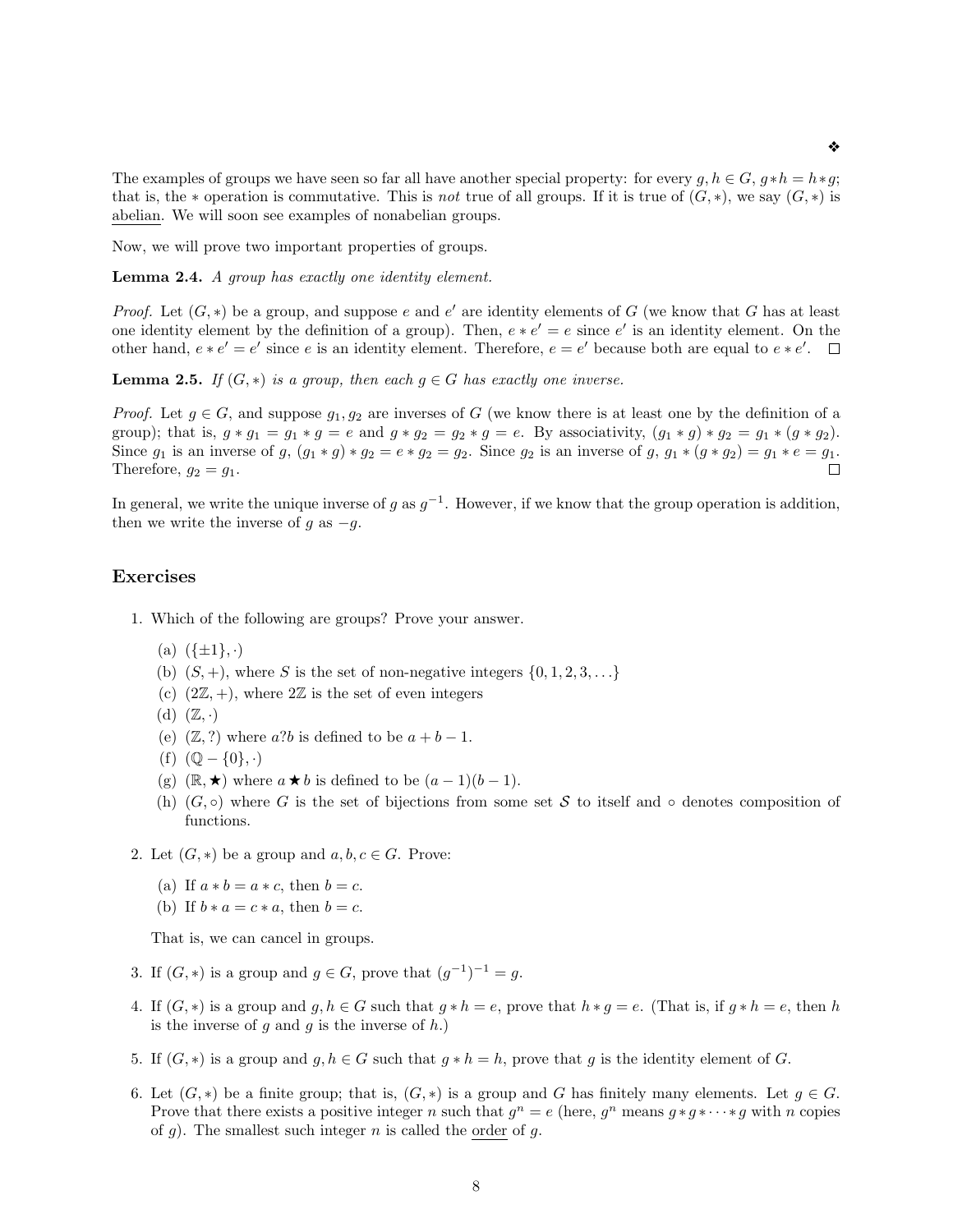- 7. Find the order of 5 in  $(\mathbb{Z}/25\mathbb{Z}, +)$ . Find the order of 2 in  $((\mathbb{Z}/17\mathbb{Z})^{\times}, \cdot)$ .
- 8. If  $(G, *)$  is a group in which  $g * g = e$  for all  $g \in G$ , show that  $(G, *)$  is abelian.
- 9. If  $(G, *)$  is a group where G has 4 elements, show that  $(G, *)$  is abelian.
- 10. Let  $(G, *)$  be a finite group. Prove that there is a positive integer n such that  $g^n = e$  for all  $g \in G$ . (This is different from Problem [6](#page-7-0) in that you need to show that the same n works for all  $g \in G$ .)
- <span id="page-8-0"></span>11. Let G be a set and ∗ be an operation on G such that the following four properties are satisfied:
	- (a)  $G$  is closed under  $*$ .
	- (b) ∗ is associative.
	- (c) There exists  $e \in G$  such that  $g * e = g$  for all  $g \in G$ . (We call e a "right identity.")
	- (d) For each  $g \in G$ , there exists  $h \in G$  such that  $g * h = e$ . (We call h a "right inverse" of g.)

Prove that  $(G, *)$  is a group.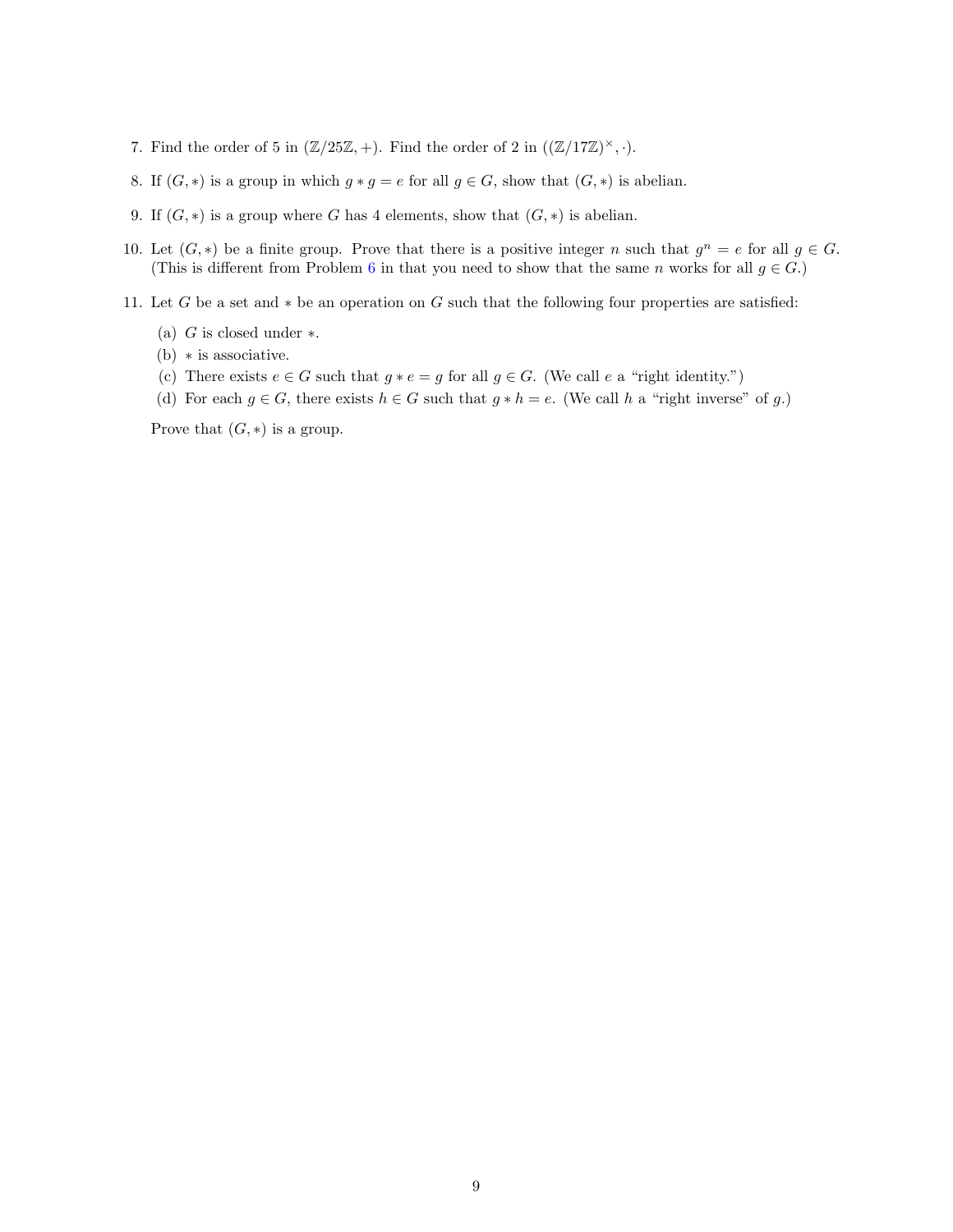# 3. The Rubik's Cube and Subgroups

## 3.1. Cube notation

The Rubik's cube is composed of 27 small cubes, which are typically called "cubies." 26 of these cubies are visible (if you take your cube apart, you'll find that the 27th cubie doesn't actually exist). When working with the Rubik's cube, it's helpful to have a systematic way of referring to the individual cubies. Although it seems natural to use the colors of a cubie, it is actually more useful to have names which describe the locations of the cubies. The cubies in the corners are called, appropriately enough, "corner cubies." Each corner cubie has 3 visible faces, and there are 8 corner cubies. The cubies with two visible faces are called "edge" cubies; there are 12 edge cubies. Finally, the cubies with a single visible face are called "center cubies," and there are 6 center cubies.

Now, let's name the 6 faces of the Rubik's cube. Following the notation developed by David Singmaster, we will call them right  $(r)$ , left  $(l)$ , up  $(u)$ , down  $(d)$ , front  $(f)$ , and back  $(b)$ . The advantage of this naming scheme is that each face can be referred to by a single letter.

To name a corner cubie, we simply list its visible faces in clockwise order. For instance, the cubie in the upper, right, front corner is written urf. Of course, we could also call this cubie rfu or fur. Sometimes, we will care which face is listed first; in these times, we will talk about "oriented cubies." That is, the oriented cubies urf, rfu, and fur are different. In other situations, we won't care which face is listed first; in these cases, we will talk about "unoriented cubies." That is, the unoriented cubies urf, rfu, and fur are the same.

Similarly, to name edge and center cubies, we will just list the visible faces of the cubies. For instance, the cubie in the center of the front face is just called f, because its only visible face lies on the front of the cube.

We will also frequently talk about "cubicles." These are labeled the same way as cubies, but they describe the space in which the cubie lives. Thus, if the Rubik's cube is in the start configuration (that is, the Rubik's cube is solved), then each cubie lives in the cubicle of the same name (the urf cubie lives in the urf cubicle, the f cubie lives in the f cubicle, and so on). If you rotate a face of the Rubik's cube, the cubicles don't move, but the cubies do. Notice, however, that when you rotate a face of the Rubik's cube, all center cubies stay in their cubicles.

Finally, we want to give names to some moves of the Rubik's cube. The most basic move one can do is to rotate a single face. We will let R denote a clockwise rotation of the right face (looking at the right face, turn it 90° clockwise). Similarly, we will use the capital letters L, U, D, F, and B to denote clockwise twists of the corresponding faces. More generally, we will call any sequence of these 6 face twists a "move" of the Rubik's cube. For instance, rotating the right face counterclockwise is a move which is the same as doing R three times. Later in this lecture, we will describe a notation for these more complicated moves.

A couple of things are immediately clear. First, we already observed that the 6 basic moves keep the center cubies in their cubicles. Since any move is a sequence of these 6 basic moves, that means that every move of the Rubik's cube keeps the center cubies in their cubicles (for a formal proof, see the example after Proposition [4.9\)](#page-14-0). Also, any move of the Rubik's cube puts corner cubies in corner cubicles and edge cubies in edge cubicles; it is impossible for a corner cubie to ever live in an edge cubicle or for an edge cubie to live in a corner cubicle. Using these two facts, we can start to figure out how many possible configurations the Rubik's cube has. Let's look, for instance, at the urf cubicle. Theoretically, any of the 8 corner cubies could reside in this cubicle. That leaves 7 corner cubies that could reside in the urb cubicle, 6 for the next corner cubicle, and so on. Therefore, there are  $8 \cdot 7 \cdot 6 \cdot 5 \cdot 4 \cdot 3 \cdot 2 \cdot 1 = 8!$  possible positionings of the corner cubies. Notice that a corner cubie can fit into its cubicle in 3 different ways. For instance, if a red, white, and blue cubie lies in the urf cubicle, either the red, white, or blue face could lie in the u face of the cubicle (and this determines where the other 2 faces lie). Since there are 8 corner cubies and each can lie in its cubicle in 3 different ways, there are  $3^8$  different ways the corner cubies could be oriented. Therefore, there are  $3^8 \cdot 8!$ possible configurations of the corner cubies. Similarly, since there are 12 edge cubies, there are 12! positions of the edge cubies; each edge cubie has 2 possible orientations, giving  $2^{12}$  possible orientations. So, there are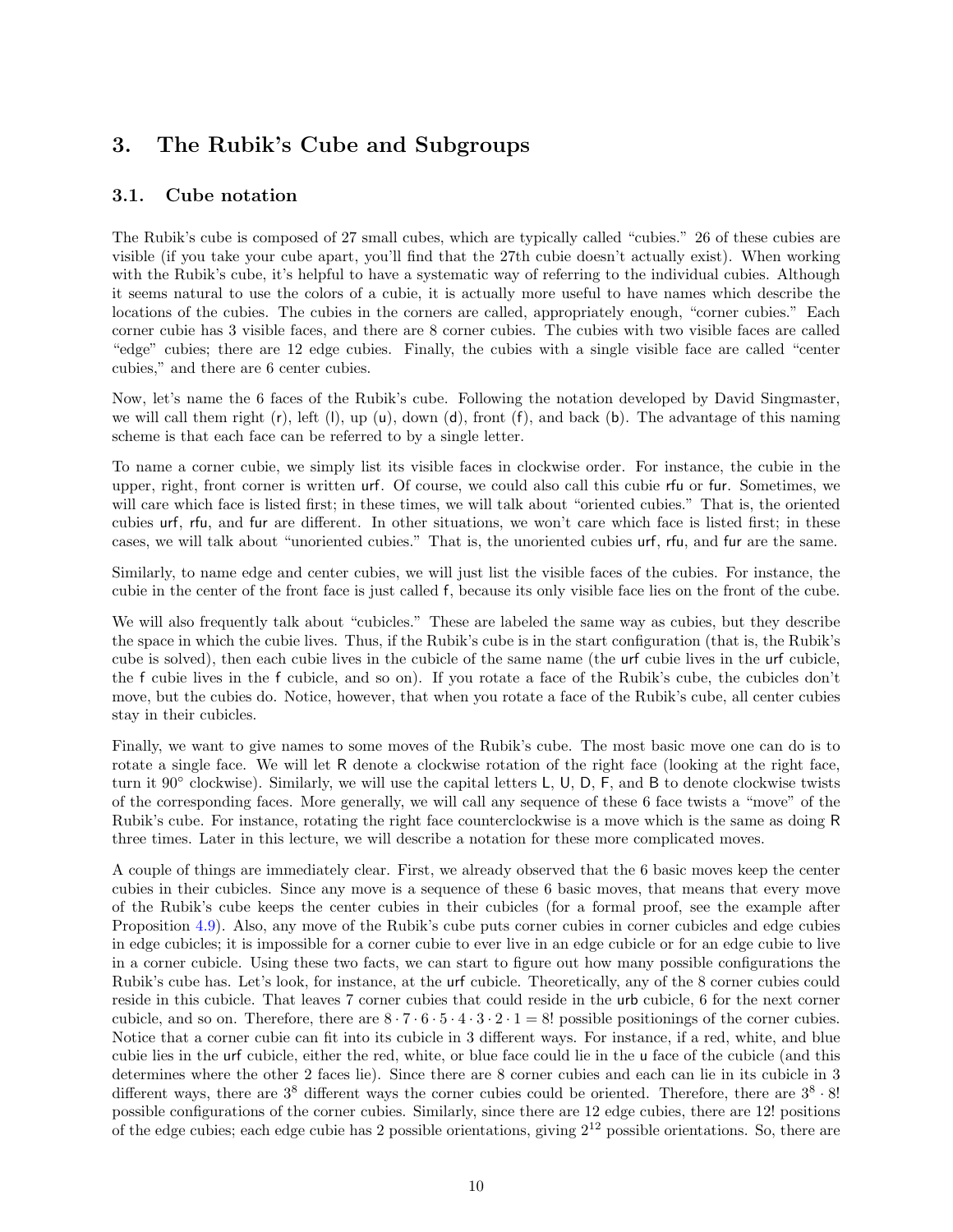$2^{12} \cdot 12!$  possible configurations of the edge cubies, giving a total of  $2^{12}3^88!12!$  possible configurations of the Rubik's cube. (This number is about  $5.19 \times 10^{20}$ , or 519 quintillion!)

Although these configurations are theoretically possible, that doesn't mean that these configurations could really occur. We will say that a configuration of the Rubik's cube is valid if it can be achieved by a series of moves from the starting configuration. It turns out that some of the theoretically possible configurations we have counted are actually not valid. Therefore, we have two goals:

- 1. Demonstrate that some configurations are not valid.
- 2. Find a set of moves that can take us from any valid configuration back to the start configuration.

### 3.2. Making the Rubik's Cube into a Group

We can make the set of moves of the Rubik's cube into a group, which we will denote  $(\mathbb{G}, *)$ . The elements of G will be all possible moves of the Rubik's cube (for example, one possible move is a clockwise turn of the top face followed by a counterclockwise turn of the right face). Two moves will be considered the same if they result in the same configuration of the cube (for instance, twisting a face clockwise by 180◦ is the same as twisting the same face counterclockwise by 180<sup>°</sup>). The group operation will be defined like this: if  $M_1$  and  $M_2$  are two moves, then  $M_1 * M_2$  is the move where you first do  $M_1$  and then do  $M_2$ .

Why is this a group? We just need to show the 4 properties in [PS  $2, \#11$ ].

- G is certainly closed under  $*$  since, if  $M_1$  and  $M_2$  are moves,  $M_1 * M_2$  is a move as well.
- If we let e be the "empty" move (that is, a move which does not change the configuration of the Rubik's cube at all), then  $M * e$  means "first do  $M$ , then do nothing." This is certainly the same as just doing M, so  $M * e = M$ . So,  $(\mathbb{G}, *)$  has a right identity.
- If M is a move, we can reverse the steps of the move to get a move  $M'$ . Then, the move  $M * M'$  means "first do M, then reverse all the steps of M." This is the same as doing nothing, so  $M * M' = e$ , so  $M'$  is the inverse of M. Therefore, every element of  $\mathbb G$  has a right inverse.
- Finally, we must show that ∗ is associative. Remember that a move can be defined by the change in configuration it causes. In particular, a move is determined by the position and orientation it puts each cubie in.

If C is an oriented cubie, we will write  $M(C)$  for the oriented cubicle that C ends up in after we apply the move M, with the faces of  $M(C)$  written in the same order as the faces of C. That is, the first face of C should end up in the first face of  $M(C)$ , and so on. For example, the move R puts the ur cubie in the br cubicle, with the u face of the cubie lying in the b face of the cubicle and the r face of the cubie lying in the r face of the cubicle. Thus, we write  $R(ur) = br$ .

First, let's investigate what a sequence of two moves does to the cubie. If  $M_1$  and  $M_2$  are two moves, then  $M_1 * M_2$  is the move where we first do  $M_1$  and then do  $M_2$ . The move  $M_1$  moves C to the cubicle  $M_1(C)$ ; the move  $M_2$  then moves it to  $M_2(M_1(C))$ . Therefore,  $(M_1 * M_2)(C) = M_2(M_1(C))$ .

To show that \* is associative, we need to show that  $(M_1 * M_2) * M_3 = M_1 * (M_2 * M_3)$  for any moves  $M_1, M_2$ , and  $M_3$ . This is the same as showing that  $(M_1 * M_2) * M_3$  and  $M_1 * (M_2 * M_3)$  do the same thing to every cubie. That is, we want to show that  $[(M_1 * M_2) * M_3](C) = [M_1 * (M_2 * M_3)](C)$  for any cubie C. We know from our above calculation that  $[(M_1 * M_2) * M_3](C) = M_3([M_1 * M_2](C))$  $M_3(M_2(M_1(C)))$ . On the other hand,  $[M_1 * (M_2 * M_3)](C) = (M_2 * M_3)(M_1(C)) = M_3(M_2(M_1(C)))$ . So,  $(M_1 * M_2) * M_3 = M_1 * (M_2 * M_3)$ . Thus,  $*$  is associative.

Therefore,  $(\mathbb{G},*)$  is indeed a group.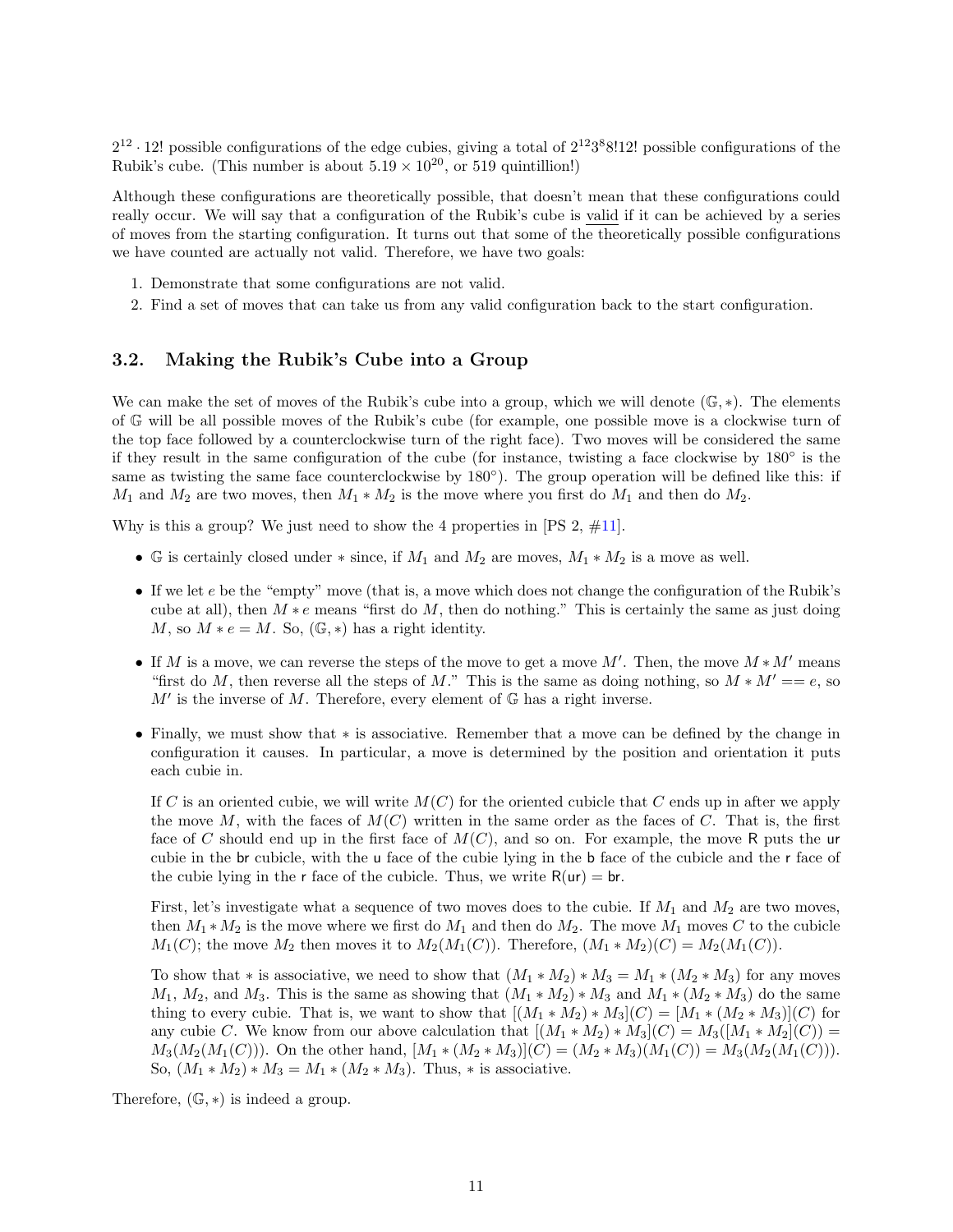## 3.3. Subgroups

We calculated that there are around 519 quintillion possible configurations of the Rubik's cube (although these are not all valid). Trying to understand such a large number of configurations is no easy task! It is helpful to restrict the problem; for instance, instead of looking at all possible moves of the Rubik's cube, we might start out by looking at the moves which only involve twists of the down and right faces.

This is a general philosophy in group theory: to understand a group  $G$ , we should try to understand small pieces of it.

**Definition 3.1.** A nonempty subset H of a group  $(G, *)$  is called a subgroup of G if  $(H, *)$  is a group.

The advantage of studying subgroups is that they may be much smaller and, hence, simpler; however, they still have algebraic structure.

Example 3.2. A group is always a subgroup of itself. Also, the trivial group is a subgroup of any group. However, these subgroups aren't too interesting! ❖

**Example 3.3.** The set of even integers is a subgroup of  $(\mathbb{Z}, +)$ : after all, the even integers are certainly a subset of Z, and we know from [PS 2,  $\#1c$ ] that  $(2\mathbb{Z}, +)$  is a group.

The following lemma often makes it easier to check if a subset is actually a subgroup.

<span id="page-11-0"></span>**Lemma 3.4.** Let  $(G, *)$  be a group. A nonempty subset H of G is a subgroup of  $(G, *)$  iff, for every  $a, b \in H$ ,  $a * b^{-1} \in H$ .

*Proof.* First, suppose H is a subgroup. If  $b \in H$ , then  $b^{-1} \in H$  since  $(H, *)$  is a group. So, if  $a \in H$  as well, then  $a * b^{-1} \in H$ .

Conversely, suppose that, for every  $a, b \in H$ ,  $a * b^{-1} \in H$ .

- First, notice that  $*$  is associative since  $(G, *)$  is a group.
- Let  $a \in H$ . Then,  $e = a * a^{-1}$ , so  $e \in H$ .
- Let  $b \in H$ , Then  $b^{-1} = e * b^{-1} \in H$ , so inverses exist in H.
- Let  $a, b \in H$ . By the previous step,  $b^{-1} \in H$ , so  $a * (b^{-1})^{-1} = a * b \in H$ . Thus, H is closed under  $*$ .

Therefore,  $(H, *)$  is a group, which means that H is a subgroup of G.

 $\Box$ 

### 3.4. Simplifying Group Notation

It is common practice to write group operations as multiplication; that is, we write  $qh$  rather than  $q * h$ , and we call this the "product" of g and h. The statement "let G be a group" really means that G is a group under some operation which will be written as multiplication. We will also often write the identity element of G as 1 rather than e. Finally, we will use standard exponential notation, so  $g^2$  means gg,  $g^3$  means ggg, and so on.

In particular, we will do this with  $(\mathbb{G}, *)$ . That is, from now on, we will just call this group  $\mathbb{G}$ , and we will write the operation as multiplication. For instance, DR means the move D followed by the move R. The move which twists the right face counterclockwise by  $90^{\circ}$  is the same as a move twisting the right face clockwise three times, so we can write this move as  $R<sup>3</sup>$ .

### Exercises

1. If G is a group and  $g, h \in G$ , write  $(gh)^{-1}$  in terms of  $g^{-1}$  and  $h^{-1}$ .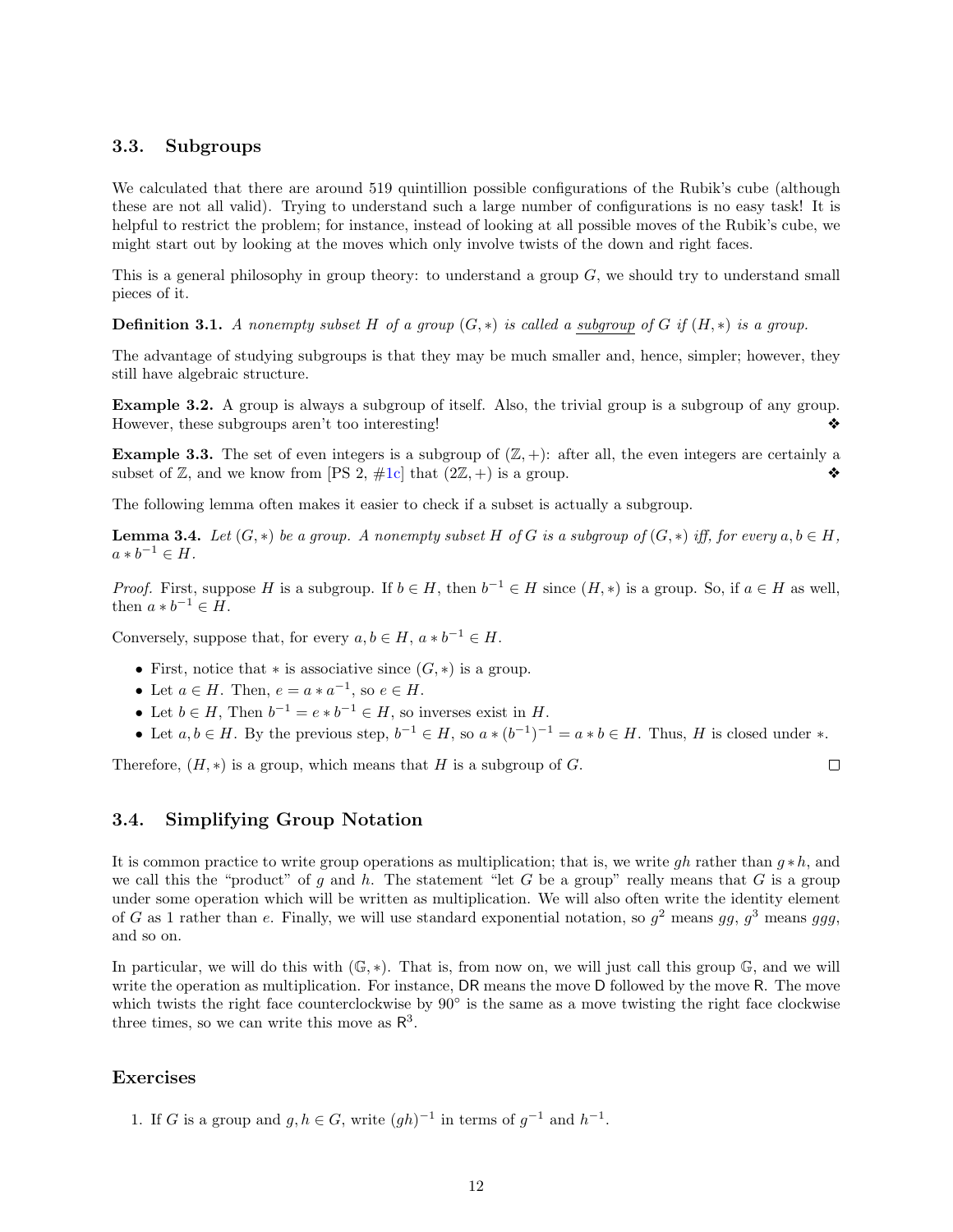- 2. If A, B are subgroups of a group G, prove that  $A \cap B$  is a subgroup of G.
- 3. Let G be a group and  $Z(G) = \{z \in G : zx = xz \text{ for all } x \in G\}$ . (This notation means that  $Z(G)$  is the set of  $z \in G$  such that  $zx = xz$  for all  $x \in G$ .) Prove that  $Z(G)$  is a subgroup of G.  $Z(G)$  is called the center of G. If G is abelian, what is  $Z(G)$ ?
- 4. Remember that G is the group of moves of the Rubik's cube. Prove that this group is not abelian. (Hint: pick two moves  $M_1$  and  $M_2$  and look at their commutator  $[M_1, M_2]$ , which is defined to be  $M_1M_2M_1^{-1}M_2^{-1}$ .)
- <span id="page-12-1"></span>5. Let  $C_1$  and  $C_2$  be two different unoriented corner cubies, and let  $C'_1$  and  $C'_2$  be two different unoriented corner cubicles. Prove that there is a move of the Rubik's cube which sends  $C_1$  to  $C'_1$  and  $C_2$  to  $C'_2$ . Since we are talking about unoriented cubies and cubicles, we only care about the positions of the cubies, not their orientations. (For example, if  $C_1 =$  dbr,  $C_2 =$  urf,  $C'_1 =$  dlb, and  $C'_2 =$  urf, then the move D sends  $C_1$  to  $C'_1$  and  $C_2$  to  $C'_2$ .)
- <span id="page-12-0"></span>6. Let G be a group and S be a subset of G. Let H be the set of all elements of G which can be written as a finite product of elements of  $S$  and their inverses; that is,  $H$  consists of all elements of the form  $s_1 \cdots s_n$  where each  $s_i$  is either an element of S or the inverse of an element of S. Prove that H is a subgroup of G. We call H the subgroup of G generated by S and write  $H = \langle S \rangle$ . It is the smallest subgroup of G containing  $S$  (do you see why?).
- 7. If G is an abelian group, show that  $\{a^2 : a \in G\}$  is a subgroup of G. Which part of your proof fails when  $G$  is not abelian?
- 8. Find all subgroups of  $(\mathbb{Z}, +)$ .
- 9. Let  $(G, *)$  be a group and H be a nonempty finite subset of G closed under  $*$ . Prove that H is a subgroup of  $G$ . Is the statement still true if  $H$  is not required to be finite?
- 10. Try scrambling your Rubik's cube. How many cubies can you put in the right position? The right orientation?
- 11. Brainstorm a bit about what kind of strategy you should use to solve the Rubik's cube. Which cubies should you try to solve first? What kind of moves should you look for?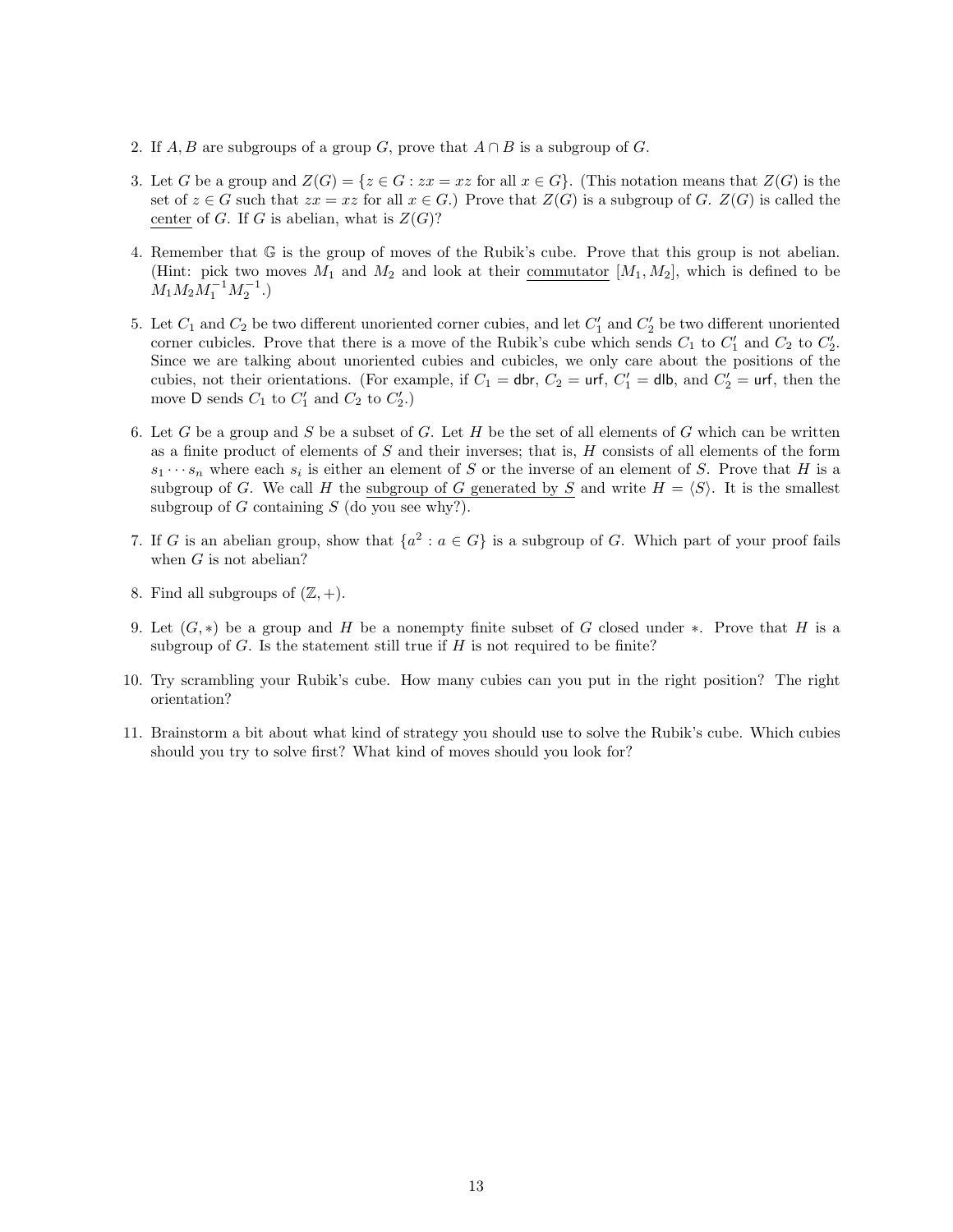## 4. Generators

Let G be a group and S be a subset of G. In [PS 3,  $\#6$ ], we defined the subgroup  $\langle S \rangle$ . Now, we will give some properties of  $\langle S \rangle$ . First, let's look at the special case when  $\langle S \rangle$  is just G.

**Definition 4.1.** Let G be a group and S be a subset of G. We say that S generates G or that S is a set of generators of G if  $G = \langle S \rangle$ ; that is, every element of G can be written as a finite product (under the group operation) of elements of S and their inverses.

**Example 4.2.** Every element of Z can be written as a finite sum of 1's or  $-1$ 's, so Z is generated by  $\{1\}$ . That is,  $\mathbb{Z} = \langle 1 \rangle$ . For the same reason,  $\mathbb{Z} = \langle -1 \rangle$ . Of course, it's also true that  $\mathbb{Z} = \langle 1, 2 \rangle$ . In general, there are many possible sets of generators of a group.  $\diamondsuit$ 

**Example 4.3.** Every element of  $\mathbb{Z}/4\mathbb{Z}$  can be written as a finite sum of 1's, so  $\mathbb{Z}/4\mathbb{Z} = \langle 1 \rangle$ .

Even though  $\mathbb{Z} = \langle 1 \rangle$  and  $\mathbb{Z}/4\mathbb{Z} = \langle 1 \rangle$ , Z and  $\mathbb{Z}/4\mathbb{Z}$  are not equal!  $\langle S \rangle$  only makes sense in the context of a given group.  $\bullet$ 

**Example 4.4.** Every element of  $\mathbb{G}$  can be written as a finite sequence of turns of the Rubik's cube, so  $\mathbb{G} = \langle D, U, L, R, F, B \rangle.$   $\diamondsuit$ 

You might think of generators as being the "core" of the group; since every element of the group can be written in terms of the generators, knowledge about the generators can often be translated into knowledge about the whole group. We will make this more precise soon.

**Definition 4.5.** A group G is cyclic if there exists  $g \in G$  such that  $G = \langle g \rangle$ .

Example 4.6.  $\mathbb Z$  and  $\mathbb Z/4\mathbb Z$  are cyclic.  $\diamondsuit$ 

For finite groups, we can even relax the definition of generators slightly by leaving out the inverses of S. To prove this, we need a lemma.

<span id="page-13-0"></span>**Lemma 4.7.** Let G be a finite group and  $g \in G$ . Then,  $g^{-1} = g^n$  for some  $n \in \mathbb{N}$ .

*Proof.* If  $g = e$ , then there is nothing to show. So, suppose  $g \neq e$ . By [PS 2, [#6\]](#page-7-0), there exists a positive integer m such that  $g^m = e$ . Since  $g \neq e, m \neq 1$ , so  $m > 1$ . Let  $n = m - 1 \in \mathbb{N}$ . Then,  $gg^n = g^m = e$ , so  $g^n$ is the inverse of g by [PS 2,  $\#4$ ].  $\Box$ 

<span id="page-13-1"></span>**Lemma 4.8.** Let G be a finite group and S be a subset of G. Then,  $G = \langle S \rangle$  iff every element of G can be written as a finite product of elements of S. (That is, the inverses of S are not necessary.)

*Proof.* If every element of G can be written as a finite product of elements of S, then it is clear that  $G = \langle S \rangle$ .

Conversely, suppose  $G = \langle S \rangle$ . This means that every element of G can be written as a finite product  $s_1 \cdots s_n$ where each  $s_i$  is either in S or the inverse of an element of S. The basic point of the proof is that the inverse of an element of S can also be written as a product of elements of S by the previous lemma. To make this completely rigorous, we will use induction on  $n$ .

Suppose  $n = 1$ . Either  $s_1 \in S$  or  $s_1^{-1} \in S$ . If  $s_1 \in S$ , then  $s_1$  is written as a product of a single element of S. If  $s_1^{-1} \in S$ , then  $s_1$  can be written as a finite product of elements of S by Lemma [4.7.](#page-13-0) So, the base case is true.

Now, suppose the statement is true for all natural numbers smaller than n; we want to show that  $s_1 \cdots s_n$ can be written as a finite product of elements of S. By the induction hypothesis,  $s_1, \ldots, s_{n-1}$  and  $s_n$  can both be written as finite products of elements of S. Therefore, their product  $s_1 \cdots s_n$  certainly can as well.  $\Box$ 

Now, we will see how to translate properties of generators to the whole group.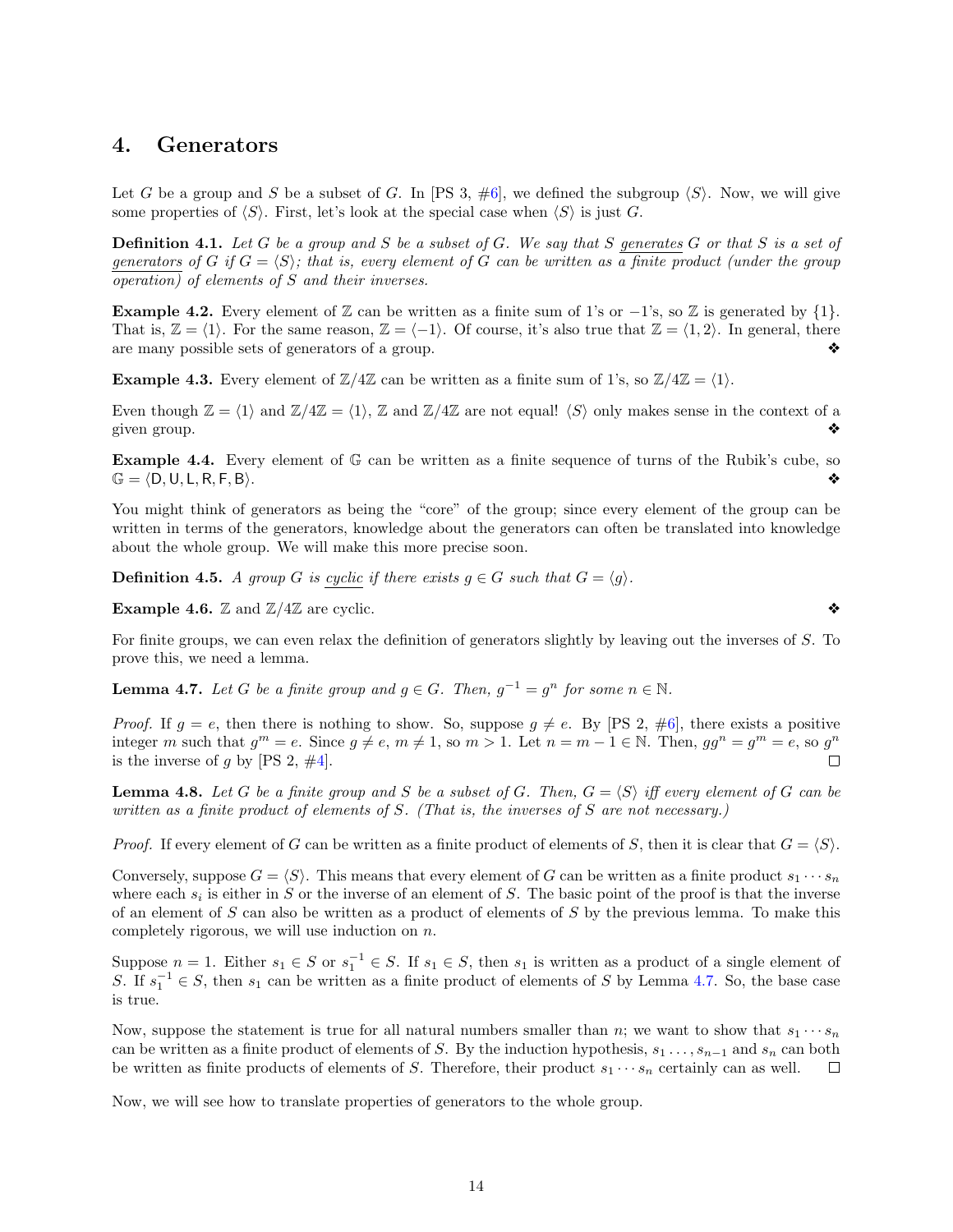<span id="page-14-0"></span>**Proposition 4.9.** Let G be a finite group and S be a subset of G. Suppose the following two conditions are satisfied.

- 1. Every element of S satisfies some property P.
- 2. If  $g \in G$  and  $h \in G$  both satisfy the property P, then gh satisfies the property P as well.

Then, every element of  $\langle S \rangle$  satisfies P.

Before we prove this, let's see how it might be used.

Example 4.10. Let  $S = \{D, U, L, R, F, B\} \subset \mathbb{G}$ . Then, every  $M \in S$  satisfies the property "M keeps all center cubies in their cubicles." If  $M_1, M_2 \in \mathbb{G}$  are such that they keep all center cubies in their cubicles, then  $M_1M_2$  certainly keeps all center cubies in their cubicles. Since  $\mathbb{G} = \langle S \rangle$ , the proposition says that every element of G keeps the center cubies in their cubicles.

This proposition is extremely useful for the Rubik's cube because it means we frequently only need to understand properties of the 6 basic moves rather than all  $5 \times 10^{20}$  possible moves.

Now, let's prove Proposition [4.9.](#page-14-0)

*Proof.* By Lemma [4.8,](#page-13-1) any element of  $\langle S \rangle$  can be written as  $s_1 \cdots s_n$  where  $n \in \mathbb{N}$  and each  $s_i$  is an element of  $S$ . We will prove the proposition by induction on  $n$ .

If  $n = 1$ , then  $s_1 \in S$  satisfies property P by hypothesis.

Suppose inductively that  $s_1 \cdots s_{n-1}$  satisfies property P. Then, the product  $(s_1 \cdots s_{n-1})s_n$  is a product of two elements satisfying property  $P$ , so it satisfies property  $P$  as well. П

#### <span id="page-14-2"></span>Exercises

- 1. If H is a subgroup of a group G, prove that  $\langle H \rangle = H$ .
- <span id="page-14-1"></span>2. If A is a subset of B, prove that  $\langle A \rangle$  is a subgroup of  $\langle B \rangle$ . Is the converse true?
- 3. Let G be a nontrivial group (remember that the trivial group is the group with only one element, so a nontrivial group is a group with at least 2 elements). Suppose that the only subgroups of G are G and  $\{1\}$ . Prove that G is cyclic and finite, and prove that the number of elements in G is a prime number.
- 4. Prove that any subgroup of a cyclic group is cyclic.
- 5. Remember that  $\mathbb G$  is the group of moves of the Rubik's cube,  $D \in \mathbb G$  is a clockwise twist of the down face, and  $R \in \mathbb{G}$  is a clockwise twist of the right face. Find the order of D, R, and DR (remember, DR is the move where you first do D, then R; for the definition of order, see [PS 2,  $\#6$ ].
- 6. A group G is finitely generated if there exists a finite subset S of G such that  $G = \langle S \rangle$ .
	- (a) Prove that every finitely generated subgroup of  $(\mathbb{Q}, +)$  is cyclic.
	- (b) Prove that  $(\mathbb{Q}, +)$  is not finitely generated.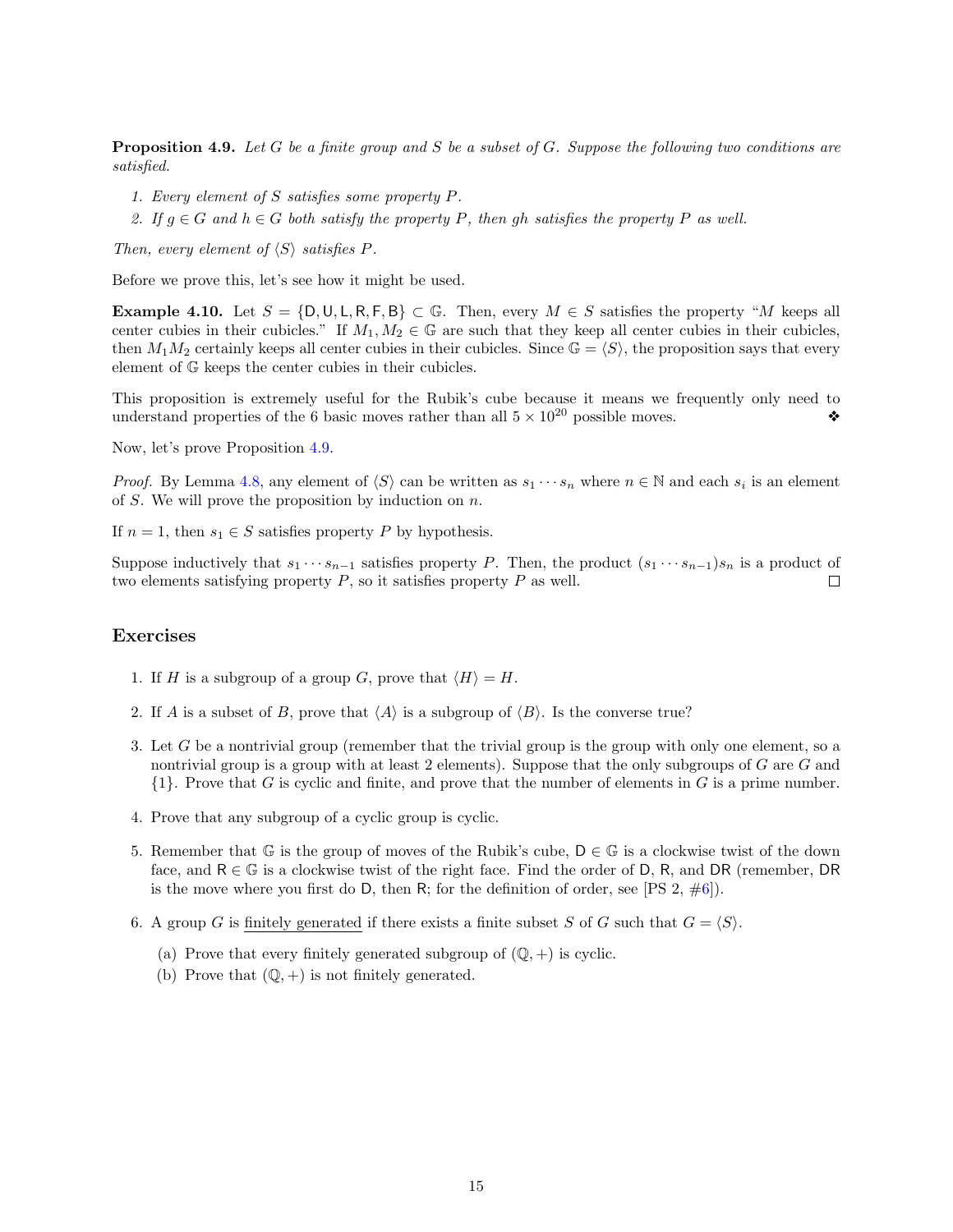## 5. The Symmetric Group

When we found the number of possible configurations of the Rubik's cube, we used the fact that any move sends corner cubies to corner cubicles to deduce that there are 8! possible ways to position the corner cubies. In this section, we will lay down the mathematical foundation needed to understand these possibilities.

Rather than just looking at configurations of 8 cubies, we'll look at configurations of any n objects. We'll call these objects  $1, 2, \ldots, n$ , although these names are arbitrary. We can think of arranging these objects as putting them into n slots. If we number the slots  $1, 2, \ldots, n$ , then we can define a function  $\sigma : \{1, 2, \ldots, n\} \rightarrow$  $\{1, 2, \ldots, n\}$  by letting  $\sigma(i)$  be the number put into slot i.

Example 5.1. We can put the objects 1, 2, 3 in the order 3 1 2. Here, 3 is in the first slot, 1 is in the second slot, and 2 is in the third slot. So, this ordering corresponds to the function  $\sigma : \{1, 2, 3\} \rightarrow \{1, 2, 3\}$ defined by  $\sigma(1) = 3$ ,  $\sigma(2) = 1$ , and  $\sigma(3) = 2$ .

What can we say about  $\sigma$ ?

Lemma 5.2.  $\sigma$  is a bijection.

*Proof.* Suppose  $x \neq y$ . Since a number cannot be in more than one slot, if  $x \neq y$ , slots x and y must contain different numbers. That is,  $\sigma(x) \neq \sigma(y)$ . Therefore,  $\sigma$  is one-to-one.

Any number  $y \in \{1, 2, ..., n\}$  must lie in some slot, say slot x. Then,  $\sigma(x) = y$ . So,  $\sigma$  is onto.  $\Box$ 

On the other hand, if  $\sigma : \{1, \ldots, n\} \to \{1, \ldots, n\}$  is a bijection, then  $\sigma$  defines an arrangement of the n objects: just put object  $\sigma(i)$  in slot i. So, the set of possible arrangements is really the same as the set of bijections  $\{1,\ldots,n\} \to \{1,\ldots,n\}$ . Therefore, instead of studying possible arrangements, we can study these bijections.

**Definition 5.3.** The symmetric group on n letters is the set of bijections from  $\{1, 2, \ldots, n\}$  to  $\{1, 2, \ldots, n\}$ . with the operation of composition. We write this group as  $S_n$ .

Note that  $S_n$  is a group by [PS 2,  $\#1h$ ].

Let's do an example to make sure that the group operation is clear.

**Example 5.4.** Let  $\sigma, \tau \in S_3$  be defined by  $\sigma(1) = 3$ ,  $\sigma(2) = 1$ ,  $\sigma(3) = 2$ ,  $\tau(1) = 1$ ,  $\tau(2) = 3$ , and  $\tau(3) = 2$ . Then,  $(\sigma \tau)(1) = \tau(3) = 2$ ,  $(\sigma \tau)(2) = \tau(1) = 1$ , and  $(\sigma \tau)(3) = \tau(2) = 3$ .

### 5.1. Disjoint Cycle Decomposition

There is a more compact way of writing elements of the symmetric group; this is best explained by an example.

**Example 5.5.** Consider  $\sigma \in S_{12}$  defined by

$$
\begin{array}{cccc}\n\sigma(1) = 12 & \sigma(2) = 4 & \sigma(3) = 5 & \sigma(4) = 2 & \sigma(5) = 6 & \sigma(6) = 9 \\
\sigma(7) = 7 & \sigma(8) = 3 & \sigma(9) = 10 & \sigma(10) = 1 & \sigma(11) = 11 & \sigma(12) = 8\n\end{array}
$$

We will write " $i \mapsto j$ " ("i maps to j") to mean  $\sigma(i) = j$ . Then,

 $1 \mapsto 12$ ,  $12 \mapsto 8$ ,  $8 \mapsto 3$ ,  $3 \mapsto 5$ ,  $5 \mapsto 6$ ,  $6 \mapsto 9$ ,  $9 \mapsto 10$ ,  $10 \mapsto 1$  $2 \mapsto 4, 4 \mapsto 2$  $7 \mapsto 7$  $11 \mapsto 11$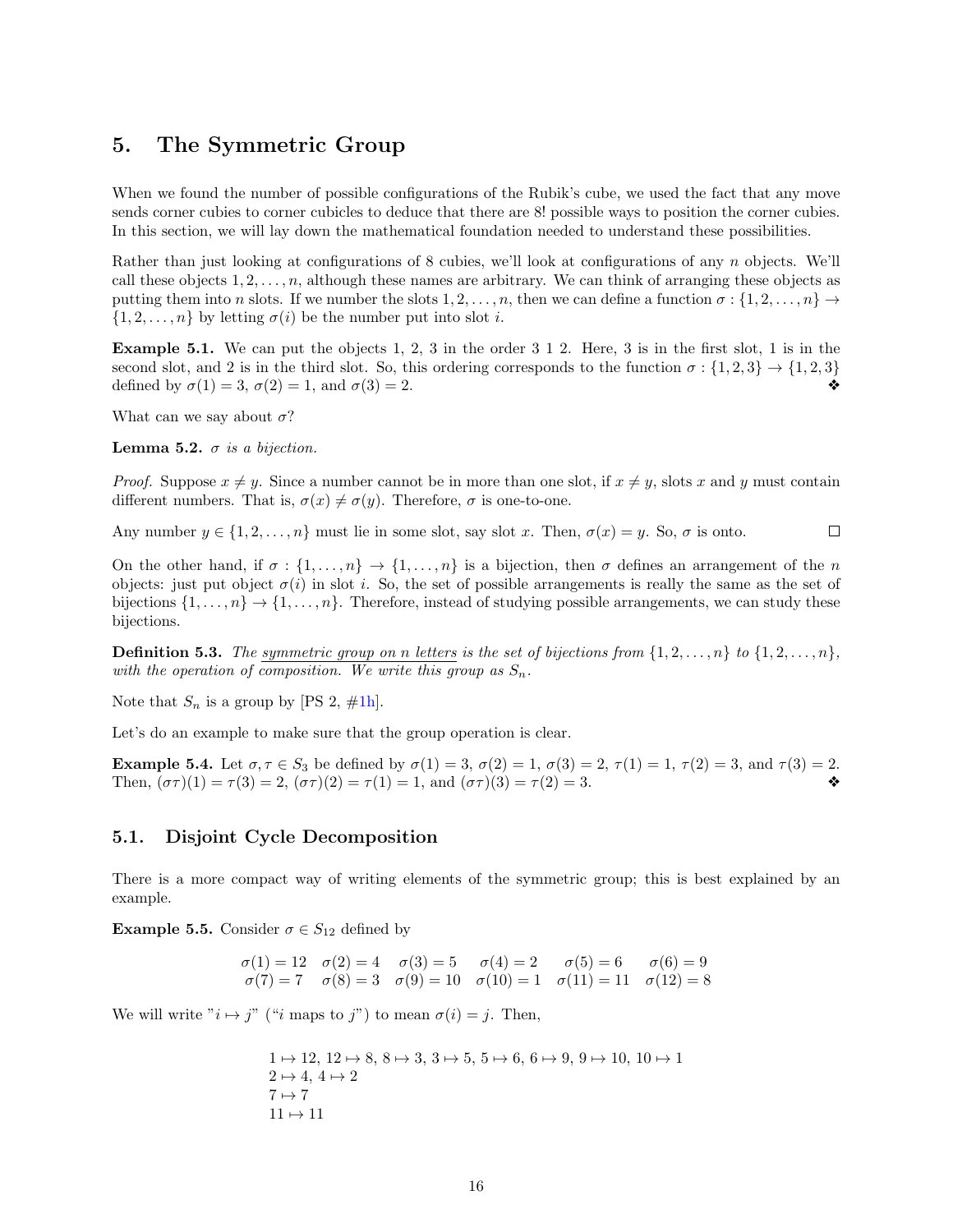This data tells us what  $\sigma$  does to each number, so it defines  $\sigma$ . As shorthand, we write

$$
\sigma = (1\ 12\ 8\ 3\ 5\ 6\ 9\ 10)\ (2\ 4)\ (7)\ (11).
$$

Here,  $(1\ 12\ 8\ 3\ 5\ 6\ 9\ 10)$ ,  $(2\ 4)$ ,  $(7)$ , and  $(10)$  are called cycles. When writing the disjoint cycle decomposition, we leave out the cycles with just one number, so the disjoint cycle decomposition of  $\sigma$  is  $\sigma = (1\ 12\ 8\ 3\ 5\ 6\ 9\ 10)$   $(2\ 4)$ .

Now, let's actually define what a cycle is.

**Definition 5.6.** The cycle  $(i_1 i_2 \cdots i_k)$  is the element  $\tau \in S_n$  defined by  $\tau(i_1) = i_2, \tau(i_2) = i_3, \ldots, \tau(i_{k-1}) =$  $i_k, \tau(i_k) = i_1$  and  $\tau(j) = j$  if  $j \neq i_r$  for any r. The length of this cycle is k, and the support of the cycle is the set  $\{i_1,\ldots,i_k\}$  of numbers which appear in the cycle. The support is denoted by  $\overline{\text{supp }\tau}$ . A cycle of length  $k$  is also called a  $k$ -cycle.

**Definition 5.7.** Two cycles  $\sigma$  and  $\tau$  are disjoint if they have no numbers in common; that is, supp  $\sigma \cap$  $\text{supp}\,\tau=\varnothing.$ 

**Lemma 5.8.** Let  $\sigma, \tau \in S_n$  be cycles. If  $\sigma$  and  $\tau$  are disjoint, then  $\sigma\tau = \tau\sigma$ .

*Proof.* Let  $i \in \{1, \ldots, n\}$ . Since  $\text{supp}\,\sigma \cap \text{supp}\,\tau = \varnothing$ , there are only two possibilities:

- i  $\notin$  supp  $\sigma$  and  $i \not\in \text{supp }\tau$ . In this case,  $\sigma(i) = i$  and  $\tau(i) = i$ , so  $(\sigma \circ \tau)(i) = \tau(i) = i$  and  $(\tau \circ \sigma)(i) = \sigma(i) = i.$
- Otherwise, i is in the support of exactly one of  $\sigma$  and  $\tau$ . We may suppose without loss of generality that  $i \notin \text{supp } \sigma \text{ and } i \in \text{supp } \tau.$  Then,  $\sigma(i) = i$ , so  $(\sigma \circ \tau)(i) = \tau(i)$ . On the other hand,  $(\tau \circ \sigma)(i) = \sigma(\tau(i))$ . Now, since  $\tau(i) \in \text{supp } \tau$  and  $\text{supp } \tau \cap \text{supp } \sigma = \emptyset$ ,  $\tau(i) \notin \text{supp } \sigma$ . Therefore,  $\sigma(\tau(i)) = \tau(i)$ . So, we again have  $(\sigma\tau)(i) = (\tau\sigma)(i)$ .

Therefore,  $(\sigma\tau)(i) = (\tau\sigma)(i) = i$  for all i, which shows that  $\sigma\tau = \tau\sigma$ .

Any  $\sigma \in S_n$  can be written as a product (under the group operation, which is composition) of disjoint cycles. This product is called the disjoint cycle decomposition of  $\sigma$ . In our example, we gave a method for finding the disjoint cycle decomposition of a permutation.

We write the identity permutation as 1.

Example 5.9.  $S_2$  consists of two permutations, 1 and (1 2).

**Example 5.10.** Let  $\sigma, \tau \in S_6$  be defined by

 $\sigma(1) = 3 \quad \sigma(2) = 5 \quad \sigma(3) = 4 \quad \sigma(4) = 1 \quad \sigma(5) = 2 \quad \sigma(6) = 6$  $\tau(1) = 5$   $\tau(2) = 4$   $\tau(3) = 3$   $\tau(4) = 2$   $\tau(5) = 1$   $\tau(6) = 6$ 

In cycle notation,  $\sigma = (1\ 3\ 4)(2\ 5)$  and  $\tau = (1\ 5)(2\ 4)$ . Then,  $\sigma\tau = (1\ 3\ 2)(4\ 5)$  and  $\tau\sigma = (1\ 2)(3\ 4\ 5)$ . We can also easily compute  $\sigma^2 = (1\ 4\ 3)$  and  $\tau$  $2 = 1.$   $\bullet$ 

**Definition 5.11.** If  $\sigma \in S_n$  is the product of disjoint cycles of lengths  $n_1, \ldots, n_r$  (including its 1-cycles), then the integers  $n_1, \ldots, n_r$  are called the cycle type of  $\sigma$ .

## 5.2. Rubik's Cube

We can write each move of the Rubik's cube using a slightly modified cycle notation. We want to describe what happens to each oriented cubie; that is, we want to describe where each cubie moves and where each face of the cubie moves. For example, if we unfold the cube and draw the down face, it looks like

 $\Box$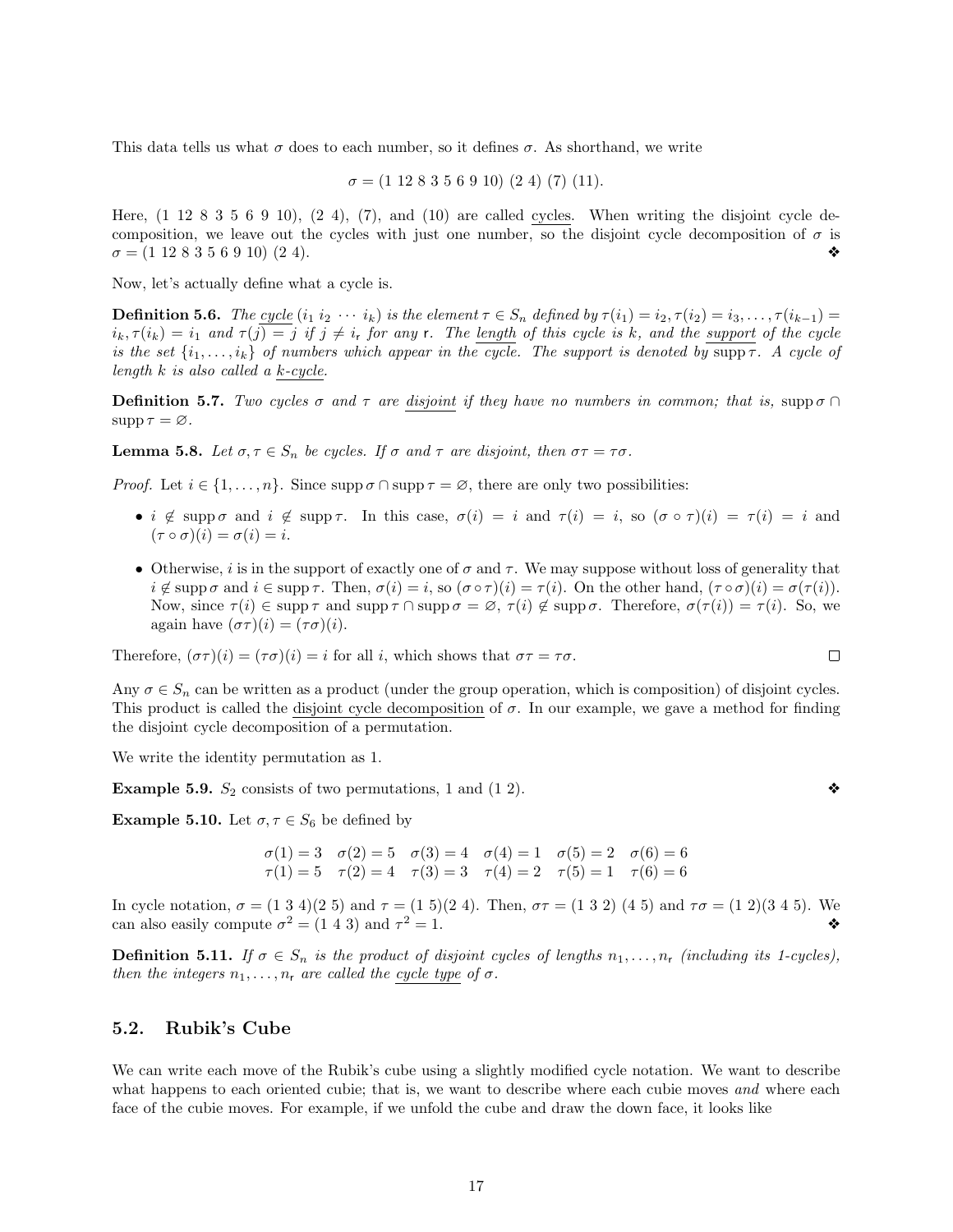| f                       | f | f                       |   |
|-------------------------|---|-------------------------|---|
| d                       | d | d                       | r |
| d                       | d | d                       | r |
| $\overline{\mathsf{d}}$ | d | $\overline{\mathsf{d}}$ |   |
| b                       | b | b                       |   |

If we rotate this face clockwise by 90° (that is, we apply the move D), then the down face looks like

| b                       | d | d | d |  |
|-------------------------|---|---|---|--|
| $\overline{\mathsf{b}}$ | d | d | d |  |
| b                       | d | d | d |  |
|                         |   |   |   |  |

So,  $D(df) = df$  because the dlf cubie now lives in the dfr cubicle (with the d face of the cubie lying in the d face of the cubicle, the l face of the cubie lying in the f face of the cubicle, and the f face of the cubie lying in the r face of the cubicle). Similarly,  $D(dfr) = drb$ ,  $D(drb) = dbl$ , and  $D(dbl) = dlf$ . If we do the same thing for the edge cubies, we find  $D = (df df dr + d\theta d\theta)$  (df dr db dl).

Example 5.12. Check that the disjoint cycle decomposition of R is (rfu rub rbd rdf)(ru rb rd rf).  $\bullet$ 

### Exercises

1. Let  $\sigma, \tau \in S_5$  be defined as follows.

$$
\begin{aligned}\n\sigma(1) &= 3 & \sigma(2) &= 4 & \sigma(3) &= 5 & \sigma(4) &= 2 & \sigma(5) &= 1 \\
\tau(1) &= 5 & \tau(2) &= 3 & \tau(3) &= 2 & \tau(4) &= 4 & \tau(5) &= 1\n\end{aligned}
$$

Find the cycle decompositions of each of the following permutations:  $\sigma$ ,  $\tau$ ,  $\sigma^2$ , and  $\tau^2\sigma$ .

- 2. Let  $\sigma = (1\ 12\ 8\ 10\ 4)(2\ 13)(5\ 11\ 7)(6\ 9)$ . Find  $\sigma^2$  and  $\sigma^3$ . What is the order of  $\sigma$ ?
- <span id="page-17-0"></span>3. Suppose  $\sigma$  is a permutation with cycle type  $n_1, \ldots, n_r$ . What is the order of  $\sigma$ ?
- 4. Let  $\sigma = (1\ 2)$  and  $\tau = (2\ 3)$ . Find  $\sigma\tau$  and  $\tau\sigma$ .
	- (a) What is the order of  $(1\ 2)(2\ 3)$ ? Does this agree with your answer to [PS 5, [#3\]](#page-17-0)?
	- (b) For what n is  $S_n$  abelian?
- 5. Write all the elements of  $S_3$ , the symmetric group on 3 elements, using disjoint cycle notation.
- 6. Find all subgroups of  $S_3$ .
- 7. Remember that D, U, L, R, F, and B are defined to be clockwise twists of the down, up, left, right, front, and back faces, respectively. We showed in class that D has disjoint cycle decomposition (dlf dfr drb dbl)(df dr db dl) and that R has disjoint cycle decomposition (rfu rub rbd rdf)(ru rb rd rf). Write U, L, F, and B as products of disjoint cycles.
- 8. Let  $a_1, \ldots, a_m$  be distinct elements of  $\{1, \ldots, n\}$ , and let  $\sigma = (a_1 \ a_2)(a_1 \ a_3)(a_1 \ a_4) \cdots (a_1 \ a_m)$ . Find the disjoint cycle decomposition of  $\sigma$ .
- <span id="page-17-1"></span>9. Show that  $S_n$  is generated by the set of 2-cycles in  $S_n$ .
- <span id="page-17-2"></span>10. Let  $\tau \in S_n$ , and let  $a_1, \ldots, a_k$ ) be distinct elements of  $\{1, \ldots, n\}$ . Prove that  $\tau^{-1}(a_1 \ a_2 \ \cdots \ a_k)\tau =$  $(\tau(a_1) \ \tau(a_2) \ \cdots \tau(a_k)).$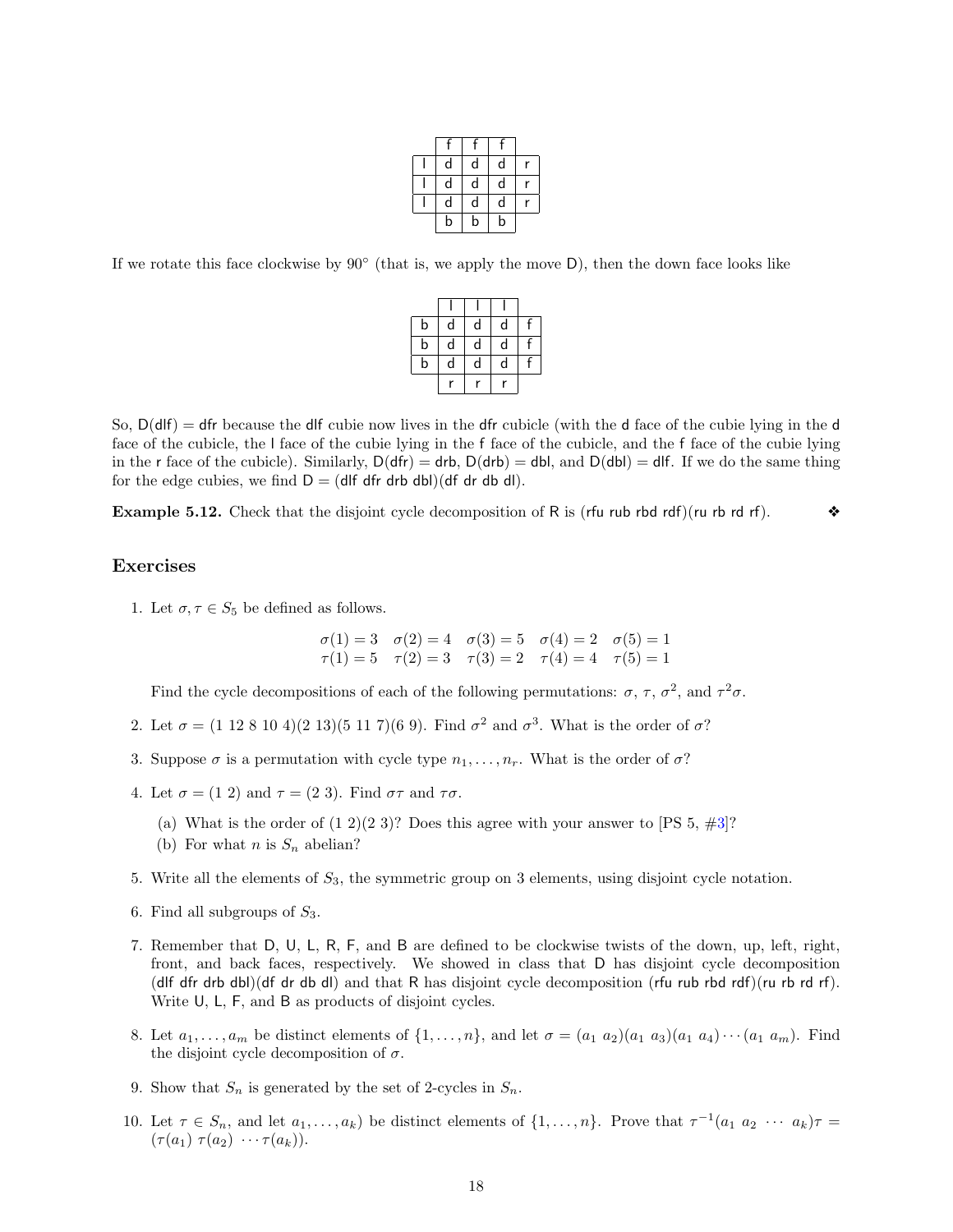11. Let  $\sigma, \sigma' \in S_6$  be defined by

$$
\begin{array}{rcl}\n\sigma & = & (1 \ 3 \ 2)(4 \ 6) \\
\sigma' & = & (2 \ 5 \ 4)(1 \ 6)\n\end{array}
$$

Find  $\tau \in S_6$  such that  $\sigma' = \tau^{-1} \sigma \tau$ .

<span id="page-18-0"></span>12. Let  $\sigma, \sigma' \in S_n$ . Prove that  $\sigma$  and  $\sigma'$  have the same cycle type iff  $\sigma' = \tau^{-1} \sigma \tau$  for some  $\tau \in S_n$ .

Note: Any element of the form  $\tau^{-1}\sigma\tau$  is called a conjugate of  $\sigma$ , so this says that the conjugates of  $\sigma$ are exactly the elements of  $S_n$  with the same cycle type as  $\sigma$ .

- 13. Let H be the subgroup of G generated by  $D^2$  and  $R^2$ ; that is,  $H = \langle D^2, R^2 \rangle$ . How many elements does H have? Which of these elements might be helpful for solving the Rubik's cube?
- 14. Let  $\sigma, \tau \in S_n$ . Suppose supp  $\sigma \cap \text{supp }\tau = \{x\}$ ; that is, x is the only number in  $\{1, \ldots, n\}$  which appears in the cycle decomposition of both  $\sigma$  and  $\tau$ . We define the commutator of  $\sigma$  and  $\tau$  to be  $\sigma\tau\sigma^{-1}\tau^{-1}$ , and we write this as  $[\sigma, \tau]$ . Show that supp $[\sigma, \tau]$  has at most 3 elements.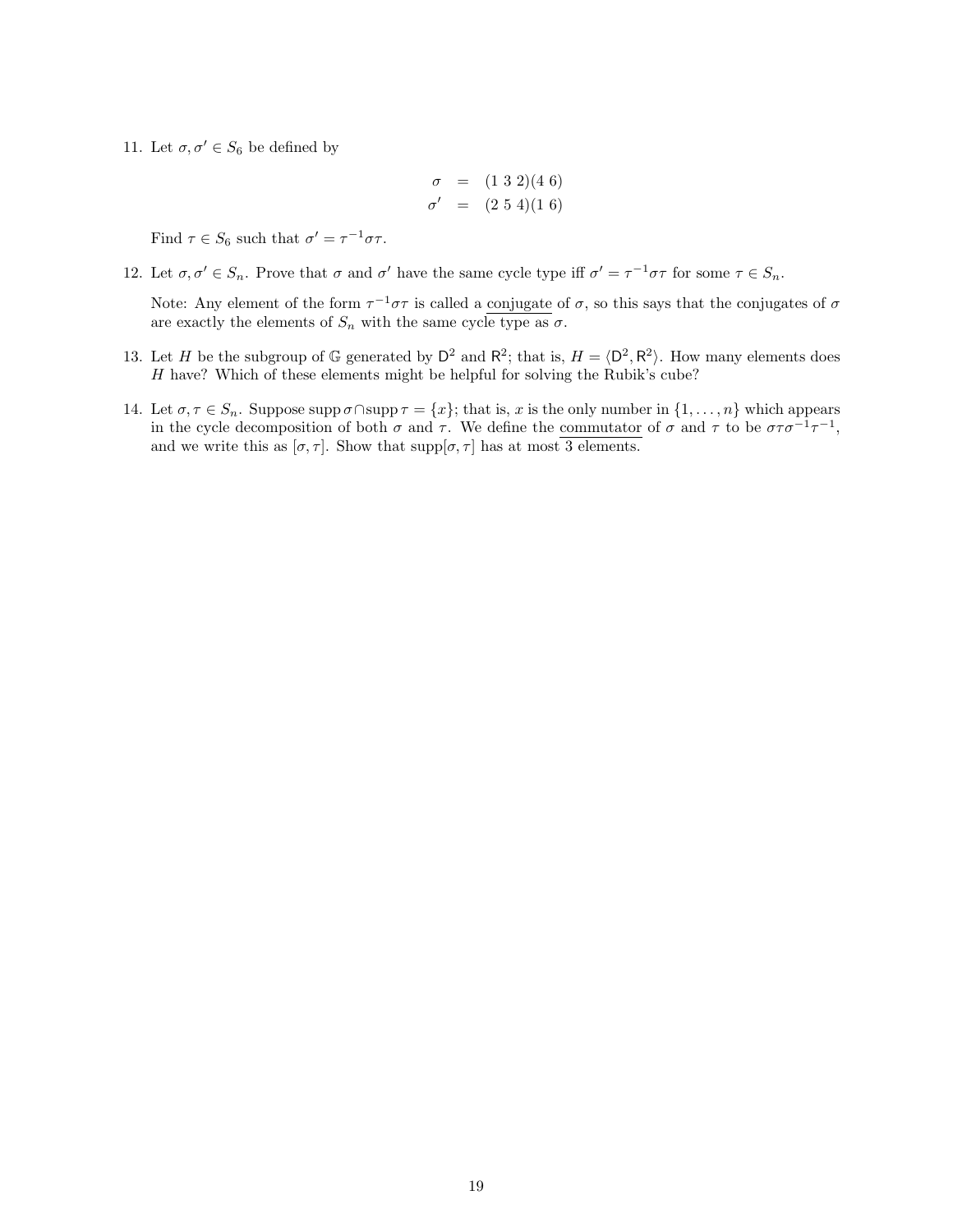# 6. Configurations of the Rubik's Cube

As we said already, a configuration of the Rubik's cube is determined by four pieces of data:

- the positions of the corner cubies
- the positions of the edge cubies
- the orientations of the corner cubies
- the orientations of the edge cubies

The first can be described by an element  $\sigma$  of  $S_8$  (i.e., the element of  $S_8$  which moves the corner cubies from their start positions to the new positions). The second can be described by an element  $\tau$  of  $S_{12}$ . Now, we will see how to understand the third and fourth. The basic idea is to fix a "starting orientation" and a systematic way of writing down how a given orientation differs from this starting orientation. Ths is mostly just a matter of notation.

We'll start with the corner cubies. Each corner cubie has 3 possible orientations, and we will number these orientations 0, 1, and 2. Let's explain what these numbers mean. Imagine that your Rubik's cube is in the start configuration. We are going to write a number on one face of each corner cubicle, as follows. Write:

> 1 on the u face of the ufl cubicle 2 on the u face of the urf cubicle 3 on the u face of the ubr cubicle 4 on the u face of the ulb cubicle 5 on the d face of the dbl cubicle 6 on the d face of the dlf cubicle 7 on the d face of the dfr cubicle 8 on the d face of the drb cubicle

So, each corner cubicle now has exactly one numbered face. Each corner cubie thus has one face lying in a numbered cubicle face. Label this cubie face 0. Going around the cubie clockwise, label the next face 1, and then label the final face 2.

Example 6.1. If we look straight at the down face and unfold the cube, the cubie faces look like this.

|  |   | f |   |   |
|--|---|---|---|---|
|  | d | d | d | r |
|  | d | d | d |   |
|  | d | d | d |   |
|  | b | b | b |   |

So, the cubicle numberings that we can see look like this:

| 6              | 7 |  |
|----------------|---|--|
|                |   |  |
| $\overline{5}$ | 8 |  |
|                |   |  |

Therefore, the cubie labels look like

|                | $\overline{2}$ |                |                |
|----------------|----------------|----------------|----------------|
|                | 0              | $\Omega$       | $\overline{2}$ |
|                |                |                |                |
| $\mathfrak{D}$ | 0              | $\overline{0}$ |                |
|                |                | $\overline{2}$ |                |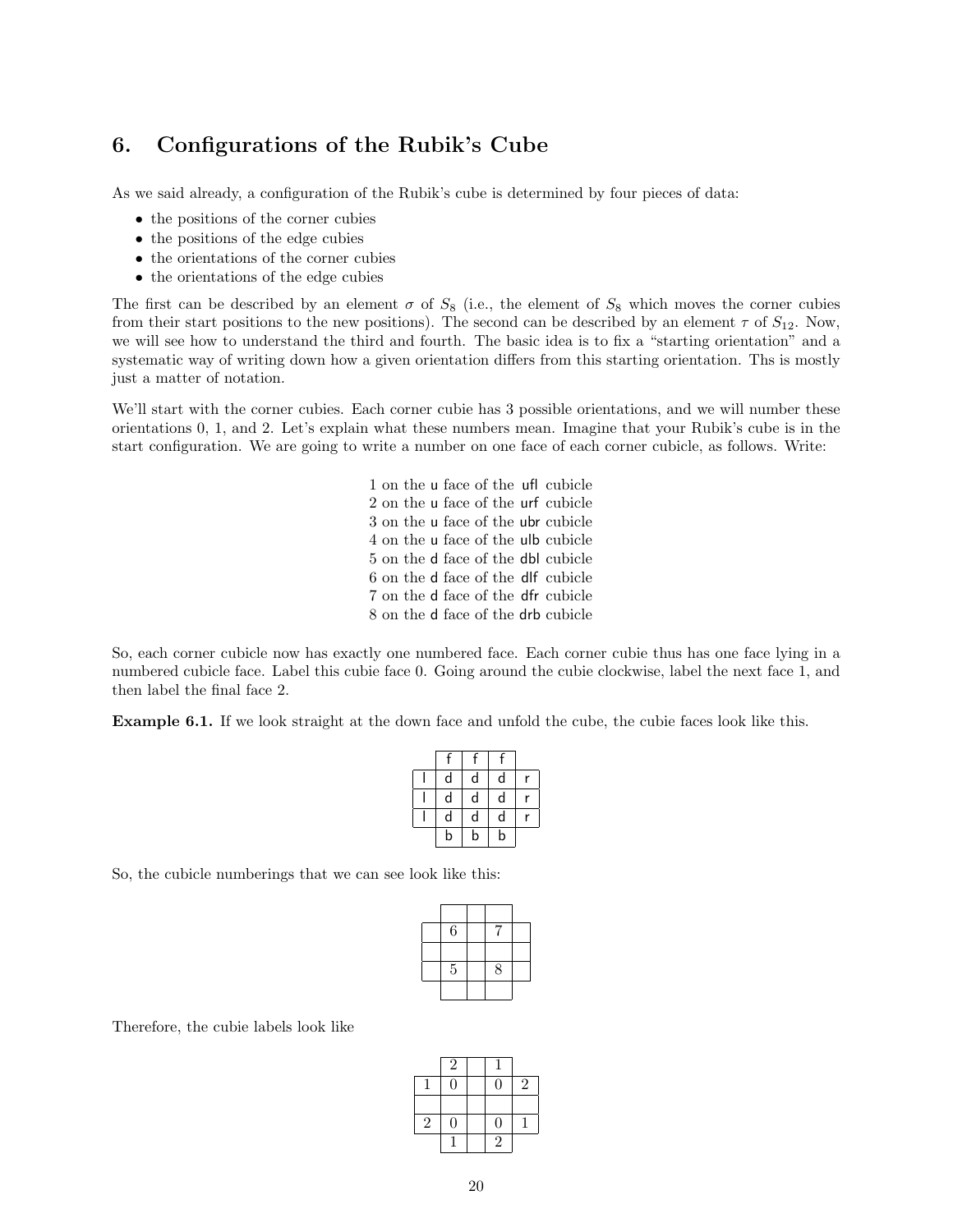Now, each face of each corner cubie has a number on it. If the Rubik's cube is in any configuration, we will describe the orientations of the corner cubies like this: for any  $i$  between 1 and 8, find the cubicle face labeled i; let  $x_i$  be the number of the cubie face living in this cubicle face. We write x for the ordered 8-tuple  $(x_1, \ldots, x_8)$ . Notice that we can think of each  $x_i$  as counting the number of clockwise twists the cubie i is away from having its 0 face in the numbered face of the cubicle. But a cubie that is 3 twists away is oriented the same way as a cubie that is 0 twists away. Thus, we should think of the  $x_i$  as being elements of  $\mathbb{Z}/3\mathbb{Z}$ . So, x is an 8-tuple of elements of  $\mathbb{Z}/3\mathbb{Z}$ ; we write  $x \in (\mathbb{Z}/3\mathbb{Z})^8$ .

**Example 6.2.** If the Rubik's cube is in the start configuration, each  $x_i$  is 0. We also write  $x = 0$  to mean that each  $x_i$  is 0. is 0.  $\bullet$ 

**Example 6.3.** Let's see what the  $x_i$  are after we apply the move R to a cube in the start configuration. In the start configuration, the right hand face looks like this:

|   | u | u | u |   |
|---|---|---|---|---|
| £ |   |   | r | b |
| f |   | r | r | b |
| f |   | r | r | b |
|   | d | d | d |   |

The cubicle numbers on this face are

| $\boldsymbol{2}$ | $\overline{3}$ |  |
|------------------|----------------|--|
|                  |                |  |
|                  |                |  |
|                  |                |  |
| 7                | $\overline{8}$ |  |

Therefore, the labeling of the corner cubies looks like this:

|            | 0              | 0              |                |
|------------|----------------|----------------|----------------|
| $\sqrt{2}$ |                | $\overline{2}$ |                |
|            |                |                |                |
|            | $\overline{2}$ |                | $\overline{2}$ |
|            |                | 0              |                |

If we rotate the right face of the cube by  $90^{\circ}$ , then the cubie faces look like

|   |                | $\overline{2}$ |    |
|---|----------------|----------------|----|
| 0 | $\overline{2}$ |                | 0  |
|   |                |                |    |
|   |                | $\overline{2}$ | í) |
|   | $\overline{2}$ |                |    |

The cubies on the left face are unaffected by R, so  $x_1 = 0$ ,  $x_4 = 0$ ,  $x_5 = 0$ , and  $x_6 = 0$ . Now, we can see from our diagrams that  $x_2 = 1$ ,  $x_3 = 2$ ,  $x_7 = 2$ , and  $x_8 = 1$ . So,  $x = (0, 1, 2, 0, 0, 0, 2, 1)$ .

We can do the same thing for the edge cubies. First, we label the edge cubicles as follows. Write: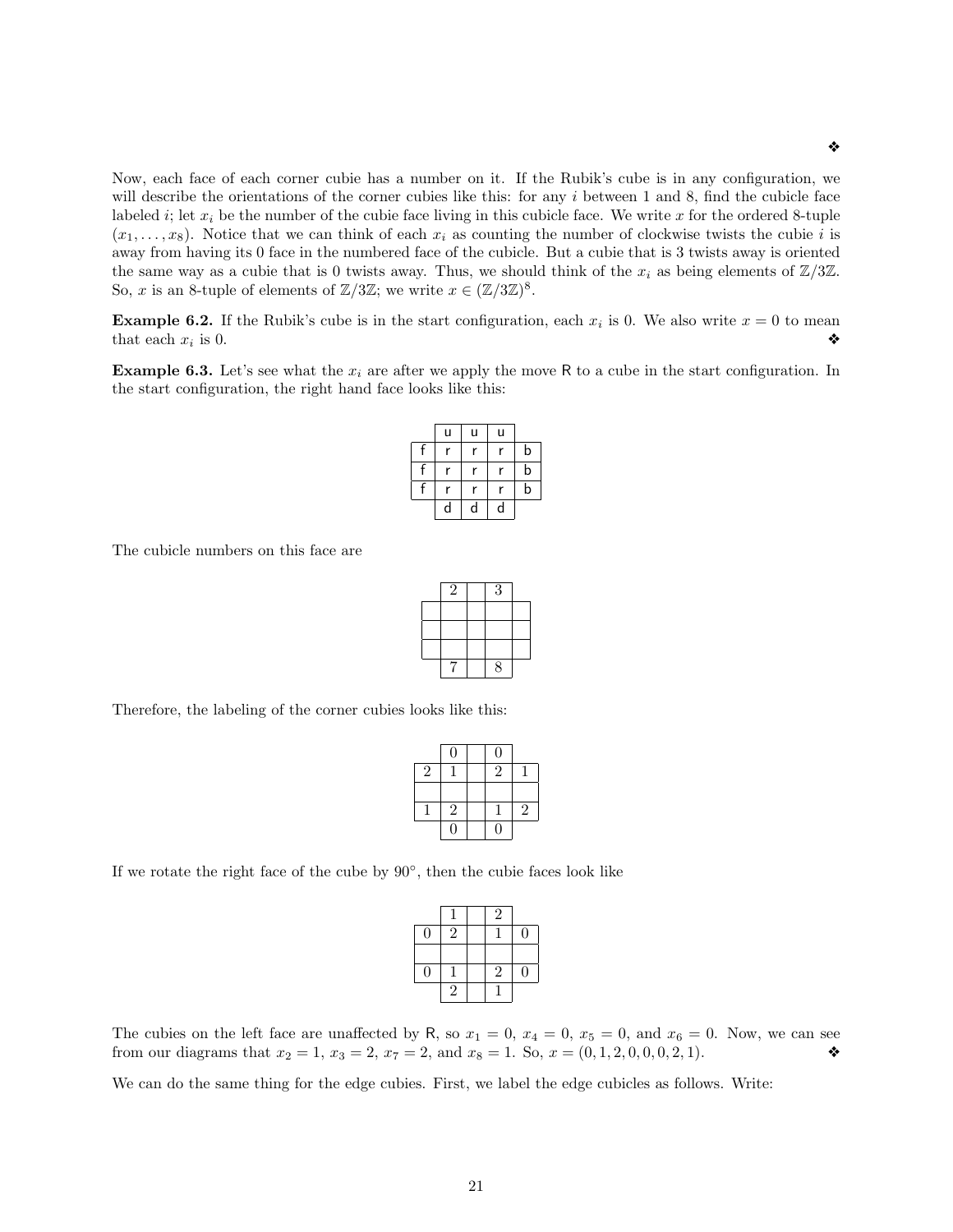1 on the u face of the ub cubicle 2 on the u face of the ur cubicle 3 on the u face of the uf cubicle 4 on the u face of the ul cubicle 5 on the b face of the lb cubicle 6 on the b face of the rb cubicle 7 on the f face of the rf cubicle 8 on the f face of the lf cubicle 9 on the d face of the db cubicle 10 on the d face of the dr cubicle 11 on the d face of the df cubicle 12 on the d face of the dl cubicle

Each edge cubie now has a face lying in a numbered cubicle face; label this cubie face 0, and label the other face of the cubie 1. Then, let  $y_i$  be the number of the cubie face in the cubicle face numbered i. This defines  $y \in (\mathbb{Z}/2\mathbb{Z})^{12}.$ 

Thus, any configuration of the Rubik's cube can be described by  $\sigma \in S_8$ ,  $\tau \in S_{12}$ ,  $x \in (\mathbb{Z}/3\mathbb{Z})^8$ , and  $y \in (\mathbb{Z}/2\mathbb{Z})^{12}$ . So, we will write configurations of the Rubik's cube as ordered 4-tuples  $(\sigma, \tau, x, y)$ .

**Example 6.4.** The start configuration is  $(1, 1, 0, 0)$ .  $\diamondsuit$ 

**Example 6.5.** Pretend that your cube is in the start configuration. Let  $(\sigma, \tau, x, y)$  be the configuration of the cube after we do the move  $[D, R]$ , which is defined to be  $DRD^{-1}R^{-1}$ . We will write down  $\sigma$ ,  $\tau$ ,  $x$ , and  $y$ .

We showed in class that  $D = (dff dfr dr dbl)(df dr db dl)$  and  $R = (rfu rub rbd rdf)(ru rb rd rf)$ . Therefore,  $D^{-1} = (db \, db \, df)$  (dl db dr df) and  $R^{-1} = (rdf \, rbd \, rub \, rfu)$  (rf rd rb ru). So,

<span id="page-21-0"></span> $[D, R] = (d\mathsf{If} \, df \, \mathsf{If} \, d\mathsf{If} \, \mathsf{Id} \, \mathsf{Id} \, \mathsf{If} \, d\mathsf{If} \, \mathsf{If} \, \mathsf{If} \, \mathsf{If} \, \mathsf{If} \, \mathsf{If} \, \mathsf{If} \, \mathsf{If} \, \mathsf{If} \, \mathsf{If} \, \mathsf{If} \, \mathsf{If} \, \mathsf{If} \, \mathsf{If} \, \mathsf{If} \, \mathsf{If} \, \mathsf{If} \, \mathsf{If} \, \mathsf{If} \, \mathsf{If} \,$ 

(When writing this down, be very careful with the orientations.)

Remember that  $\tau$  is an element of  $S_{12}$ ; we think of it as a bijection from the set of 12 unoriented edge cubies to the set of 12 edge cubicles. It is defined like this: if  $C$  is an unoriented edge cubie in the start configuration, then  $\tau(C)$  is the unoriented edge cubicle where C is living in the current configuration. Like any element of  $S_{12}$ ,  $\tau$  can be written in disjoint cycle notation.

In this particular example, [D, R] moves cubie df to cubicle dr, cubie dr to cubicle br, and cubie br to cubicle df. Therefore,  $\tau =$  (df dr br).

Similarly, we think of  $\sigma$  as a bijection from the set of 8 unoriented corner cubies to the set of 8 unoriented corner cubicles. To find  $\sigma$ , we must figure out what  $[D, R]$  does to the *positions* of the corner cubies. Observe that [D, R] switches the positions of the cubies dfl and dfr, and it also switches the positions of drb and bru. Therefore,  $\sigma = (drb)$  bru)(dfl dfr).

Recall that we defined x as follows. When the cube was in the start configuration, we numbered 8 cubicle faces like this:

> 1 on the u face of the ufl cubicle 2 on the u face of the urf cubicle 3 on the u face of the ubr cubicle 4 on the u face of the ulb cubicle 5 on the d face of the dbl cubicle 6 on the d face of the dlf cubicle 7 on the d face of the dfr cubicle 8 on the d face of the drb cubicle

We numbered each of the corresponding cubie faces 0. Starting from 0 on a corner cubie, we went clockwise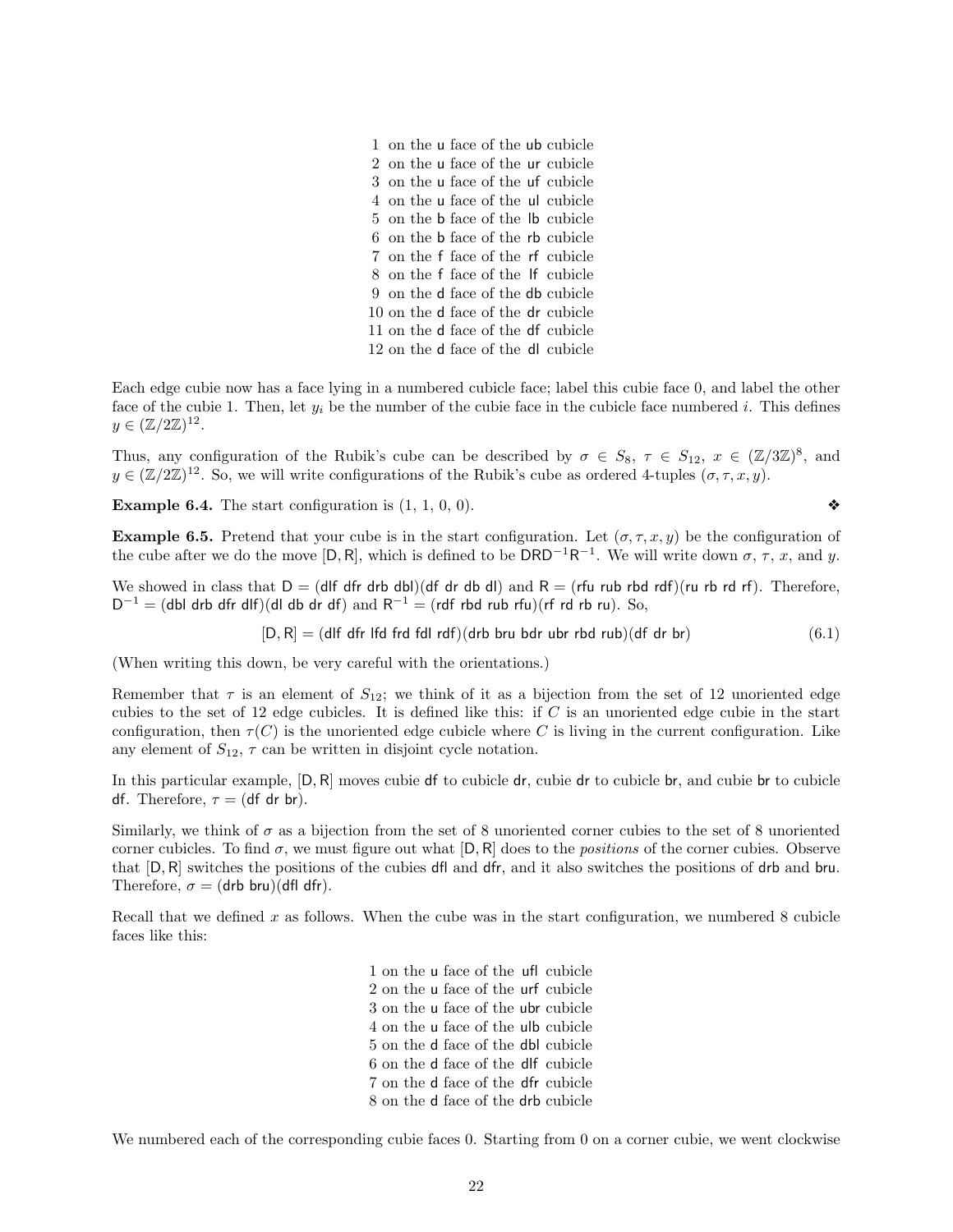and labeled the other two faces 1 and 2. (For example, the u face of the ufl cubie is labeled 0, so the f face is 1 and the l face is 2.) Now that the cube is no longer in the start configuration, we define  $x_i$  to be the cubie face number in cubicle face i.

In the start position, all of the numbered cubicle faces have cubie faces numbered 0. Since the move  $[D, R]$ does not affect cubies ufl, urf, ulb, or dbl,  $x_1$ ,  $x_2$ ,  $x_4$ , and  $x_5$  must be 0. To find  $x_3$ , we want to see which cubie face is in the u face of the ubr cubicle. We can see from  $(6.1)$  that  $[D, R]$  puts the b face of the drb cubie there; by our numbering scheme, the b face of the drb cubie is numbered 2; therefore,  $x_3 = 2$ . Similarly,  $x_6 = 2, x_7 = 0,$  and  $x_8 = 2$ . Therefore, the ordered 8-tuple x is  $(0, 0, 2, 0, 0, 2, 0, 2)$ .

Similarly, to define  $y$ , we first numbered 12 edge cubicle faces (when the cube was in the start configuration):

1 on the u face of the ub cubicle 2 on the u face of the ur cubicle 3 on the u face of the uf cubicle 4 on the u face of the ul cubicle 5 on the b face of the lb cubicle 6 on the b face of the rb cubicle 7 on the f face of the rf cubicle 8 on the f face of the lf cubicle 9 on the d face of the db cubicle 10 on the d face of the dr cubicle 11 on the d face of the df cubicle 12 on the d face of the dl cubicle

Then, we labeled the corresponding cubie faces 0 and the other edge cubie faces 1. Finally, we defined  $\eta$  to be the 12-tuple  $(y_1, \ldots, y_{12})$  where  $y_i$  is the number in edge cubicle face i.

Since [D, R] only affects the edge cubies df, dr, and br, we know right away that  $y_{11}$ ,  $y_{10}$ , and  $y_6$  are the only  $y_i$  that may be nonzero. Since [D, R] puts the b face of the br cubicle in the d face of the df cubicle,  $y_{11} = 0$ . Similarly,  $y_{10}$  and  $y_6$  are both 0. So,  $y = (0, 0, 0, 0, 0, 0, 0, 0, 0, 0, 0, 0)$ .

You might wonder why we bother to define configurations of the Rubik's cube this way, since it seems much easier to get the information directly from [\(6.1\)](#page-21-0). The main reason is that writing  $\sigma$ ,  $\tau$ ,  $x$ , and  $y$  separately allows us to recognize patterns more easily (and prove them!).  $\bullet$ 

### <span id="page-22-1"></span>Exercises

- 1. Suppose your Rubik's cube is in the configuration  $(\sigma, \tau, x, y)$ . If you apply the move D to the cube, it ends up in a new configuration  $(\sigma', \tau', x', y')$ . Write x' and y' in terms of x and y. Do the same for the moves U, L, R, F, and B. Do you notice any patterns?
- 2. Write the commutator  $[D, R]$  in disjoint cycle notation (be careful to keep track of the orientations of the cubies). What is the order of  $[D, R]$ ? Can you find ...
	- (a) . . . a move which fixes the positions (but not necessarily orientations) of the back corner cubies and one front corner cubie?
	- (b) . . . a move which leaves 6 corner cubies fixed and switches the other 2?

<span id="page-22-0"></span>Try using these moves to put all the corner cubies in the right positions (but not necessarily orientations). What other useful moves can you get from [D, R]?

<span id="page-22-2"></span>3. (a) In the subgroup  $\langle D, R \rangle$  of  $\mathbb{G}$ , find a move which changes the orientations (but not positions) of two corner cubies without affecting any other corner cubies. Your move may do anything to edge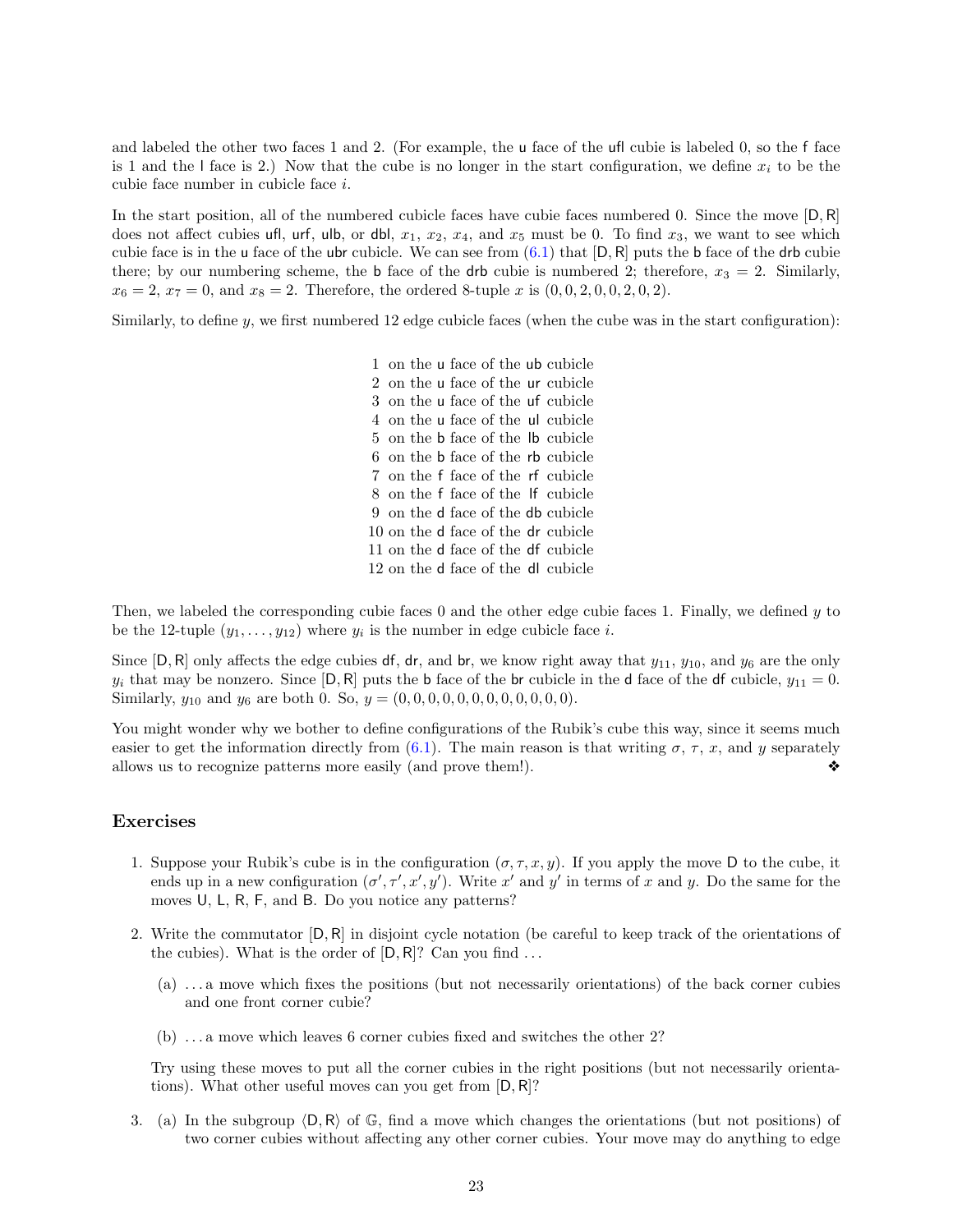cubies. (Hint: compute a few elements of  $\langle D, R \rangle$  and think about which powers of these elements are simplest. Then try to put some of these simple things together.)

(b) Find a move which changes the orientations of the cubies dbr and ufl but does not affect any other corner cubies.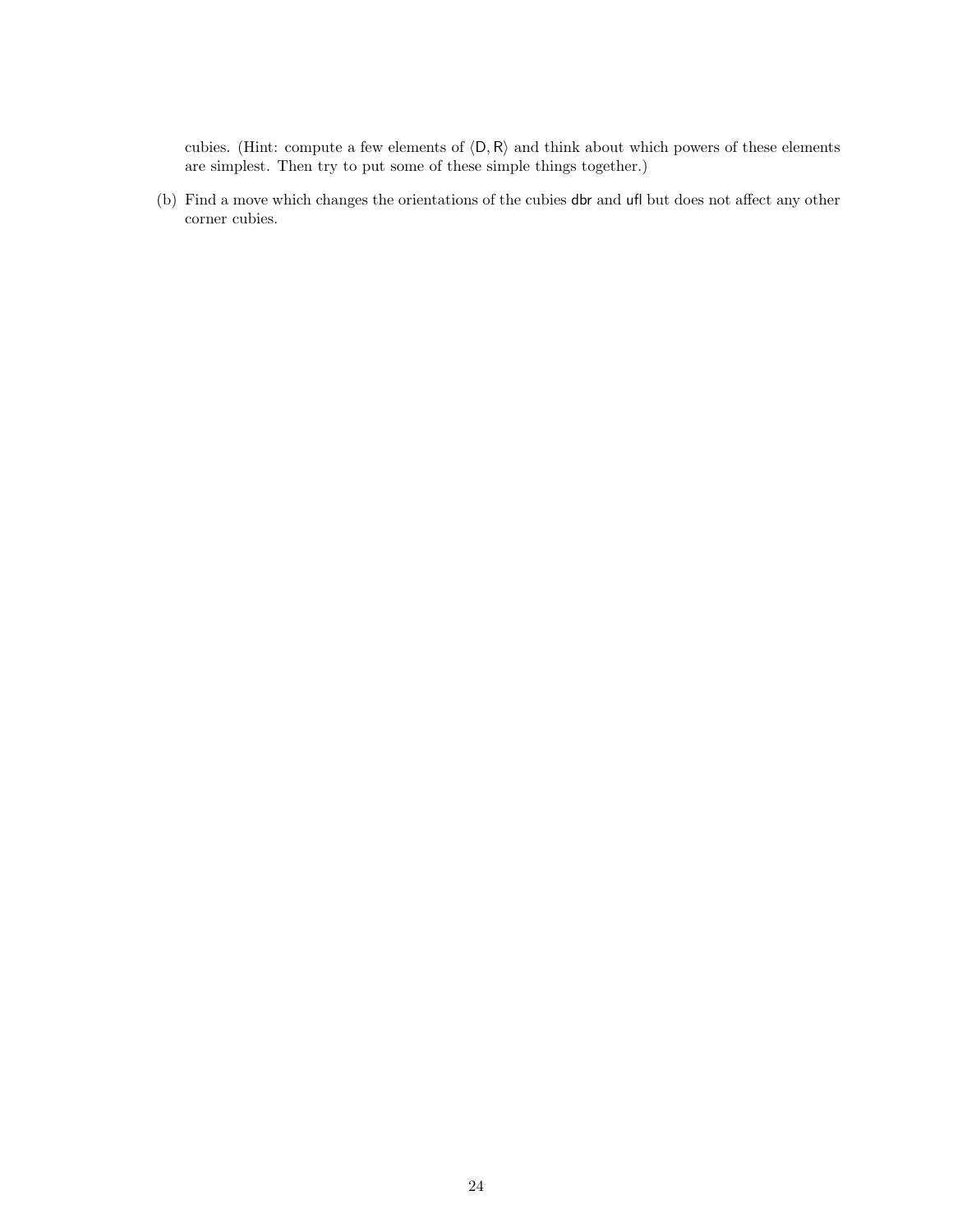## 7. Group Homomorphisms

In Example [2.1,](#page-5-0) we said that  $\mathbb{Z}/4\mathbb{Z}$  and  $(\mathbb{Z}/5\mathbb{Z})^{\times}$  should be thought of as the same group. After all, they both have 4 elements, and addition in  $\mathbb{Z}/4\mathbb{Z}$  behaves exactly the same way as multiplication in  $(\mathbb{Z}/5\mathbb{Z})^{\times}$ . In order to understand this, we really need a way to translate behavior from one group to another.

Let's take another look at Example [2.1.](#page-5-0) We observed in that example that the addition table for  $\mathbb{Z}/4\mathbb{Z}$  and the multiplication table for  $(\mathbb{Z}/5\mathbb{Z})^{\times}$  were really the same. Essentially, if we replaced 0, 1, 2, and 3 in the addition table for  $\mathbb{Z}/4\mathbb{Z}$  by 1, 2, 4, 3 (respectively), then we got the the multiplication table for  $(\mathbb{Z}/5\mathbb{Z})^{\times}$ . Another way of thinking about this is that we really defined a function  $f : \mathbb{Z}/4\mathbb{Z} \to (\mathbb{Z}/5\mathbb{Z})^{\times}$  by  $f(0) = 1$ ,  $f(1) = 2$ ,  $f(2) = 4$ , and  $f(3) = 3$ . This function had a special property, though, which was that it translated the addition table for  $\mathbb{Z}/4\mathbb{Z}$  to the multiplication table for  $(\mathbb{Z}/5\mathbb{Z})^{\times}$ .

How can we express this? Well, the idea is that, for every  $a, b \in \mathbb{Z}/4\mathbb{Z}$ , the term  $a + b$  in the addition table for  $\mathbb{Z}/4\mathbb{Z}$  should correspond to the term  $f(a)f(b)$  in the multiplication table for  $(\mathbb{Z}/5\mathbb{Z})^{\times}$ . That is,  $f(a + b) = f(a) f(b)$  for all  $a, b \in \mathbb{Z}/4\mathbb{Z}$ . This condition expresses the fact that f "translates" the addition table for  $\mathbb{Z}/4\mathbb{Z}$  to the multiplication table for  $(\mathbb{Z}/5\mathbb{Z})^{\times}$ .

We can generalize this condition to any pair of groups.

**Definition 7.1.** Let  $(G, *)$  and  $(H, \star)$  be two groups. A homomorphism from G to H is a map  $\phi : G \to H$ such that  $\phi(a * b) = \phi(a) \star \phi(b)$  for all  $a, b \in G$ .

**Example 7.2.** We can define a map  $\phi : \mathbb{Z}/4\mathbb{Z} \to (\mathbb{Z}/5\mathbb{Z})^{\times}$  by taking  $\phi(0) = 1, \phi(1) = 2, \phi(2) = 4$ , and  $\phi(3) = 3$ . Using the addition table for  $\mathbb{Z}/4\mathbb{Z}$  and the multiplication table for  $(\mathbb{Z}/5\mathbb{Z})^{\times}$ , we can check that  $\phi(a+b) = \phi(a)\phi(b)$  for all  $a, b \in \mathbb{Z}/4\mathbb{Z}$ . Alternatively, observe that  $\phi(x) = 2^x$  for all x, so  $\phi(a+b) = 2^{a+b} = 2^{a+b}$  $2^a2^b = \phi(a)\phi(b).$   $\blacklozenge$ 

**Example 7.3.** We can define a map  $\phi_{\text{corner}} : \mathbb{G} \to S_8$  as follows. Any move in  $\mathbb{G}$  certainly rearranges the corner cubies somehow; thus, it defines a permutation of the 8 unoriented corner cubies. That is, any  $M \in \mathbb{G}$  defines some permtuation  $\sigma \in S_8$ . Let  $\phi_{\text{corner}}(M) = \sigma$ . That is,  $\phi_{\text{corner}}(M)$  is the element of  $S_8$  which describes what M does to the unoriented corner cubies. For example, we know that  $[D, R]$  has disjoint cycle decomposition (dlf dfr lfd frd fdl rdf)(drb bru bdr ubr rbd rub)(df dr br). Therefore,  $\phi_{\text{corner}}(M)$  =  $(d$ lf dfr $)(dr$ b bru $).$ 

Similarly, we can define a homomorphism  $\phi_{\text{edge}} : \mathbb{G} \to S_{12}$  by letting  $\phi_{\text{edge}}(M)$  be the element of  $S_{12}$  which describes what M does to the 12 unoriented edge cubies. For example,  $\phi_{\text{edge}}([D, R]) = (df dr br)$ .

Finally, we can define a "cube" homomorphism  $\phi_{\text{cube}} : \mathbb{G} \to S_{20}$ , which describes permutations of the 20 unoriented edge and corner cubies. For example,  $\phi_{\text{corner}}([D, R]) = (\text{d} \text{df } \text{df})(\text{d} \text{df } \text{dr } \text{dr}).$   $\diamond$ 

#### Exercises

- 1. Let  $\sigma \in S_5$  be defined by  $\sigma(1) = 2$ ,  $\sigma(2) = 4$ ,  $\sigma(3) = 1$ ,  $\sigma(4) = 5$ , and  $\sigma(5) = 3$ . Write  $\sigma$  as a product of 2-cycles in at least 3 different ways (this is possible by  $[PS 5, #9]$  $[PS 5, #9]$ ). Do you notice any patterns in the ways you have written  $\sigma$ ? How many 2-cycles did you use?
- 2. Let  $\phi : (\mathbb{Z}, +) \to (\mathbb{R} \{0\}, \cdot)$  be defined by  $\phi(x) = 2^x$ . Prove that  $\phi$  is a homomorphism.
- 3. Find all homomorphisms  $\phi : (\mathbb{Z}/4\mathbb{Z},+) \to ((\mathbb{Z}/5\mathbb{Z})^{\times},\cdot).$
- <span id="page-24-0"></span>4. (a) Find a move  $M \in \mathbb{G}$  which switches the positions of the urf and bdl cubies without affecting any other corner cubies. What is  $\phi_{\text{corner}}(M)$ ?

*Hint:* Start with the move you found in [PS 6,  $\#2b$ ].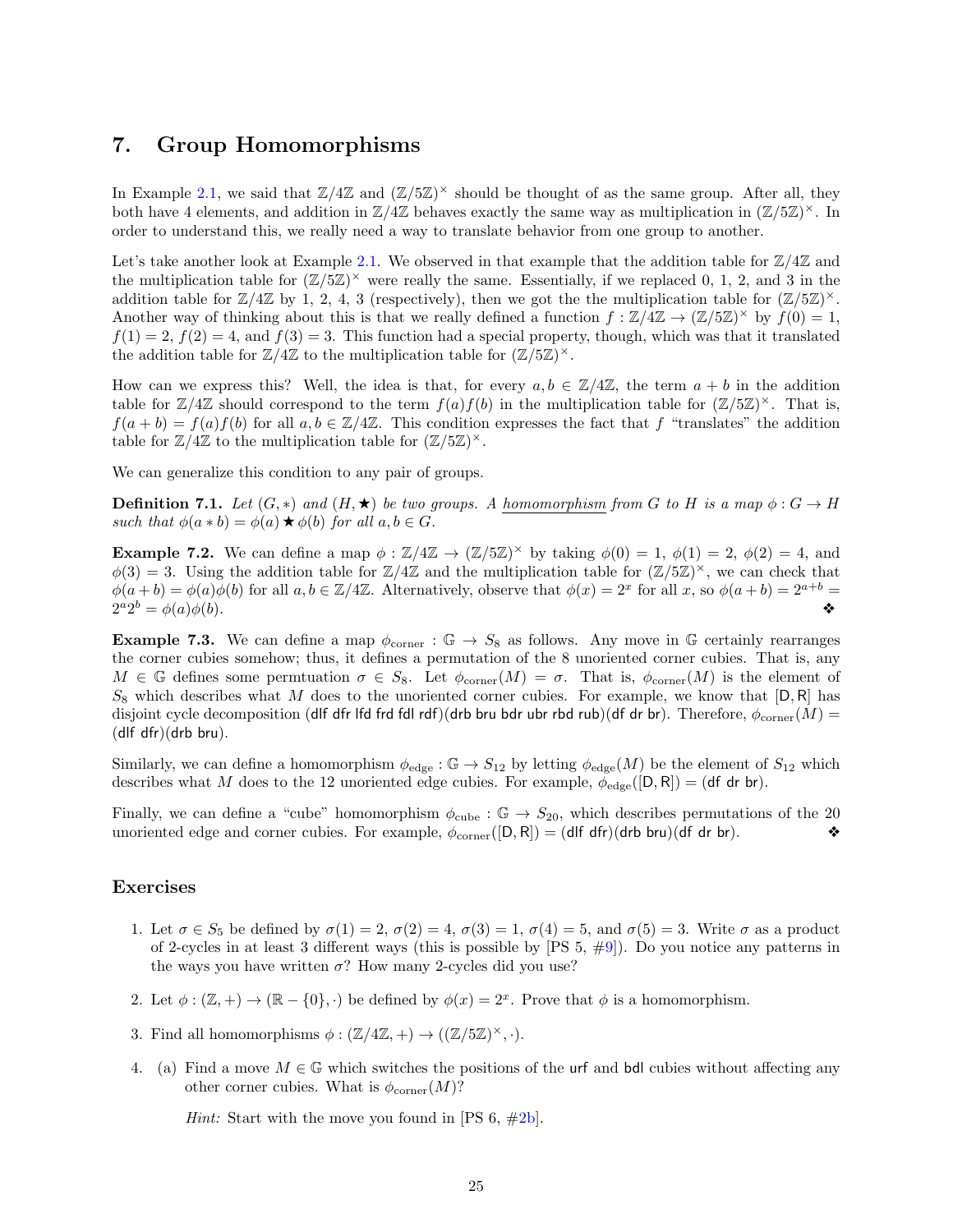- (b) Let  $C_1$  and  $C_2$  be any two distinct unoriented corner cubies. Prove that there is some move  $M \in \mathbb{G}$ which switches the positions of  $C_1$  and  $C_2$  without affecting any other corner cubies. (Even if you didn't find the move in [PS 7, [#4a\]](#page-24-0), assume that such a move exists, and you should be able to do this proof!) What is  $\phi_{\text{corner}}(M)$ ?
- <span id="page-25-0"></span>5. Let  $\phi: (G, *) \to (H, \star)$  be a homomorphism.
	- (a) Let  $1_G$  be the identity element of G and  $1_H$  be the identity element of H. Prove that  $\phi(1_G) = 1_H$ .
	- (b) Prove that  $\phi(g^{-1}) = \phi(g)^{-1}$  for all  $g \in G$ . (First make sure you understand exactly what this means!)
- <span id="page-25-1"></span>6. Let  $\phi:(G,*)\to (H,\star)$  be a homomorphism. The image of  $\phi$  is defined to be the set im  $\phi=\{\phi(g):$  $g \in G$ . Prove that im  $\phi$  is a subgroup of H.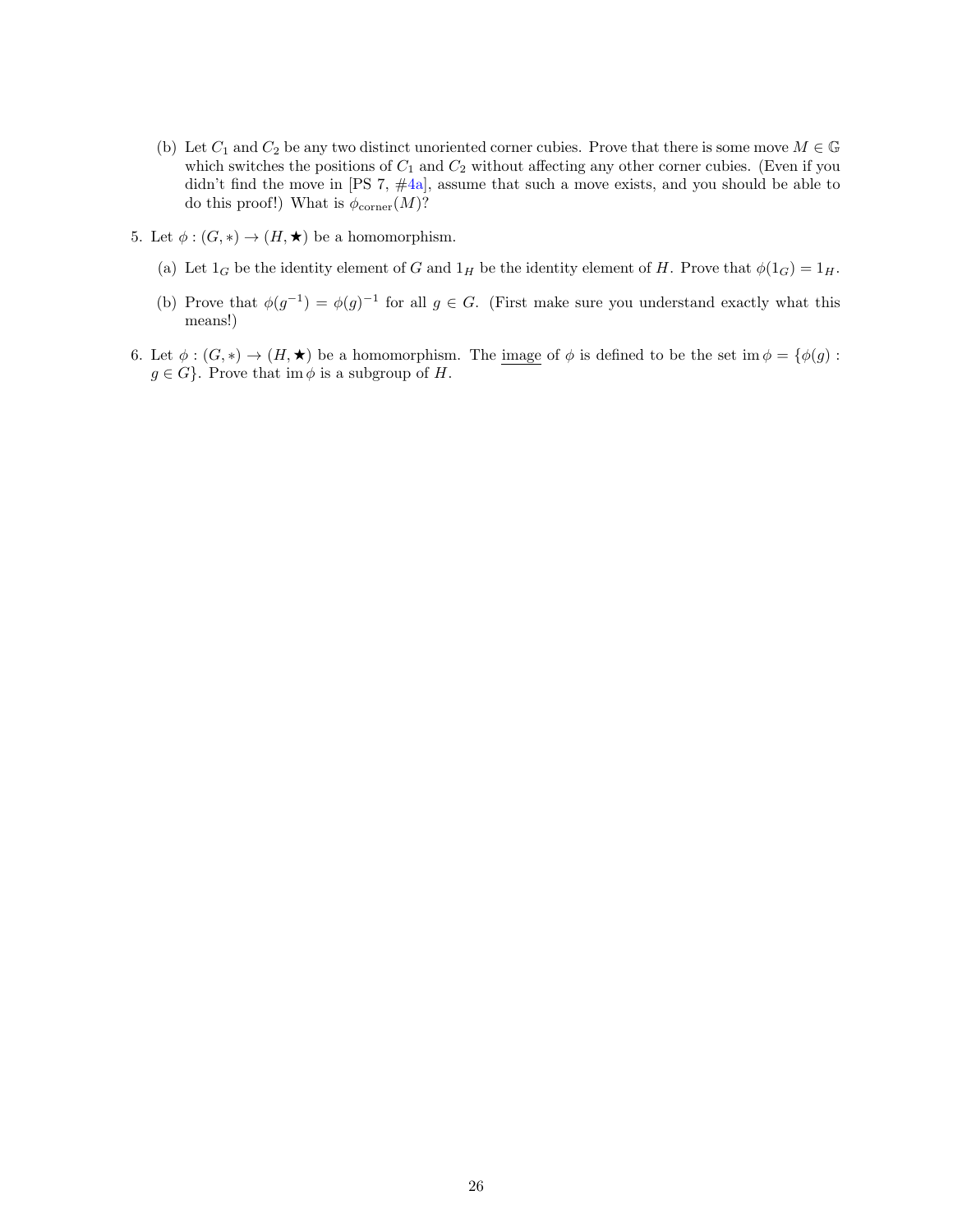## 8. The Sign Homomorphism

By [PS 5,  $\#9$ ],  $S_n$  is generated by the 2-cycles in  $S_n$ . That is, any permutation in  $S_n$  can be written as a finite product of 2-cycles. However, any given permutation of  $S_n$  can be written as a finite product of 2-cycles in infinitely many ways, so it seems like there is not much we can say about this product.

Some permutations in  $S_n$  can be written as a product of an even number of 2-cycles; we call these even permutations. Other permutations in  $S_n$  can be written as a product of an odd number of 2-cycles; we call these odd permutations. So far, there seems to be no reason that a permutation could not be both even and odd. However, it is in fact true that a permutation is either even or odd, but not both.

Unfortunately, a direct proof of this fact is rather messy; instead, we will give a proof which is relatively simple but uses an indirect trick.

Fix *n*, and let  $p(x_1, \ldots, x_n)$  be a polynomial in the *n* variables  $x_1, \ldots, x_n$ .

**Example 8.1.** If  $n = 1$ ,  $p(x_1)$  is a polynomial in the variable  $x_1$ ; that is,  $p(x_1)$  looks like  $a_m x_1^m + a_{m-1} x_1^{m-1} +$  $\cdots + a_0$ . So,  $p(x_1)$  is a sum of terms that look like  $ax_1^i$ .

If  $n = 2$ , then  $p(x_1, x_2)$  is a sum of terms that look like  $ax_1^i x_2^j$ .

In general,  $p(x_1, \ldots, x_n)$  is a sum of terms that look like  $ax_1^{i_1}x_2^{i_2}\cdots x_n^{i_n}$ . ❖

If  $\sigma \in S_n$ , let  $p^{\sigma}$  be the polynomial defined by  $(p^{\sigma})(x_1,\ldots,x_n) = p(x_{\sigma(1)},\ldots,x_{\sigma(n)})$ . That is, we simply replace  $x_i$  by  $x_{\sigma(i)}$ .

**Example 8.2.** Suppose  $n = 4$ ,  $p(x_1, x_2, x_3, x_4) = x_1^3 + x_2x_3 + x_1x_4$ , and  $\sigma \in S_4$  has cycle decomposition  $\sigma = (1\ 2\ 3)$ . Then,  $(p^{\sigma})(x_1, x_2, x_3, x_4) = x_{\sigma(1)}^3 + x_{\sigma(2)}x_{\sigma(3)} + x_{\sigma(1)}x_{\sigma(4)} = x_2^3 + x_3x_1 + x_2x_4$ .

<span id="page-26-0"></span>**Lemma 8.3.** For any  $\sigma, \tau \in S_n$ ,  $(p^{\sigma})^{\tau} = p^{\sigma \tau}$ .

This statement is easy to misinterpret, so before we give a proof, let's do an example.

**Example 8.4.** As in the previous example, let  $n = 4$ ,  $p(x_1, x_2, x_3, x_4) = x_1^3 + x_2x_3 + x_1x_4$ , and  $\sigma = (1\ 2\ 3)$ . Let  $\tau = (1\ 3)\ (2\ 4)$ . We know that  $p^{\sigma} = x_2^3 + x_3x_1 + x_2x_4$ , so  $(p^{\sigma})^{\tau} = x_{\tau(2)}^3 + x_{\tau(3)}x_{\tau(1)} + x_{\tau(2)}x_{\tau(4)} =$  $x_4^3 + x_1x_3 + x_4x_2$ . On the other hand,  $\sigma\tau = (1\ 4\ 2)$ , so  $p^{\sigma\tau} = x_{(\sigma\tau)(1)}^3 + x_{(\sigma\tau)(2)}x_{(\sigma\tau)(3)} + x_{(\sigma\tau)(1)}x_{(\sigma\tau)(4)} =$  $x_4^3 + x_1x_3 + x_4x_2.$ 

Now, we will prove Lemma [8.3.](#page-26-0)

*Proof.* By definition,  $(p^{\sigma})(x_1,\ldots,x_n) = p(x_{\sigma(1)},\ldots,x_{\sigma(n)}),$  so  $[(p^{\sigma})^{\tau}](x_1,\ldots,x_n) = p(x_{\tau(\sigma(1))},\ldots,x_{\tau(\sigma(n))}).$ Now,  $\tau(\sigma(i)) = (\sigma \tau)(i)$ , so  $[(p^{\sigma})^{\tau}](x_1, \ldots, x_n) = p(x_{(\sigma \tau)(1)}, \ldots, x_{(\sigma \tau)(n)}) = (p^{\sigma \tau})(x_1, \ldots, x_n)$ .

To prove our assertion about even and odd permutations, we will apply Lemma [8.3](#page-26-0) to a specific polynomial, namely

$$
\Delta = \prod_{1 \le i < j \le n} (x_i - x_j).
$$

Example 8.5. If  $n = 3$ ,  $\Delta = (x_1 - x_2)(x_1 - x_3)(x_2 - x_3)$ . ❖

<span id="page-26-1"></span>Lemma 8.6. For any  $\sigma \in S_n$ ,  $\Delta^{\sigma} = \pm \Delta$ .

**Example 8.7.** If 
$$
\sigma = (1\ 3\ 2)
$$
, then  $\Delta^{\sigma} = (x_3 - x_1)(x_3 - x_2)(x_1 - x_2) = (x_1 - x_2)(x_1 - x_3)(x_2 - x_3) = \Delta$ .

On the other hand, if  $\sigma = (1\ 2)$ , then  $\Delta^{\sigma} = (x_2 - x_1)(x_2 - x_3)(x_1 - x_3) = -\Delta$ .

Now, we will prove Lemma [8.6.](#page-26-1) As you might guess from the examples, the idea is to match terms of  $\Delta$ with terms of  $\Delta^{\sigma}$ . That is, for each term  $x_i - x_j$  of the product for  $\Delta$ , either  $x_i - x_j$  or its negative appears in the product for  $\Delta^{\sigma}$ .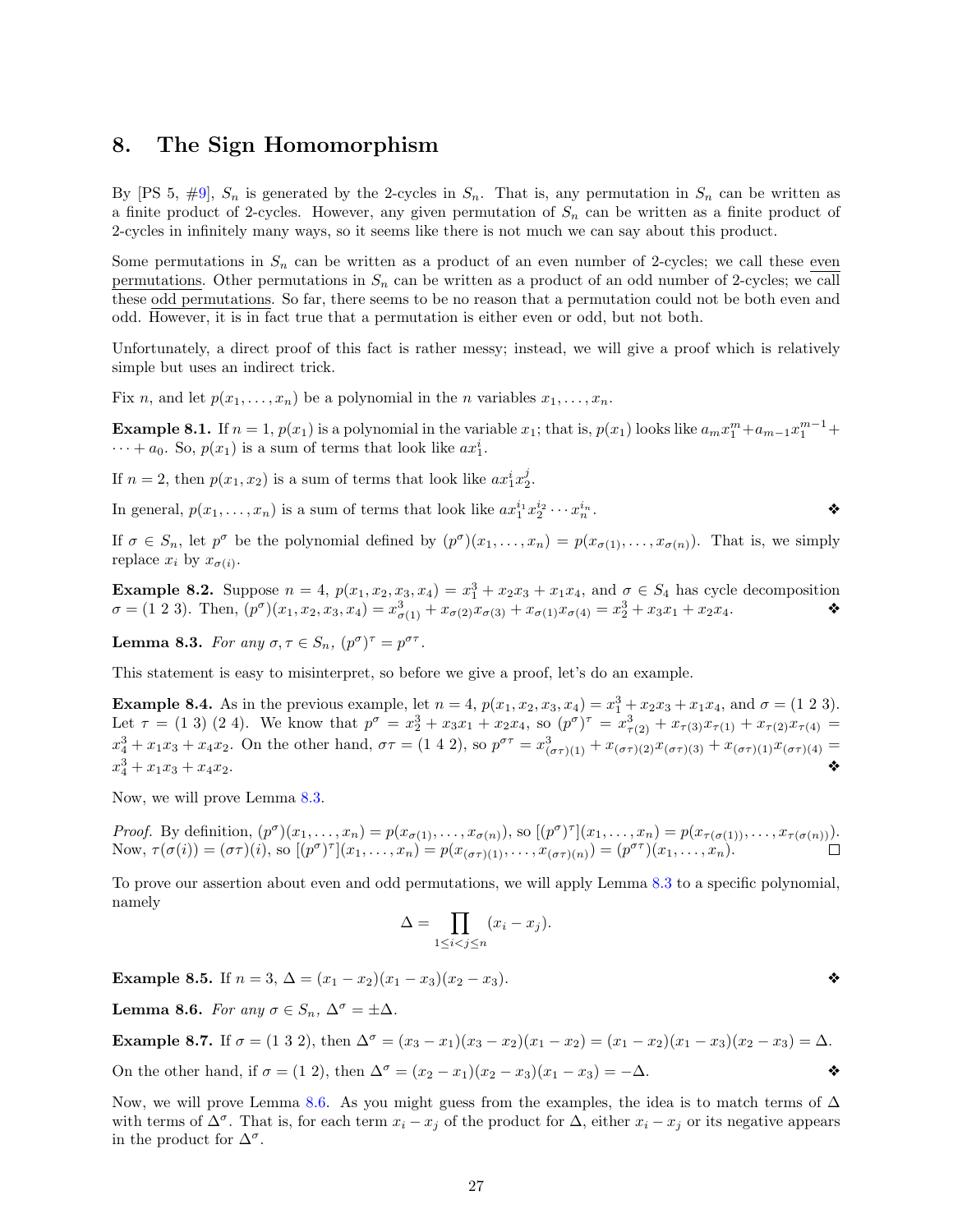Proof. By definition,

$$
\Delta = \prod_{1 \le i < j \le n} (x_i - x_j),
$$

so

$$
\Delta^{\sigma} = \prod_{1 \le i < j \le n} (x_{\sigma(i)} - x_{\sigma(j)}).
$$

In order to show  $\Delta^{\sigma} = \pm \Delta$ , we must show two things. First, for each i and j with  $1 \leq i < j \leq n$ , we must show that either  $x_{\sigma(i)} - x_{\sigma(j)}$  or its negative appears in  $\Delta$ ; that is, either  $x_{\sigma(i)} - x_{\sigma(j)}$  or its negative has the form  $x_k - x_\ell$  with  $1 \leq k < l \leq n$ . Secondly, we must show that, for each i and j with  $1 \leq i < j \leq n$ , either  $x_i - x_j$  or its negative appears in  $\Delta^{\sigma}$ . Since  $\Delta$  and  $\Delta^{\sigma}$  have the same number of terms, these two statements together prove that the terms of  $\Delta$  and  $\Delta^{\sigma}$  match up.

To prove the first statement, all we need to show is that either  $\sigma(i) < \sigma(j)$  or  $\sigma(j) < \sigma(i)$ ; equivalently, we need to show that  $\sigma(i) \neq \sigma(j)$  if  $1 \leq i < j \leq n$ . This is true because  $\sigma$  is one-to-one and  $i \neq j$ .

To prove the second statement, we need to show that either  $x_i - x_j$  or its negative can be written as  $x_{\sigma(k)} - x_{\sigma(\ell)}$  with  $1 \leq k < \ell \leq n$ . Since  $\sigma \in S_n$ ,  $\sigma^{-1} \in S_n$ ; in particular,  $\sigma^{-1}$  is also a bijection. Since  $i \neq j$ ,  $\sigma^{-1}(i) \neq \sigma^{-1}(j)$ . Let k be the smaller of  $\sigma^{-1}(i)$  and  $\sigma^{-1}(j)$ , and let  $\ell$  be the larger. Then,  $1 \leq k < \ell \leq n$ , and  $x_i - x_j$  is either  $x_{\sigma(k)} - x_{\sigma(\ell)}$  or its negative.  $\Box$ 

By Lemma [8.6,](#page-26-1) we can define a map  $\epsilon : S_n \to \{\pm 1\}$  by  $\sigma\Delta = \epsilon(\sigma)\Delta$ . By Lemma [8.3,](#page-26-0)  $\Delta^{\sigma\tau} = (\Delta^{\sigma})^{\tau} =$  $[\epsilon(\sigma)\Delta]^{\tau} = \epsilon(\sigma)\Delta^{\tau} = \epsilon(\sigma)\epsilon(\tau)\Delta$ . Therefore,  $\epsilon(\sigma\tau) = \epsilon(\sigma)\epsilon(\tau)$ . So,  $\epsilon$  is a homomorphism. We call it the sign homomorphism.

We claimed at the beginning that  $\epsilon(\sigma)$  had something to do with the number of 2-cycles in a product decomposition of  $\sigma$ . Now, we'll prove this.

**Theorem 8.8.** If  $\sigma$  is a 2-cycle, then  $\epsilon(\sigma) = -1$ .

*Proof.* First, let  $\sigma = (1\ 2)$ . We can write

$$
\Delta = \prod_{1 \le i < j \le n} (x_i - x_j).
$$

Now, let's write the terms where  $i = 1$  or  $i = 2$  separately. Then,

$$
\Delta = \prod_{1 < j \le n} (x_1 - x_j) \prod_{2 < j \le n} (x_2 - x_j) \prod_{3 \le i < j \le n} (x_i - x_j)
$$
\n
$$
= (x_1 - x_2) \prod_{2 < j \le n} (x_1 - x_j) \prod_{2 < j \le n} (x_2 - x_j) \prod_{3 \le i < j \le n} (x_i - x_j)
$$

Therefore,

$$
\Delta^{\sigma} = (x_{\sigma(1)} - x_{\sigma(2)}) \prod_{2 < j \le n} (x_{\sigma(1)} - x_{\sigma(j)}) \prod_{2 < j \le n} (x_{\sigma(2)} - x_{\sigma(j)}) \prod_{3 \le i < j \le n} (x_{\sigma(i) - x_{\sigma(j)}})
$$
  
=  $(x_2 - x_1) \prod_{2 < j \le n} (x_2 - x_j) \prod_{2 < j \le n} (x_1 - x_j) \prod_{3 \le i < j \le n} (x_i - x_j)$   
=  $-\Delta$ 

Thus, we have proved the statement for  $\sigma = (1\ 2)$ .

We could generalize the above argument to any 2-cycle, but there is an easier way! Let  $\sigma$  be any 2-cycle. By [PS 5, [#12\]](#page-18-0),  $\sigma$  is conjugate to (1 2). That is,  $\sigma = \tau(1\ 2)\tau^{-1}$  for some  $\tau \in S_n$ . Since  $\epsilon$  is a homomorphism,  $\epsilon(\sigma) = \epsilon(\tau)\epsilon(1\ 2)\epsilon(\tau)^{-1} = \epsilon(1\ 2) = -1.$ П

Since  $\epsilon$  is multiplicative, if  $\epsilon(\sigma) = 1$ , then  $\sigma$  must be a product of an even number of 2-cycles. Similarly, if  $\epsilon(\sigma) = -1$ , then  $\sigma$  must be a product of an odd number of 2-cycles. So,  $\sigma$  is even iff  $\epsilon(\sigma) = 1$ , and  $\sigma$  is odd iff  $\epsilon(\sigma) = -1$ .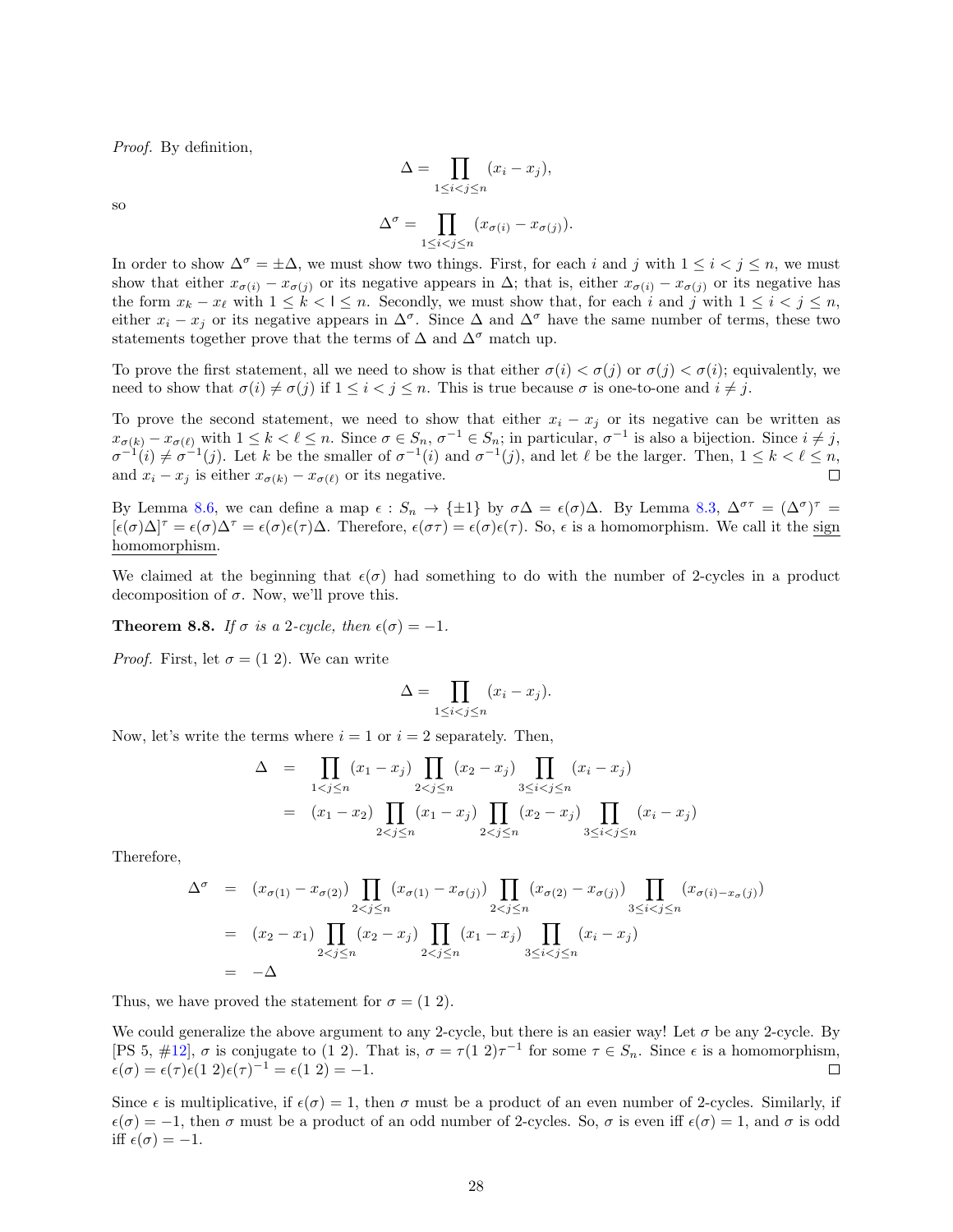### Exercises

- 1. Let  $\phi: (G, *) \to (H, \star)$  be a homomorphism. If S is a subset of im  $\phi$ , prove that  $\langle S \rangle$  is a subgroup of im  $φ$ .
- 2. Prove that the homomorphism  $\phi_{\text{corner}} : \mathbb{G} \to S_8$  is onto (equivalently, im  $\phi_{\text{corner}}$  is  $S_8$ ). What does this tell you about the possible positions of the corner cubies?
- <span id="page-28-0"></span>3. Suppose your Rubik's cube is in the configuration  $(\sigma, \tau, x, y)$ . If you apply the move  $M \in \mathbb{G}$  to the Rubik's cube, it ends up in a new configuration  $(\sigma', \tau', x', y')$ . Prove that  $\sigma' = \sigma \phi_{\text{corner}}(M)$  and  $\tau' = \tau \phi_{\text{edge}}(M).$
- 4. Let  $(\sigma, \tau, x, y)$  be a configuration of the Rubik's cube. Prove that there is a move  $M \in \mathbb{G}$  which puts all of the corner cubies in the correct positions.
- <span id="page-28-1"></span>5. Let  $\phi: G \to H$  be a homomorphism and G' be a subgroup of G. Define a map  $\phi': G' \to H$  by  $\phi'(g) = \phi(g)$ . Prove that  $\phi'$  is a homomorphism. We call this homomorphism the restriction of  $\phi$  to  $G'$  and write  $\phi' = \phi|_{G'}$ .
- 6. Find all homomorphisms  $\phi : \mathbb{Z} \to \mathbb{Z}$ . Which of these homomorphisms are isomorphisms?
- 7. Let G be a group and let  $a \in G$ . Define a map  $\phi : G \to G$  by  $\phi(g) = a^{-1}ga$ . Is  $\phi$  a homomorphism? Is  $\phi$  an isomorphism?
- 8. Write  $DR^{-1}$  and  $D^{-1}R$  in disjoint cycle notation. Can you use these to find a move which changes the orientations of two corner cubies without affecting any other corner cubies?
- <span id="page-28-2"></span>9. So far, we have only used twists of the 6 faces D, U, L, R, F, and B. Let M<sup>R</sup> be a clockwise twist (looking at the right face) of the face between the left and right faces. Write  $M_R$ ,  $M_R U$ ,  $M_R U^{-1}$ ,  $M_R U^2$ , and  $M_R-1U^2$  in disjoint cycle notation. Use these to ...
	- (a) . . . find a move in G which cycles 3 edge cubies without affecting any other cubies.
	- (b) . . . find a move in G which changes the orientations of 2 edge cubies without affecting any other cubies.

<span id="page-28-3"></span>*Note:* Remember that we defined  $\mathbb{G}$  to be the moves composed of sequences of  $D, U, L, R, F, B$ ; that is,  $\mathbb{G} = \langle D, U, L, R, F, B \rangle$ . Therefore,  $M_R$  is not an element of  $\mathbb{G}$ , so you will have to rewrite your moves to make them elements of G.

10. Is it possible for the Rubik's cube to be in a configuration where exactly two cubies are in the wrong positions?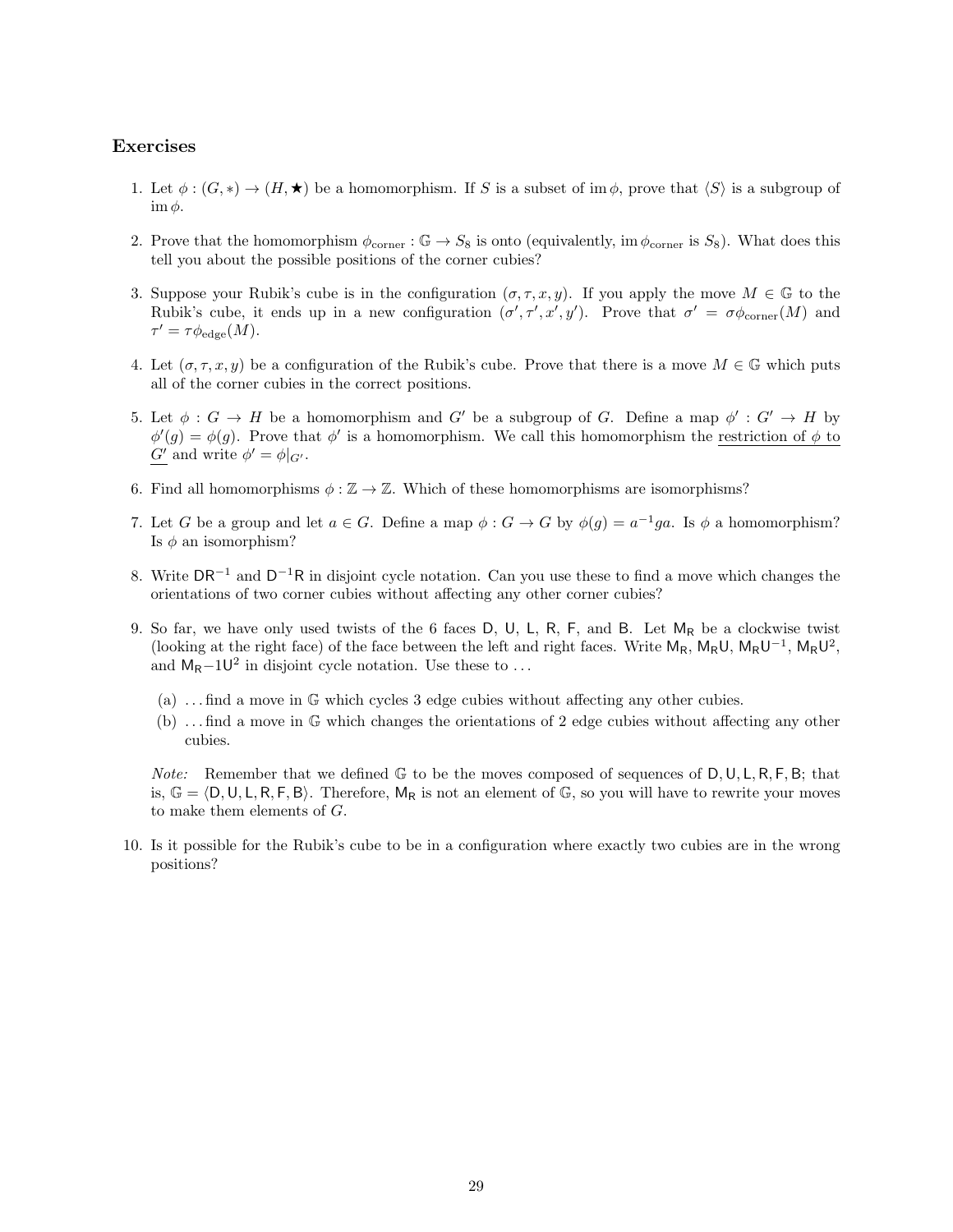## 9. The Alternating Group

In the previous section, we defined what it meant for an element of  $S_n$  to be even or odd. Recall that  $\sigma \in S_n$ is defined to be even if it can be written as a product of an even number of 2-cycles, and it is defined to be odd if it can be written as a product of an odd number of 2-cycles.

**Example 9.1.** (1 2)(1 3) is even since it is a product of two 2-cycles. (1 2) is odd since it is a product of one 2-cycle.  $\bullet$ 

We then proved that an element of  $S_n$  is either even or odd, but not both. The tool we used for this was the sign homomorphism. Remember that this was a homomorphism  $\epsilon : S_n \to {\pm 1}$  such that  $\epsilon(\sigma) = -1$  for any 2-cycle  $\sigma$ . Since the 2-cycles generate  $S_n$ , this property characterizes the homomorphism. In fact, the way  $\epsilon$  was actually defined is no longer important!

Since  $\epsilon$  is a homomorphism,  $\epsilon(\sigma) = -1$  if  $\sigma$  is odd, and  $\epsilon(\sigma) = 1$  if  $\sigma$  is even.

**Example 9.2.**  $\epsilon((1\ 2)(1\ 3)) = 1$  and  $\epsilon((1\ 2)) = -1$ . ❖

Example 9.3.  $\epsilon(1\ 6\ 3\ 4\ 2) = 1$  because  $(1\ 6\ 3\ 4\ 2) = (1\ 6)(1\ 3)(1\ 4)(1\ 2)$  is even.

**Example 9.4.** If  $\sigma$  is a k-cycle, then  $\epsilon(\sigma) = (-1)^{k-1}$ . After all, if  $\sigma$  is a k-cycle, then we can write  $\sigma = (a_1 \ a_2 \ \ldots \ a_k) = (a_1 \ a_2)(a_1 \ a_3) \cdots (a_1 \ a_k).$ 

The product of an even permutation and an odd permutation is odd. The product of two even permutations or two odd permutations is even. The inverse of an even permutation is even, and the inverse of an odd permutation is odd. Therefore, we can define a subgroup of  $S_n$  consisting of all the even permutations. This group is called the alternating group and is denoted  $A_n$ .

**Example 9.5.** If  $M \in \mathbb{G}$  is a face twist (one of D, U, L, R, F, B), then  $\phi_{\text{cube}}(M)$  is a product of two 4-cycles. A 4-cycle is odd, so a product of two 4-cycles is even. Therefore,  $\phi_{\text{cube}}(M)$  is even. Since the face twists generate all of G, this means that  $\phi_{\text{cube}}(M)$  is even for all  $M \in \mathbb{G}$ . That is,  $\phi_{\text{cube}}(M) \in A_{20}$  for all  $M \in \mathbb{G}$ . Another way of writing this is to say that im  $\phi_{\text{cube}}(M) \in A_{20}$ .

Now,  $\phi_{\text{cube}}(M) = \phi_{\text{corner}}(M)\phi_{\text{edge}}(M)$ , so either  $\phi_{\text{corner}}(M)$  and  $\phi_{\text{edge}}(M)$  are both even, or they are both odd. That is,  $\phi_{\text{corner}}(M)$  and  $\phi_{\text{edge}}(M)$  have the same sign.

Suppose your cube is in the start configuration and you do the move  $M$  to it. Then, it ends up in a confiugration  $(\sigma, \tau, x, y)$  where  $\sigma = \phi_{\text{corner}}(M)$  and  $\tau = \phi_{\text{edge}}(M)$ . Therefore, we have proved that, if  $(\sigma, \tau, x, y)$  is a valid configuration, then  $\sigma$  and  $\tau$  have the same sign.  $\bullet$ 

Since  $A_n$  consists of all of the even elements of  $S_n$ ,  $A_n$  can also be described as  $\{\sigma \in S_n : \epsilon(\sigma) = 1\}$ . This definition can be generalized to any homomorphism.

**Definition 9.6.** The kernel of a homomorphism  $\phi : G \to H$  is defined to be  $\{g \in G : \phi(g) = 1_H\}$ , and it is denoted by ker  $\phi$ . That is, ker  $\phi$  is the preimage of  $1_H$  in G.

**Example 9.7.** The kernel of the homomorphism  $\phi_{\text{cube}} : \mathbb{G} \to S_{20}$  consists of all moves of the Rubik's cube which do not change the positions of any of the cubies. That is, ker  $\phi_{\text{cube}}$  consists of all moves which only affect the orientations, not the positions, of cubies. As you can imagine, this is a useful set to understand: if you have put all the cubies in the right positions, you want to find moves that only affect the orientations of the cubies.  $\bullet$ 

**Theorem 9.8.** If G and H are groups and  $\phi : G \to H$  is a homomorphism, then ker  $\phi$  is a subgroup of G.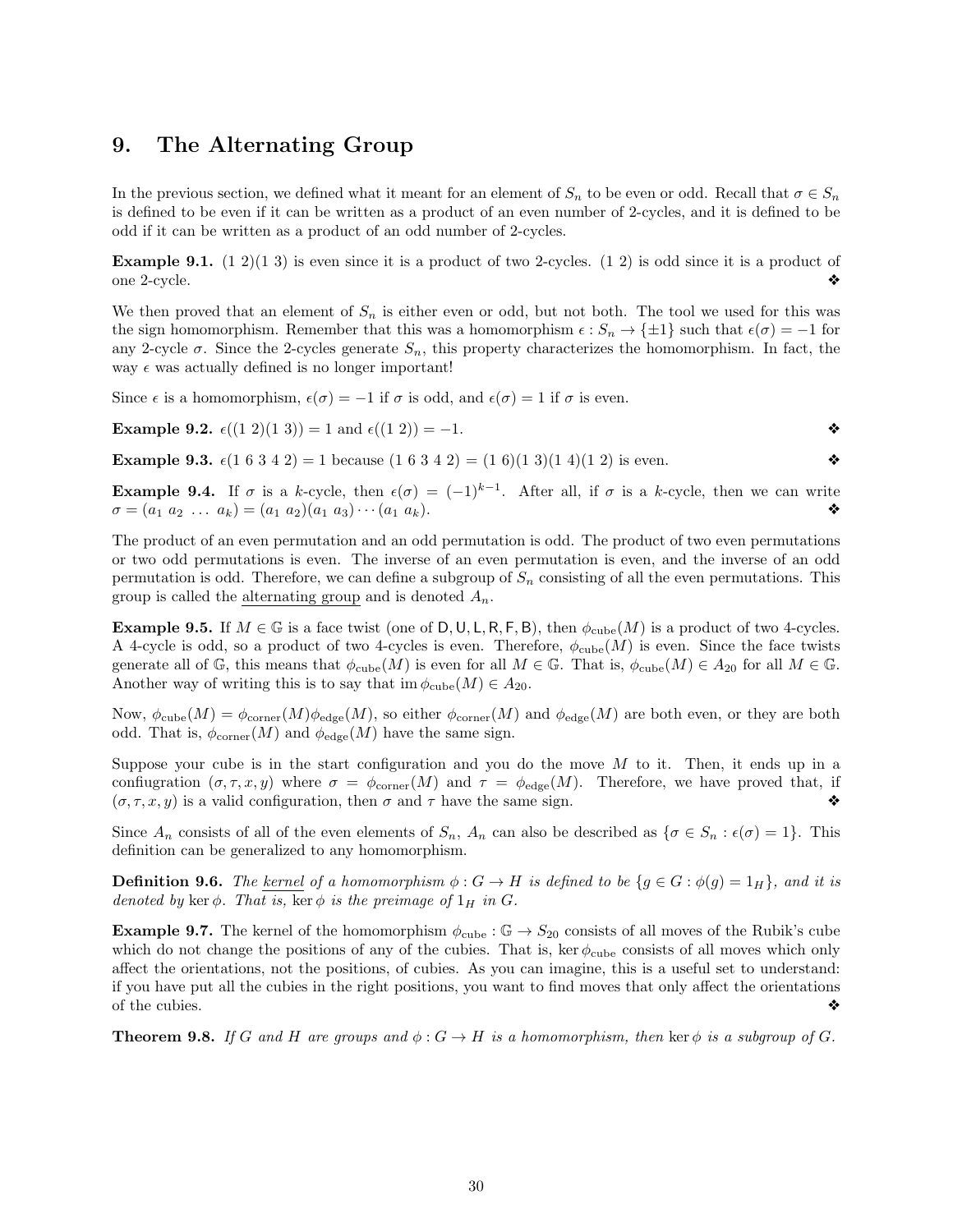Proof. By Lemma [3.4,](#page-11-0) it suffices to show that, if  $g, h \in \text{ker }\phi$ , then  $gh^{-1} \in \text{ker }\phi$ . So, let  $g, h \in \text{ker }\phi$ . Then,

$$
\phi(gh^{-1}) = \phi(g)\phi(h^{-1}) \text{ since } \phi \text{ is a homomorphism}
$$
  
=  $\phi(g)\phi(h)^{-1} \text{ by [PS 7, #5b]}$   
=  $1_H 1_H^{-1} \text{ since } g, h \in \ker \phi$   
=  $1_H$ 

Therefore,  $gh^{-1} \in \ker \phi$ .

**Example 9.9.** The alternating group  $A_n$  is the kernel of  $\epsilon : S_n \to {\pm 1}$ .

## Exercises

- 1. Let  $\sigma \in S_{10}$  be defined by  $\sigma = (1\ 3)(2\ 4\ 6\ 9)(1\ 4\ 9)$ . What is  $\epsilon(\sigma)$ ? Is  $\sigma$  even or odd?
- 2. If  $\sigma \in S_n$ , prove that  $\sigma^2 \in A_n$ .
- 3. If  $\sigma \in S_n$  has cycle type  $n_1, \ldots, n_r$ , what is  $\epsilon(\sigma)$ ?
- <span id="page-30-0"></span>4. Prove that  $A_n$  is generated by the set of 3-cycles in  $S_n$ .
- 5. Prove that  $S_n$  is generated by  $(1\ 2), (2\ 3), (3\ 4), \ldots, (n-1\ n)$ .
- 6. Find a move  $M \in \mathbb{G}$  which changes the orientations of the cubies dfr and ulb without affecting any other corner cubies. What is  $\phi_{\text{corner}}(M)$ ? What is a strategy for fixing the orientations of all corner cubies?

 $\Box$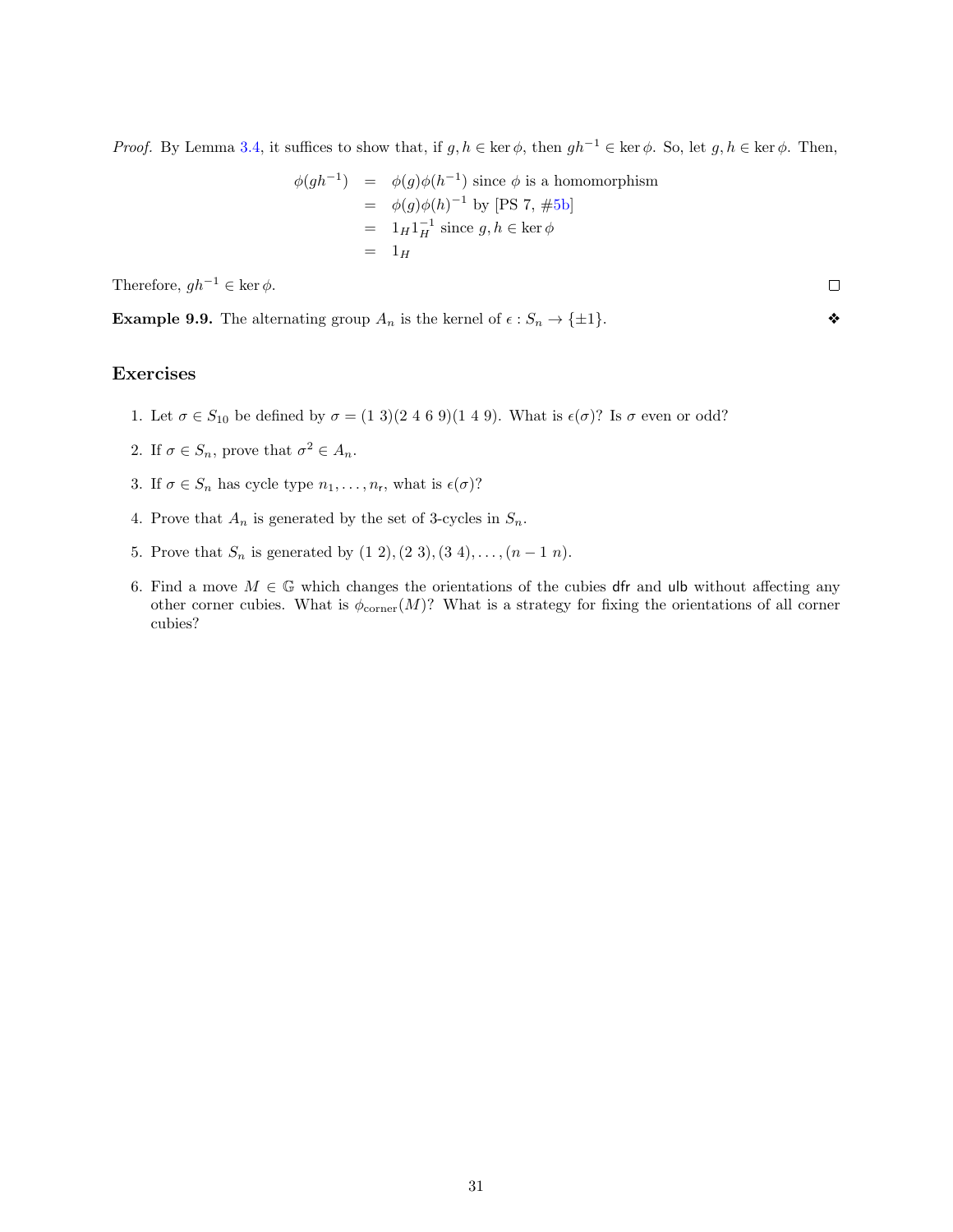## 10. Group Actions

If the Rubik's cube is some configuration  $\mathcal{C} = (\sigma, \tau, x, y)$ , then doing a move  $M \in \mathbb{G}$  puts the Rubik's cube in some new configuration. Let's write this new configuration as  $C \cdot M$ .

Suppose the Rubik's cube starts in the configuration C. If we do the move  $M_1$ , the configuration of the cube becomes  $\mathcal{C} \cdot M_1$ . If we then do another move  $M_2$ , the configuration becomes  $(\mathcal{C} \cdot M_1) \cdot M_2$ . On the other hand, what we have really done is started with the configuration  $\mathcal C$  and applied the move  $M_1M_2$ , so another way to write the new configuration is  $C \cdot (M_1M_2)$ . That is, we have just shown that  $(C \cdot M_1) \cdot M_2 = C \cdot (M_1M_2)$ for all configurations C and all moves  $M_1, M_2 \in \mathbb{G}$ .

If we do the empty move (the identity element  $e$  of  $\mathbb{G}$ ), then the configuration does not change at all, so  $C \cdot e = C$ .

This is an example of a mathematical object called a "group action." Elements of a group (here, the elements are moves of the Rubik's cube) affect elements of some set (the set of configurations of the Rubik's cube). We have actually used group actions already; for instance, to understand  $S_n$ , we studied how elements of  $S_n$ affected the integers  $1, \ldots, n$ .

To give a formal definition, we first need some notation. If  $S_1$  and  $S_2$  are two sets, then  $S_1 \times S_2$  is the set of ordered pairs  $(s_1, s_2)$  with  $s_1 \in S_1$  and  $s_2 \in S_2$ .

**Definition 10.1.** A (right) group action of a group  $(G, *)$  on a (non-empty) set A is a map  $A \times G \rightarrow A$ (that is, given  $a \in A$  and  $g \in G$ , we can produce another element of A, which we write  $a \cdot g$ ) satisfying the following two properties:

- 1.  $(a \cdot g_1) \cdot g_2 = a \cdot (g_1 * g_2)$  for all  $g_1, g_2 \in G$  and  $a \in A$ .
- 2.  $a \cdot e = a$  for  $a \in A$  (here, e is the identity element of G).

This is a right action rather than a left action because we put the elements of the group on the right.

In the first condition,  $a \cdot g_1 \in A$ , so  $(a \cdot g_1) \cdot g_2$  makes sense. On the other hand,  $g_1g_2 \in G$ , so  $a \cdot (g_1g_2)$  also makes sense.

When we have a group action of G on a set A, we just say "G acts on A."

**Example 10.2.** The group G acts on the set of configurations ( $\sigma$ ,  $\tau$ ,  $x$ ,  $y$ ) of the Rubik's cube (we allow both valid and invalid configurations). ◆

**Example 10.3.**  $S_n$  acts on the set  $\{1, \ldots, n\}$ . The group action is defined as follows: given  $i \in \{1, \ldots, n\}$ and  $\sigma \in S_n$ , let  $i \cdot \sigma = \sigma(i)$ . To check that this really is a group action, observe that  $i \cdot (\sigma \tau) = (\sigma \tau)(i)$  $\tau(\sigma(i)) = \tau(i \cdot \sigma) = (i \cdot \sigma) \cdot \tau$  and  $i \cdot 1 = 1(i) = i$ .

**Example 10.4.**  $S_n$  acts on the set of polynomials in the variables  $x_1, \ldots, x_n$ ; in fact, we used this action to prove the existence of the sign homomorphism. Namely, if  $p(x_1, \ldots, x_n)$  was a polynomial, we defined a new polynomial  $p^{\sigma}$  by  $p^{\sigma}(x_1,\ldots,x_n) = p(x_{\sigma(1)},\ldots,x_{\sigma(n)})$ . This was again a polynomial in the variables  $x_1, \ldots, x_n$ . We proved that  $(p^{\sigma})^{\tau} = p^{\sigma \tau}$ , and it is clear that  $p^1 = p$ . Thus, if we define  $p \cdot \sigma = p^{\sigma}$ , we have a group action.  $\bullet$ 

<span id="page-31-0"></span>**Example 10.5.** The group  $(\mathbb{Z}, +)$  acts on the set  $\mathbb{R}$  by  $a \cdot g = g + a$  for  $g \in \mathbb{Z}$  and  $a \in \mathbb{R}$ . After all,

$$
(a \cdot g_1) \cdot g_2 = (a \cdot g_1) + g_2
$$
  
=  $(a + g_1) + g_2$   
=  $a + (g_1 + g_2)$   
=  $a \cdot (g_1 + g_2)$ 

for all  $g_1, g_2 \in \mathbb{Z}$  and  $a \in \mathbb{R}$ . Moreover,  $a \cdot 0 = 0 + a = 0$  for all  $a \in \mathbb{R}$ .

**Example 10.6.** Often, we are interested in the case when the set A is the group itself. In this case, we say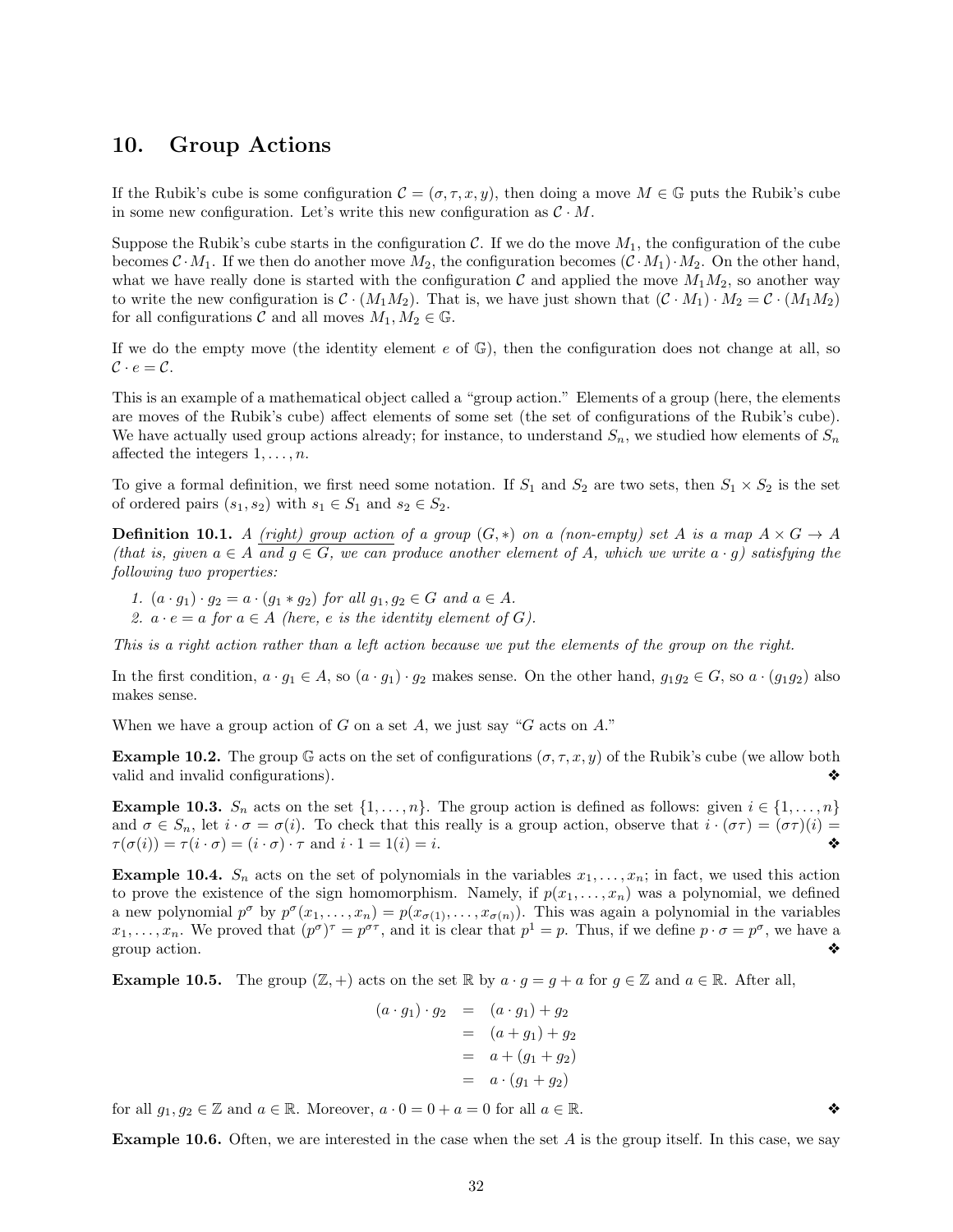that the group acts on itself. For instance, we can define a group action as follows: for  $g \in G$  and  $a \in G$ , define  $a \cdot g = ag$ , the normal group multiplication of a and g (check that this defines a group action). We call this the action of G on itself by right multiplication.  $\bullet$ 

**Definition 10.7.** If G acts on a set A, then the orbit of  $a \in A$  (under this action) is the set  $\{a \cdot g : g \in G\}$ .

Example 10.8. G acts on the set of configurations of the Rubik's cube. The orbit of the start configuration under this action is exactly the set of valid configurations of the Rubik's cube.  $\bullet$ 

**Example 10.9.** In Example [10.5,](#page-31-0) we said that  $(\mathbb{Z}, +)$  acts on the set  $\mathbb{R}$  by  $a \cdot g = g + 1$  for all  $g \in \mathbb{Z}$  and  $a \in \mathbb{R}$ . Thus, the orbit of a is the set  $\{a + g : g \in \mathbb{Z}\}$ , or the set  $\{\ldots, a-2, a-1, a, a+1, a+2, \ldots\}$ . In particular,  $a, a + 1, a - 1, \ldots$  all have the same orbit. There is a distinct orbit for each  $a \in [0, 1)$ . Therefore, we can think of the set of orbits as the interval  $[0, 1)$ . However, since the orbit of 0 is the same as the orbit of 1, we could also think of the set of orbits as  $[0, 1]$  with 0 and 1 viewed as the same point. One way to visualize this is to imagine bending the interval  $[0, 1]$  around so that 0 and 1 join — this forms a circle! Thus, it is natural to think of the set of orbits of this action as forming a circle. ❖

**Definition 10.10.** If a group action has only one orbit, we say that the action is transitive (or that the group acts transitively).

**Example 10.11.** G acts on the set of ordered pairs  $(C_1, C_2)$  of different unoriented corner cubies. After all, if  $C_1$  and  $C_2$  are two different unoriented corner cubies, applying a move  $M \in \mathbb{G}$  sends these corner cubies to two different corner cubicles  $C'_1$  and  $C'_2$ . Then, we can define the group action by  $(C_1, C_2) \cdot M = (C'_1, C'_2)$ . (Check that this is a group action.) By  $[PS 3, #5]$  $[PS 3, #5]$ , this action is transitive.

In the same way, G acts on the set of ordered triples  $(C_1, C_2, C_3)$  of different unoriented edge cubies.  $\bullet$ 

We often want to prove something about all elements of an orbit (for example, we might want to prove a statement about all valid configurations of the Rubik's cube). The following lemma can be useful in these situations.

<span id="page-32-0"></span>**Lemma 10.12.** Suppose a finite group  $G$  acts on a set  $A$ , and let  $S$  be a set of generators of  $G$ . Let  $P$  be a property such that the following is true:

Whenever  $a \in A$  satisfies P and  $s \in S$ ,  $a \cdot s$  also satisfies P.

Then, if  $a_0 \in A$  satisfies P, every element in the orbit of  $a_0$  also satisfies P.

*Proof.* Let's define a new property Q as follows: say  $g \in G$  satisfies property Q when the following is true:

Whenever  $a \in A$  satisfies  $P$ ,  $a \cdot g$  also satisfies  $P$ .

It suffices to show that every  $g \in G$  satisfies property Q. After all, that would mean that, if  $a_0 \in A$  satisfies P, then  $a_0 \cdot g$  satisfies P for all  $g \in G$ , which is exactly what we want to show.

By hypothesis, every element of S satisfies property  $Q$ . By Proposition [4.9,](#page-14-0) all we need to show is that, if  $g, h \in G$  both satisfy property Q, then gh satisfies property Q. So, suppose  $g, h \in G$  both satisfy property Q. To show that gh also satisfies property Q, we want to show that, if  $a \in A$  satisfies P, then  $a \cdot gh$  also satisfies P.

Suppose  $a \in A$  satisfies P. Since g satisfies property Q,  $a \cdot g$  satisfies property P. Since h satisfies property  $Q, (a \cdot g) \cdot h$  satisfies property P. However, by the definition of a group action,  $(a \cdot g) \cdot h = a \cdot gh$ . So, we have proved that, if  $a \in A$  satisfies P, then  $a \cdot gh$  satisfies P. That means that gh satisfies property Q, which finishes our proof.  $\Box$ 

In the case of the Rubik's cube, we will often try to apply the above lemma to the action of the group G on the set A of configurations. In particular, if we let  $S = \{D, U, L, R, F, B\}$  and  $a_0$  be the start configuration, then we can use the lemma to prove things about all valid configurations of the Rubik's cube.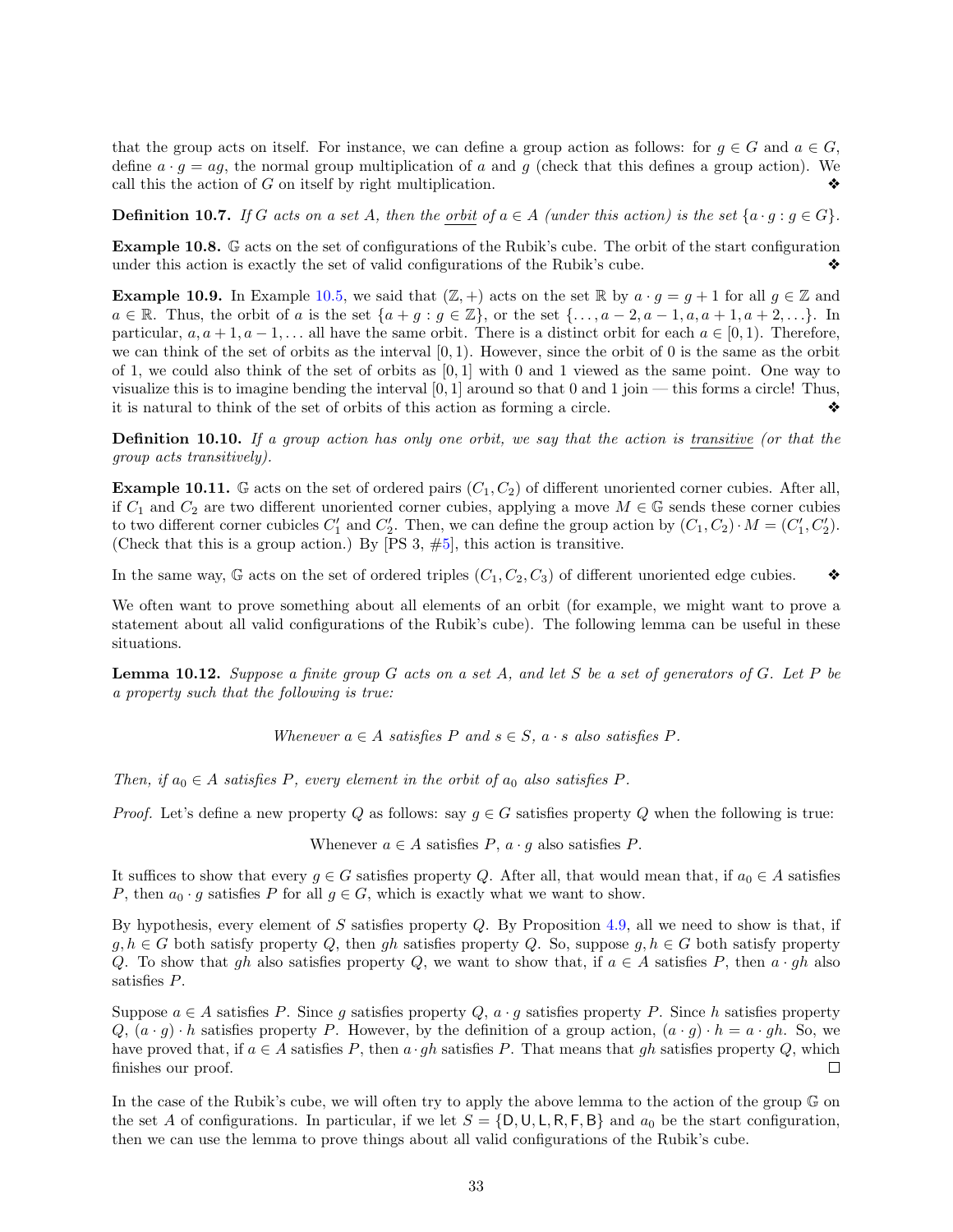### Exercises

- 1. Prove that the group  $(n\mathbb{Z}, +)$  acts on  $\mathbb{Z}$  by  $a \cdot g = a + g$  for all  $g \in n\mathbb{Z}$  and  $a \in A$ . What are the orbits of this action? How many different orbits are there? Does the set of orbits remind you of anything in number theory?
- <span id="page-33-0"></span>2. Let G be a group. Prove that G acts on G by  $a \cdot g = g^{-1}ag$  for all  $g \in G$  and  $a \in G$ . We say that "G acts on itself by conjugation."
- 3. By [PS 10,  $\#2$ ],  $S_n$  acts on  $S_n$  by  $\tau \cdot \sigma = \sigma^{-1} \tau \sigma$  for all  $\tau \in S_n$  and  $\sigma \in S_n$ . What are the orbits of this action? (You might want to first try to write out the orbits explicitly for  $n = 3$ .)
- 4. Let  $\mathbb{R}^2$  be the usual xy-plane, which consists of ordered pairs  $(x, y)$  where  $x, y \in \mathbb{R}$ . Prove that the group  $(\mathbb{R}, +)$  acts on  $\mathbb{R}^2$  by  $(x, y) \cdot r = (x + r, y)$  for  $(x, y) \in \mathbb{R}^2$  and  $r \in \mathbb{R}$ . If  $(x, y) \in \mathbb{R}^2$ , find the orbit of  $(x, y)$ . Can you describe the set of orbits geometrically?
- 5. Let  $\mathbb{Z}^2$  be the set of ordered pairs  $(z_1, z_2)$  where  $z_1, z_2 \in \mathbb{Z}$ . We add two ordered pairs as follows:  $(z_1, z_2) + (z_3, z_4)$  is defined to be  $(z_1 + z_3, z_2 + z_4)$ . Prove that  $(\mathbb{Z}^2, +)$  is a group, and prove that this group acts on  $\mathbb{R}^2$  by  $(x, y) \cdot (z_1, z_2) = (x + z_1, y + z_2)$  for all  $(x, y) \in \mathbb{R}^2$  and  $(z_1, z_2) \in \mathbb{Z}^2$ . Can you describe the set of orbits geometrically?
- <span id="page-33-1"></span>6. Let A be the set of ordered triples  $(C_1, C_2, C_3)$  where  $C_1$ ,  $C_2$ , and  $C_3$  are different unoriented edge cubies. In class, we explained how  $\mathbb G$  acts on A. What does it mean (in terms of the Rubik's cube) to say that this action has only one orbit? Convince yourself that the action really has just one orbit.
- 7. If  $C_1$ ,  $C_2$ , and  $C_3$  are any three different unoriented edge cubies, prove that there is a move  $M \in \mathbb{G}$ such that M does not affect any corner cubies and  $\phi_{\text{edge}}(M) = (C_1 \ C_2 \ C_3)$ .
- 8. Suppose your Rubik's cube is in a valid configuration  $(e, \tau, x, y)$  (that is, all of the corner cubies are in the right positions). Prove that  $\tau$  is even and that there is a move  $M \in \mathbb{G}$  which puts all of the edge cubies in the right positions (without affecting the corner cubies).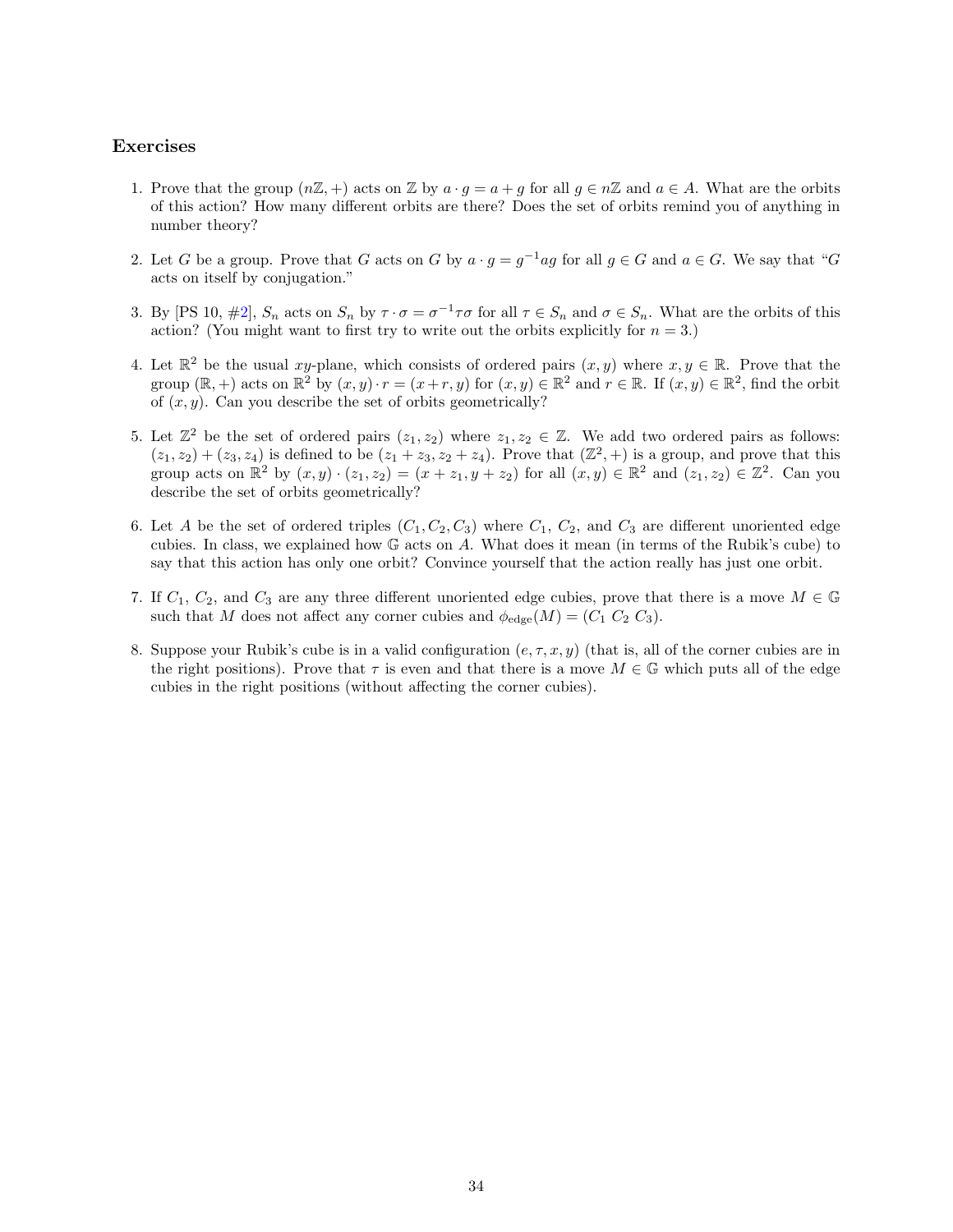## 11. Valid Configurations of the Rubik's Cube

Now, we will put everything we have learned together to give a characterization of the valid configurations of the Rubik's cube.

<span id="page-34-2"></span>**Theorem 11.1.** A configuration  $(\sigma, \tau, x, y)$  is valid iff  $\text{sgn } \sigma = \text{sgn } \tau$ ,  $\sum x_i \equiv 0 \pmod{3}$ , and  $\sum y_i \equiv 1$  $0 \pmod{2}$ .

The rest of this section will be devoted to proving this theorem. First, we will show that, if  $(\sigma, \tau, x, y)$  is valid, then sgn  $\sigma = \text{sgn } \tau$ ,  $\sum x_i \equiv 0 \pmod{3}$ , and  $\sum y_i \equiv 0 \pmod{2}$ . In the process, we will prove some slightly more general facts that will be useful for proving the converse.

Recall that G acts on the set of configurations of the Rubik's cube. The valid configurations form a single orbit of this action. So, it makes sense that statements we make about valid configurations can be generalized to other orbits.

<span id="page-34-0"></span>**Lemma 11.2.** If  $(\sigma, \tau, x, y)$  and  $(\sigma', \tau', x', y')$  are in the same orbit, then  $(\text{sgn }\sigma)(\text{sgn }\tau) = (\text{sgn }\sigma')(\text{sgn }\tau')$ .

*Proof.* By Lemma [10.12,](#page-32-0) it suffices to show that, if  $(\sigma', \tau', x', y') = (\sigma, \tau, x, y) \cdot M$  where M is one of the 6 basic moves, then  $(\text{sgn }\sigma)(\text{sgn }\tau) = (\text{sgn }\sigma')(\text{sgn }\tau')$ . By [PS 8, [#3\]](#page-28-0),  $\sigma' = \sigma\phi_{\text{corner}}(M)$  and  $\tau' = \tau\phi_{\text{edge}}(M)$ . Therefore,  $(\text{sgn }\sigma')(\text{sgn }\tau') = (\text{sgn }\sigma)(\text{sgn }\phi_{\text{corner}}(M))(\text{sgn }\tau)(\text{sgn }\phi_{\text{edge}}(M))$ . If M is one of the 6 basic moves, then  $\phi_{\text{corner}}(M)$  and  $\phi_{\text{edge}}(M)$  are both 4-cycles, so they both have sign -1. Thus,  $(\text{sgn }\sigma)(\text{sgn }\tau')$  =  $(\text{sgn }\sigma)(\text{sgn }\tau).$  $\Box$ 

<span id="page-34-3"></span>Corollary 11.3. If  $(\sigma, \tau, x, y)$  is a valid configuration, then sgn  $\sigma = \text{sgn } \tau$ .

Proof. This is a direct consequence of Lemma [11.2](#page-34-0) since any valid configuration is in the orbit of the start configuration  $(1, 1, 0, 0)$ .  $\Box$ 

<span id="page-34-1"></span>**Lemma 11.4.** If  $(\sigma', \tau', x', y')$  is in the same orbit as  $(\sigma, \tau, x, y)$ , then  $\sum x'_i \equiv \sum x_i \pmod{3}$  and  $\sum y'_i \equiv \sigma^2$  $\sum y_i \, (\text{mod } 2).$ 

*Proof.* In light of Proposition [10.12,](#page-32-0) it suffices to show that, if  $(\sigma', \tau', x', y') = (\sigma, \tau, x, y) \cdot M$  where M is one of the 6 basic moves, then  $\sum x_i' \equiv \sum x_i \pmod{3}$  and  $\sum y_i' \equiv \sum y_i \pmod{2}$ . You should have done this in [PS 6,  $\#1$ ]. Here is a table showing what x' and y' are if  $(\sigma', \tau', x', y') = (\sigma, \tau, x, y) \cdot M$  and M is one of the 6 basic moves. In each case, it is easy to check that  $\sum x_i' \equiv \sum x_i \pmod{3}$  and  $\sum y_i' \equiv \sum y_i \pmod{2}$ .

|    | $x'$ and $y'$                                                                                                                         |
|----|---------------------------------------------------------------------------------------------------------------------------------------|
|    | $(x_1, x_2, x_3, x_4, x_8, x_5, x_6, x_7)$                                                                                            |
|    | $(y_1, y_2, y_3, y_4, y_5, y_6, y_7, y_8, y_{10}, y_{11}, y_{12}, y_9)$                                                               |
|    | $(x_2, x_3, x_4, x_1, x_5, x_6, x_7, x_8)$                                                                                            |
| R. | $(y_4, y_1, y_2, y_3, y_5, y_6, y_7, y_8, y_9, y_{10}, y_{11}, y_{12})$<br>$(x_1, x_7 + 1, x_2 + 2, x_4, x_5, x_6, x_8 + 2, x_3 + 1)$ |
|    | $(y_1, y_7, y_3, y_4, y_5, y_2, y_{10}, y_8, y_9, y_6, y_{11}, y_{12})$                                                               |
|    | $(x_4+2,x_2,x_3,x_5+1,x_6+2,x_1+1,x_7,x_8)$                                                                                           |
|    | $(y_1, y_2, y_3, y_5, y_{12}, y_6, y_7, y_4, y_9, y_{10}, y_{11}, y_8)$                                                               |
|    | $F \mid (x_6+1, x_1+2, x_3, x_4, x_5, x_7+2, x_2+1, x_8)$                                                                             |
|    | $(y_1, y_2, y_8 + 1, y_4, y_5, y_6, y_3 + 1, y_{11} + 1, y_9, y_{10}, y_7 + 1, y_{12})$                                               |
|    | B $(x_1, x_2, x_8 + 1, x_3 + 2, x_4 + 1, x_6, x_7, x_5 + 2)$                                                                          |
|    | $(y_6 + 1, y_2, y_3, y_4, y_1 + 1, y_9 + 1, y_7, y_8, y_5 + 1, y_{10}, y_{11}, y_{12})$                                               |

As an example, we'll see how to find  $x'$  when M is the move R. The cubicles of the right hand face look like this: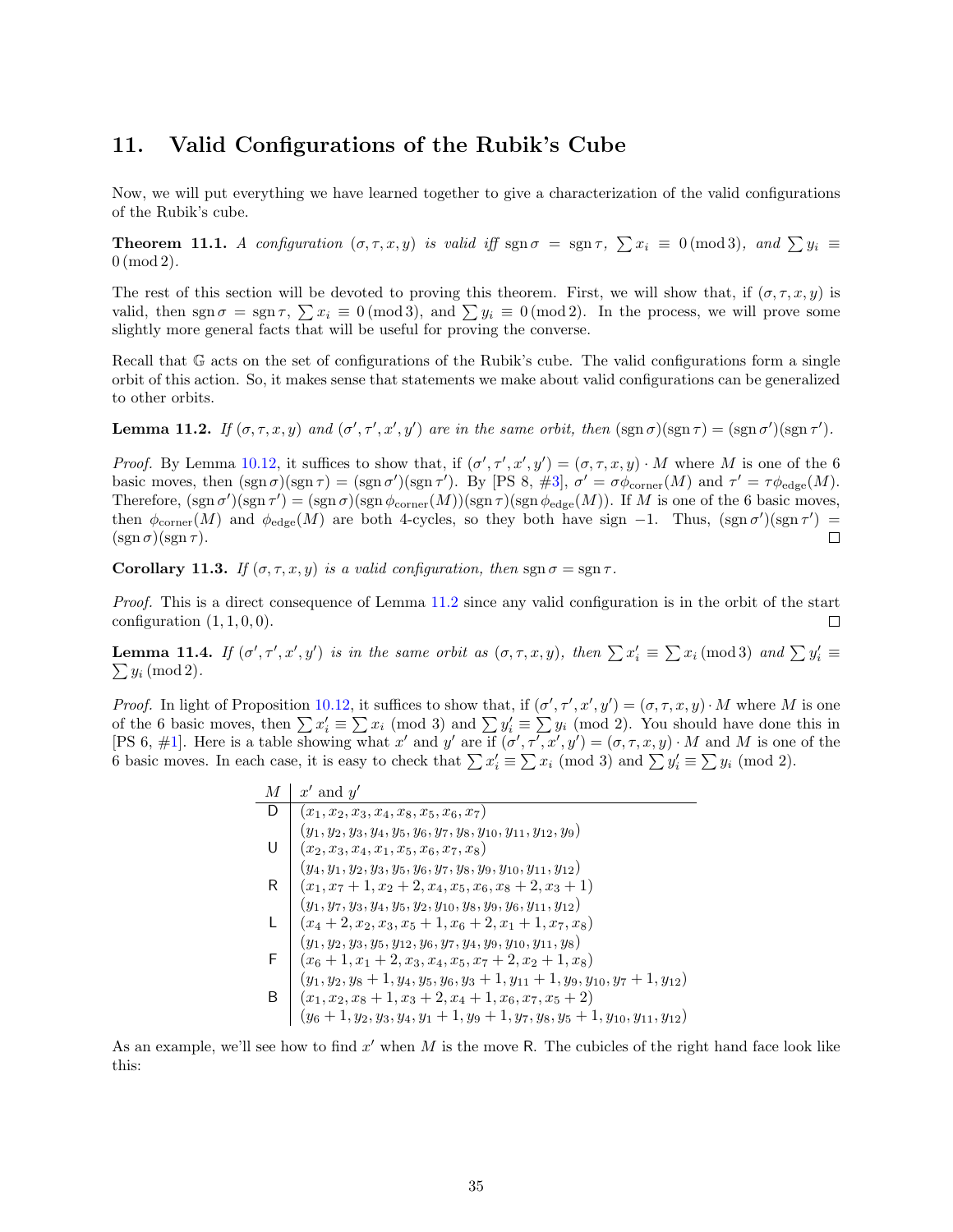|   | u | u | u |   |
|---|---|---|---|---|
| f | r | r | r | b |
| f | r | r | r | b |
| f | r |   | r | b |
|   | d | d | d |   |

The cubicles are labeled like this:

| $\overline{2}$ | $\overline{3}$ |  |
|----------------|----------------|--|
|                |                |  |
|                |                |  |
|                |                |  |
|                | $\overline{8}$ |  |

Therefore, if the Rubik's cube is in the configuration  $(\sigma, \tau, x, y)$ , the cubies on the right face are labeled like this:

|           | x <sub>2</sub> | $x_3$     |           |
|-----------|----------------|-----------|-----------|
| $x_2 + 2$ | $x_2 + 1$      | $x_3 + 2$ | $x_3+1$   |
|           |                |           |           |
| $x_7 + 1$ | $x_7 + 2$      | $x_8 + 1$ | $x_8 + 2$ |
|           | $x_7$          | $x_8$     |           |

If we rotate this face by  $90^{\circ}$  clockwise, then the cubies look like:

|       | $x_7 + 1$ | $x_2 + 2$ |                |
|-------|-----------|-----------|----------------|
| $x_7$ | $x_7 + 2$ | $x_2 + 1$ | x <sub>2</sub> |
|       |           |           |                |
| $x_8$ | $x_8+1$   | $x_3 + 2$ | $x_3$          |
|       | $x_8 + 2$ | $x_3 + 1$ |                |

Thus,  $x' = (x_1, x_7 + 1, x_2 + 2, x_4, x_5, x_6, x_8 + 2, x_3 + 1)$ . So,  $\sum x'_i = \sum x_i + 6 \equiv \sum x_i \pmod{3}$ .  $\Box$ 

Corollary 11.5. If  $(\sigma, \tau, x, y)$  is a valid configuration, then  $\sum x_i \equiv 0 \pmod{3}$  and  $\sum y_i \equiv 0 \pmod{2}$ .

Proof. This is a direct consequence of Lemma [11.4](#page-34-1) since any valid configuration is in the orbit of the start configuration  $(1, 1, 0, 0)$ .  $\Box$ 

 $\sum x_i \equiv 0 \pmod{3}$ , and  $\sum y_i \equiv 0 \pmod{2}$ . We want to show that there is a series of moves which, when applied Thus, we have proved one directon of Theorem [11.1.](#page-34-2) Now, we will prove the converse. Suppose sgn  $\sigma = \text{sgn } \tau$ , to  $(\sigma, \tau, x, y)$ , gives the start configuration; that is, if the Rubik's cube is in the configuration  $(\sigma, \tau, x, y)$ , it can be solved. The idea of the proof is basically to write down the steps required to solve the Rubik's cube. Thus, we will prove these four facts:

- 1. If  $(\sigma, \tau, x, y)$  is a configuration such that sgn  $\sigma = \text{sgn}\,\tau$ ,  $\sum x_i \equiv 0 \pmod{3}$ , and  $\sum y_i \equiv 0 \pmod{2}$ , then there is a move  $M \in \mathbb{G}$  such that  $(\sigma, \tau, x, y) \cdot M$  has the form  $(1, \tau', x', y')$  with  $\text{sgn } \tau' = 1$ ,  $\sum x_i' \equiv 0$ (mod 3), and  $\sum y_i' \equiv 0 \pmod{2}$ . That is, we can put all the corner cubies in the right positions.
- 2. If  $(1, \tau, x, y)$  is a configuration with sgn  $\tau = 1$ ,  $\sum x_i \equiv 0 \pmod{3}$ , and  $\sum y_i \equiv 0 \pmod{2}$ , then there is a move  $M \in \mathbb{G}$  such that  $(1, \tau, x, y) \cdot M$  has the form  $(1, \tau', 0, y')$  with  $\text{sgn } \tau' = 1$  and  $\sum y_i' \equiv 0 \pmod{M}$ 2). That is, we can put all the corner cubies in the right orientations (and positions).
- 3. If  $(1, \tau, 0, y)$  is a configuration with sgn  $\tau = 1$  and  $\sum y_i \equiv 0 \pmod{2}$ , then there is a move  $M \in \mathbb{G}$  such that  $(1, \tau, 0, y) \cdot M$  has the form  $(1, 1, 0, y')$  with  $\sum y_i' \equiv 0 \pmod{2}$ . That is, we can put all the edge cubies in the right positions (without disturbing the corner cubies).
- 4. If  $(1, 1, 0, y)$  is a configuration with  $\sum y_i \equiv 0 \pmod{2}$ , then there is a move  $M \in \mathbb{G}$  such that  $(1, 1, 0, y) \cdot M = (1, 1, 0, 0)$ . That is, we can solve the cube!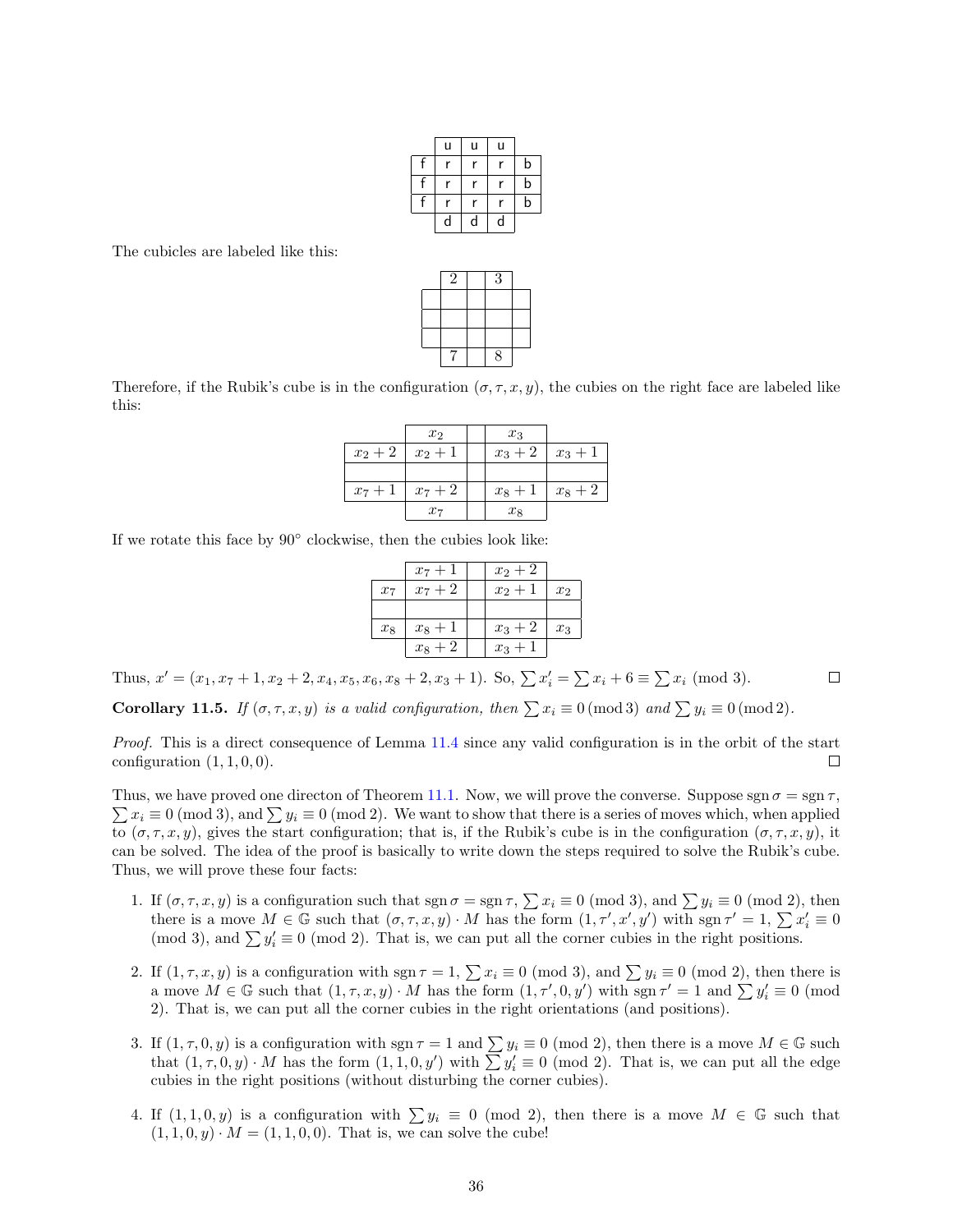Before proving these, let's point out a useful fact. Suppose that  $(\sigma, \tau, x, y)$  satisfies sgn  $\sigma = \text{sgn } \tau$ ,  $\sum x_i \equiv$  $0 \pmod{3}$ , and  $\sum y_i \equiv 0 \pmod{2}$ . Then, Lemma [11.2](#page-34-0) and [11.4](#page-34-1) show that, for any  $(\sigma', \tau', x', y')$  in the same orbit as  $(\sigma, \tau, x, y)$ , sgn  $\sigma' = \text{sgn } \tau'$ ,  $\sum x'_i \equiv 0 \pmod{3}$ , and  $\sum y'_i \equiv 0 \pmod{2}$ . Thus, for example, in the first statement above, if we can prove that there is a move  $\overline{M} \in G$  such that  $(\sigma, \tau, x, y) \cdot M$  has the form  $(1, \tau', x', y')$ , it is automatic that sgn  $\tau' = 1$ ,  $\sum x'_i \equiv 0 \pmod{3}$ , and  $\sum y'_i \equiv 0 \pmod{2}$ . Therefore, to finish the proof of Theorem [11.1,](#page-34-2) it suffices to prove the following four propositions.

<span id="page-36-0"></span>**Proposition 11.6.** If  $(\sigma, \tau, x, y)$  is a configuration such that  $\text{sgn }\sigma = \text{sgn }\tau$ ,  $\sum x_i \equiv 0 \pmod{3}$ , and  $\sum y_i \equiv 0$  $0 \pmod{2}$ , then the orbit of  $(\sigma, \tau, x, y)$  contains some configuration of the form  $(1, \tau', x', y')$ .

<span id="page-36-2"></span>**Proposition 11.7.** If  $(1, \tau, x, y)$  is a configuration with sgn  $\tau = 1$ ,  $\sum x_i \equiv 0 \pmod{3}$ , and  $\sum y_i \equiv 0 \pmod{2}$ , then the orbit of  $(1, \tau, x, y)$  contains some configuration of the form  $(1, \tau', 0, y')$ .

<span id="page-36-5"></span>**Proposition 11.8.** If  $(1, \tau, 0, y)$  is a configuration with sgn  $\tau = 1$  and  $\sum y_i \equiv 0 \pmod{2}$ , then the orbit of  $(1, \tau, 0, y)$  contains some configuration of the form  $(1, 1, 0, y)$ .

<span id="page-36-4"></span>**Proposition 11.9.** If  $(1,1,0,y)$  is a configuration with  $\sum y_i \equiv 0 \pmod{2}$ , then the orbit of  $(1,1,0,y)$  contains the start configuration  $(1, 1, 0, 0)$ .

We will prove these in order. So, we want to first show that we can put all the corner cubies in the right positions.

<span id="page-36-1"></span>**Lemma 11.10.** The homomorphism  $\phi_{\text{corner}} : \mathbb{G} \to S_8$  is onto.

*Proof.* By [PS 5, [#9\]](#page-17-1),  $S_8$  is generated by the set S of 2-cycles in  $S_8$ . It suffices to show that  $S \subset \text{im } \phi_{\text{corner}}$ . After all, if  $S \subset \text{im } \phi_{\text{corner}}$ , then  $S_8 = \langle S \rangle \subset \langle \text{im } \phi_{\text{corner}} \rangle$  by [PS 4, [#2\]](#page-14-1). By [PS 7, [#6\]](#page-25-1), im  $\phi_{\text{corner}}$  is a group, so  $\langle \text{im} \phi_{\text{corner}} \rangle = \text{im} \phi_{\text{corner}}$  by [PS 4, [#1\]](#page-14-2).

So, we want to show that every 2-cycle in  $S_8$  is in the image of  $\phi_{\text{corner}}$ . In [PS 6, [#2b\]](#page-22-0), you should have found a move which switches just 2 corner cubies and leaves the other corner cubies fixed. One such move is  $M_0 = ([D, R]F)^3$ , which has disjoint cycle decomposition (dbr urb)(dr uf)(br rf)(df lf). Then,  $\phi_{\text{corner}}(M_0) =$  (dbr urb). So, we at least know that (dbr urb) lies in the image of  $\phi_{\text{corner}}$ .

Let  $C_1$  and  $C_2$  be any pair of corner cubies. By [PS 3, [#5\]](#page-12-1), there exists a move  $M \in \mathbb{G}$  which sends dbr to  $C_1$ and urb to  $C_2$ . Let  $\sigma = \phi_{\text{corner}}(M)$ . Then,  $\sigma(\text{dbr}) = C_1$  and  $\sigma(\text{urb}) = C_2$ . Since  $\phi_{\text{corner}}$  is a homomorphism,

$$
\phi_{\text{corner}}(M^{-1}M_0M) = \phi_{\text{corner}}(M)^{-1}\phi_{\text{corner}}(M_0)\phi_{\text{corner}}(M)
$$
  
=  $\sigma^{-1}(\text{dbr urb})\sigma$   
=  $(\sigma(\text{dbr}) \sigma(\text{urb}))\text{by [PS 5, #10]}$   
=  $(C_1 C_2)$ 

Therefore,  $(C_1 C_2) \in \text{im } \phi_{\text{corner}}$ , which finishes the proof.

Proof of Proposition [11.6.](#page-36-0) By Lemma [11.10,](#page-36-1) there exists a move  $M \in \mathbb{G}$  such that  $\phi_{\text{corner}}(M) = \sigma^{-1}$ . By [PS 8, [#3\]](#page-28-0),  $(\sigma, \tau, x, y) \cdot M = (1, \tau', x', y')$  for some  $\tau' \in S_{12}$ ,  $x' \in (\mathbb{Z}/3\mathbb{Z})^8$ , and  $y' \in (\mathbb{Z}/2\mathbb{Z})^{12}$ .  $\Box$ 

Next, we will prove Proposition [11.7.](#page-36-2) The basic idea for orienting all of the corner cubies correctly was to use moves which change the orientations of just 2 cubies. First, we must show that such moves exist.

<span id="page-36-3"></span>**Lemma 11.11.** If  $C_1$  and  $C_2$  are any two corner cubies, there is a move  $M \in \mathbb{G}$  which changes the orientations (but not positions) of  $C_1$  and  $C_2$  and which does not affect the other corner cubies at all. Moreover, there is such a move M which rotates  $C_1$  clockwise and rotates  $C_2$  counterclockwise.

*Proof.* As in the proof of Lemma [11.10,](#page-36-1) the point is to first find a single move  $M_0$  which changes the orientations of 2 cubies and then conjugate  $M_0$  to find other moves that change the orientations of 2 cubies. In [PS 6, [#3\]](#page-22-2), you should have found such a move; one possibility is  $M_0 = (DR^{-1})^3 (D^{-1}R)^3$ , which has disjoint cycle decomposition (dfr rdf frd)(drb rbd bdr)(df dr fr ur br db dl). Then,  $\phi_{\text{corner}}(M_0) = 1$  and  $\psi_{\text{corner}}(M_0) = (\text{dbr rdb brd})(\text{drf rfd fdr}).$  So, if  $C_1 = \text{dbr}$  and  $C_2 = \text{drf}$ , the lemma is true.

 $\Box$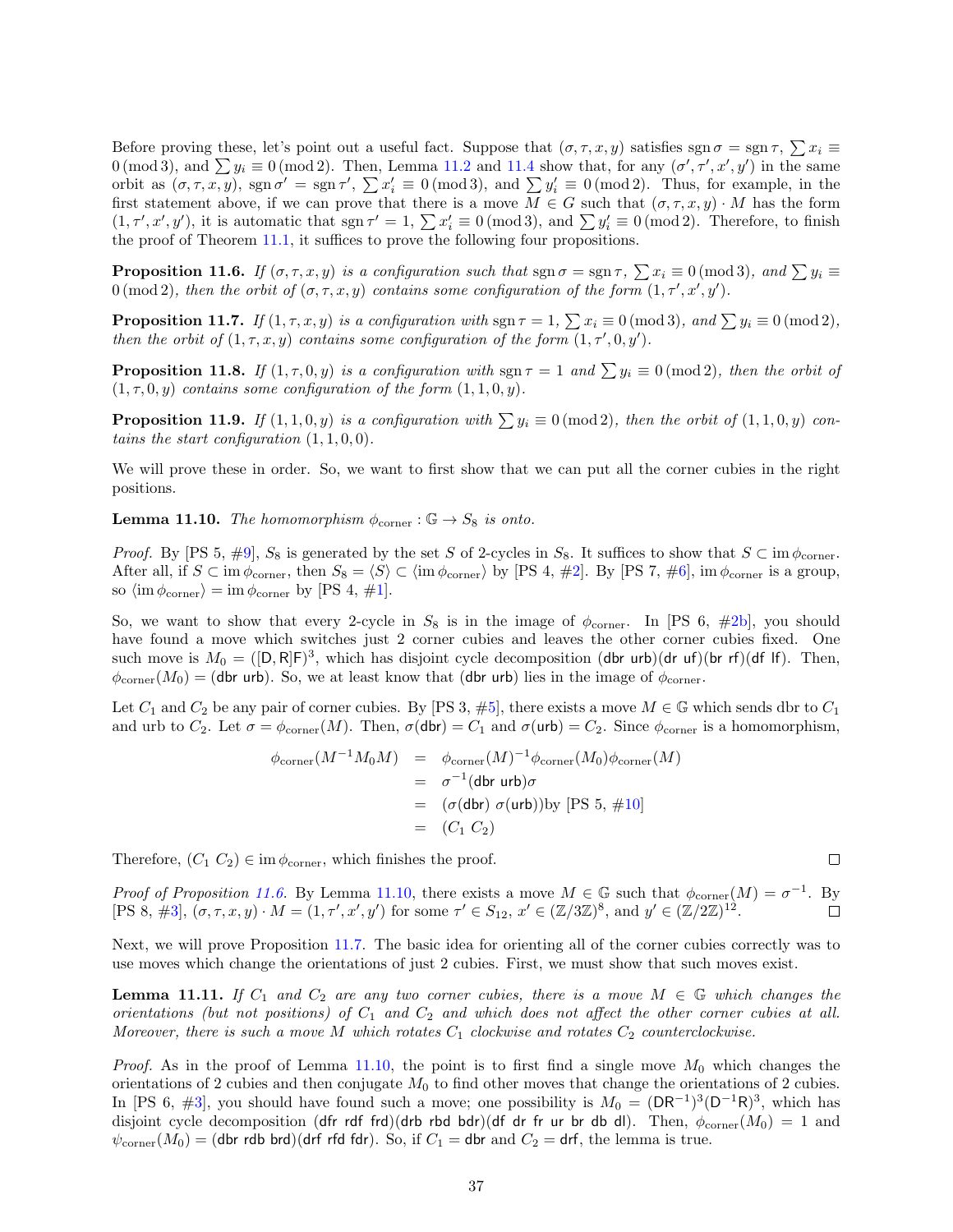Now, we will conjugate this move. By [PS 3, [#5\]](#page-12-1), there exists  $M \in \mathbb{G}$  which sends dbr to  $C_1$  and drf to  $C_2$ . Let  $M' = M^{-1}M_0M$ . By applying [PS 5, [#10\]](#page-17-2) to find  $\psi_{\text{corner}}(M')$ , we see that M' changes the orientations of  $C_1$  and  $C_2$  and does not affect the other corner cubies. Specifically,  $M'$  rotates  $C_1$  clockwise and rotates  $C_2$  counterclockwise.  $\Box$ 

Proof of Proposition [11.7.](#page-36-2) Suppose that the Rubik's cube is in a configuration where at least two corner cubies  $C_1$  and  $C_2$  have the wrong orientation. By Lemma [11.11,](#page-36-3) there is a move which rotates  $C_1$  clockwise, rotates  $C_2$  counterclockwise, and does not affect the other corner cubies. By applying this move once or twice, we can ensure that  $C_1$  has the correct orientation. Since this move does not affect any corner cubies besides  $C_1$  and  $C_2$ , the Rubik's cube now has one fewer corner cubie with an incorrect orientation. Doing this repeatedly, we end up with a configuration  $(1, \tau', x', y')$  where there is at most one corner cubie with the incorrect orientation. That is, at least 7 of the  $x'_i$  are 0. By Lemma [11.4,](#page-34-1)  $\sum x'_i \equiv \sum x_i \equiv 0 \pmod{3}$ , so it must be the case that the last  $x_i'$  is also 0, so the configuration of the Rubik's cube is  $(1, \tau', 0, y')$ .  $\Box$ 

Next, we want to prove Proposition [11.9;](#page-36-4) that is, we want to fix the positions of the edge cubies. The idea of the proof is very similar to the one we used to prove Proposition [11.7.](#page-36-2) Recall that, in that case, we first proved that  $\phi_{\text{corner}} : \mathbb{G} \to S_8$  is onto. In this case, we only want to use moves that don't affect the corner cubies, since we have already done a lot of work to get the corner cubies in the right positions and orientations. Therefore, instead of looking directly at  $\phi_{\text{edge}}$ , we will look at the restriction of  $\phi_{\text{edge}}$  to ker  $\psi_{\text{corner}}$  (see [PS 8,  $\#5$ ]).

<span id="page-37-0"></span>**Lemma 11.12.** The image of  $\phi_{\text{edge}}|_{\text{ker }\psi_{\text{corner}}}$ : ker  $\psi_{\text{corner}} \to S_{12}$  contains  $A_{12}$ .

*Proof.* By [PS 9,  $\#4$ ],  $A_{12}$  is generated by the set of 3-cycles in  $A_{12}$ . By the same argument as in the proof of Lemma [11.10,](#page-36-1) it suffices to show that every 3-cycle is in the image of  $\phi_{\text{edge}}|_{\text{ker }\psi_{\text{corner}}}$ . As in the proof of Lemma [11.10,](#page-36-1) the strategy is to use conjugates of a single move to prove this.

You shoudl have found a move in [PS 8,  $\#9a$ ] that does not affect any corner cubies but cycles 3 edge cubies. One such move is  $M_0 = \mathsf{LR}^{-1} \mathsf{U}^2 \mathsf{L}^{-1} \mathsf{RB}^2$ , which has disjoint cycle decomposition (ub uf db). Then,  $M_0 \in \text{ker } \psi_{\text{corner}}$ , and  $\phi_{\text{edge}}(M_0) = (\text{ub uf db})$ . By [PS 10, [#6\]](#page-33-1), if  $C_1$ ,  $C_2$ , and  $C_3$  are any 3 corner cubies, there is a move M of the Rubik's cube which sends ub to  $C_1$ , uf to  $C_2$ , and db to  $C_3$ . Then, by [PS 5, [#10\]](#page-17-2),  $M' = M^{-1}M_0M$  has disjoint cycle decomposition  $(C_1 C_2 C_3)$ , so  $M' \in \text{ker } \psi_{\text{corner}}$  and  $\phi_{\text{edge}}(M') = (C_1 \ C_2 \ C_3)$ . Therefore,  $(C_1 \ C_2 \ C_3) \in \text{im } \phi_{\text{edge}}|_{\text{ker } \psi_{\text{corner}}}$ , which completes the proof.  $\Box$ 

**Remark 11.13.** In fact, the image of  $\phi_{\text{edge}}|_{\text{ker }\psi_{\text{corner}}}$ : ker  $\psi_{\text{corner}} \to S_{12}$  is exactly  $A_{12}$ , which you can prove using Corollary [11.3.](#page-34-3)

Now, Proposition [11.8](#page-36-5) follows directly from Lemma [11.12.](#page-37-0) (The proof is exactly the same idea as the proof of Proposition [11.6.](#page-36-0))

Finally, we must prove Proposition [11.9.](#page-36-4) This is quite similar to Proposition [11.7;](#page-36-2) first, we need an analog of Lemma [11.11.](#page-36-3)

**Lemma 11.14.** If  $C_1$  and  $C_2$  are any two edge cubies, there is a move  $M \in \mathbb{G}$  which changes the orientations (but not positions) of  $C_1$  and  $C_2$  and which does not affect the other cubies at all.

*Proof.* In  $|PS 8, \#9b|$ , you should have found a move which switches the orientations of 2 edge cubies without affecting any other cubies. One such move is

$$
\mathrm{LR}^{-1}\mathrm{FLR}^{-1}\mathrm{DLR}^{-1}\mathrm{BLR}^{-1}\mathrm{ULR}^{-1}\mathrm{F}^{-1}\mathrm{LR}^{-1}\mathrm{D}^{-1}\mathrm{LR}^{-1}\mathrm{B}^{-1}\mathrm{LR}^{-1}\mathrm{U}^{-1}
$$

(this move is described more easily as  $(M_R U)^4 (M_R U^{-1})^4$ ). Call this move  $M_0$ ; it has disjoint cycle decomposition (fu uf)(bu ub). By [PS 10,  $\#6$ ], G acts transitively on the set of ordered triples  $(C_1, C_2, C_3)$  where  $C_1, C_2$ , and  $C_3$  are different edge cubies. In particular, if  $C_1$  and  $C_2$  are any two different edge cubies, there exists  $M \in \mathbb{G}$  sending uf to  $C_1$  and ub to  $C_2$ . By [PS 5, [#10\]](#page-17-2),  $MM_0M^{-1}$  changes the orientations of  $C_1$  and  $C_2$  and does not affect the other cubies at all. П